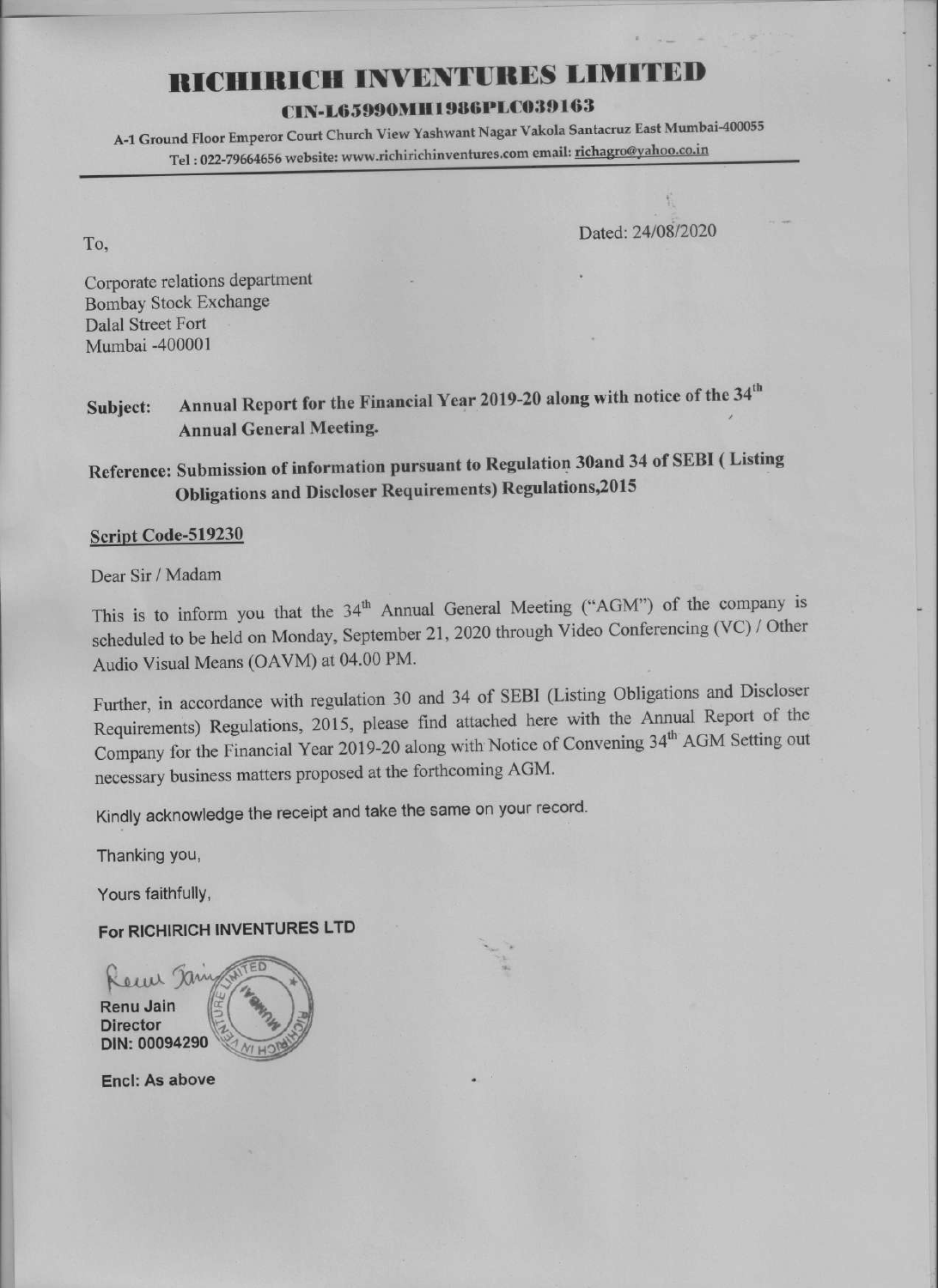

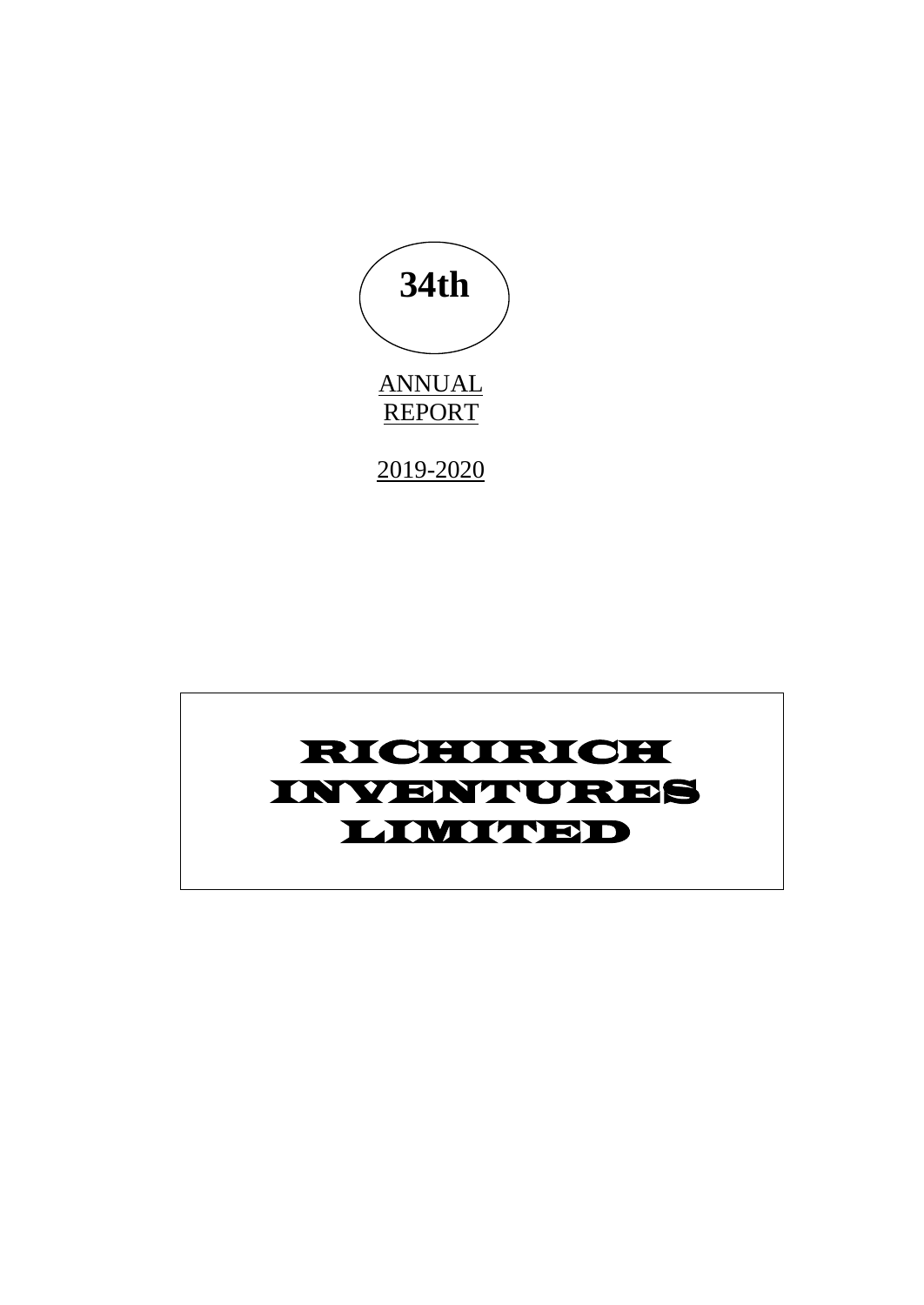**Special Notice to Shareholders holding shares in Physical mode:**

**As per SEBI circular dated April 20, 2018 shareholders whose ledger folios not mapped with PAN and Bank details are requested to compulsorily furnish the details to the RTA/Company for registering the same with the respective folios.** 

**For any queries on the subject matter and the rules. Please contact the Company's Registrars and Share transfer Agent at : Adroit Corporate Services Pvt Ltd., 17-20 Jafferbhoy Industrial estate, 1st Floor, Makwana Lane, Marol Naka, Andheri-East, Mumbai-400059.** 

**Telephone Number:28594060-6060 email ID: sandeeph@adroitcorporate.com**

**Video Conferencing (VC) / Other Audio Visual Means (OAVM):**

**JioMeet meeting: Use this link[: https://jiomeetpro.jio.com/shortener?hash=x0l0-2r6LDe0d6cff0a7cf1597741650354](https://jiomeetpro.jio.com/shortener?hash=x0l0-2r6LDe0d6cff0a7cf1597741650354)**

**Meeting ID: 802- 070-6472 Password : h9CQV**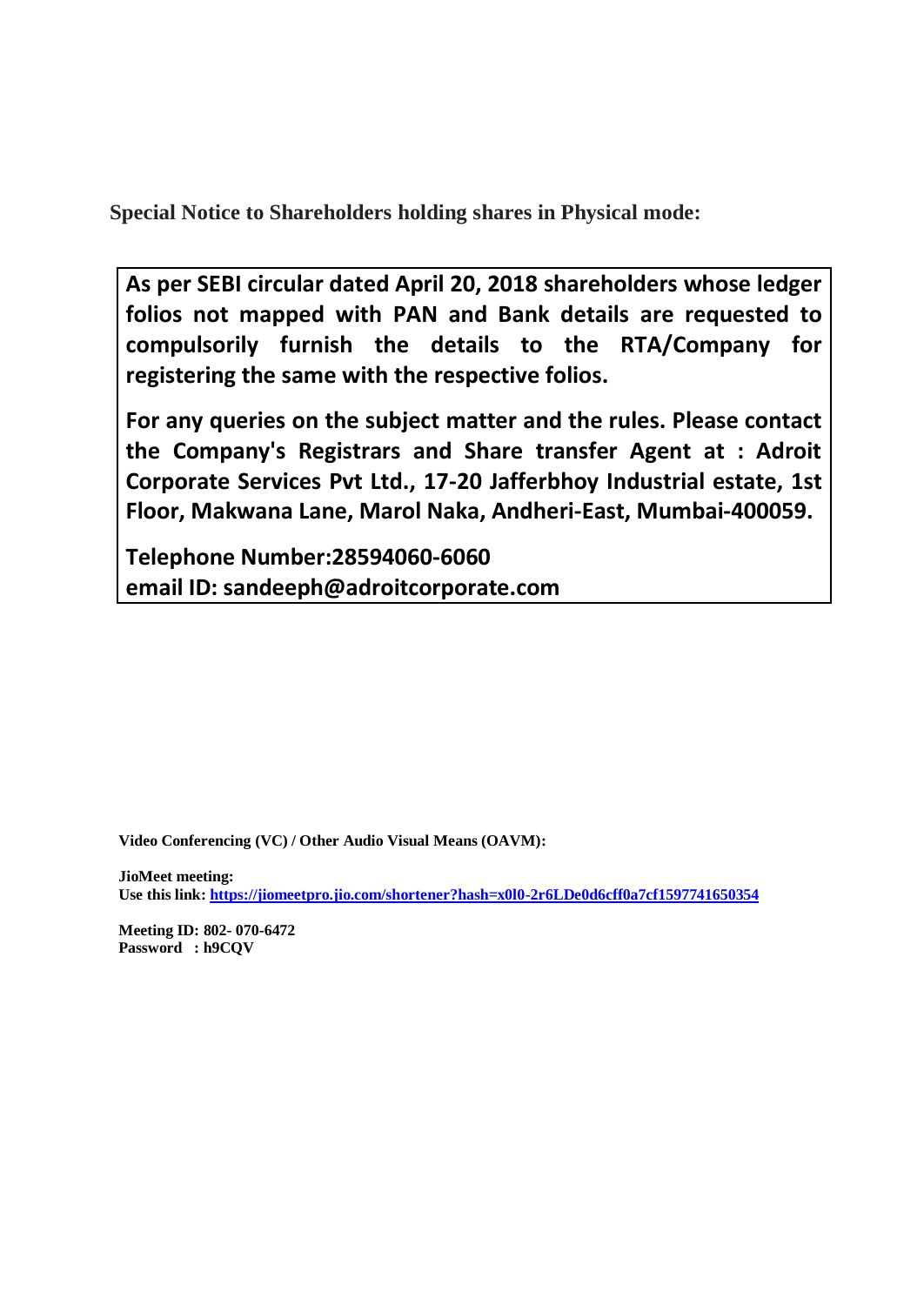| <b>BOARD OF DIRECTORS</b>                                  | : Smt Renu A. Jain-Director (DIN 00094290)<br>: Shri Ashok A. Jain- Non Executive Director (DIN00094224)<br>: Sumit Saurabh-Independent Director (DIN 07243150)<br>: Vikram Singh Bhati-Independent Director (DIN 07243145) |
|------------------------------------------------------------|-----------------------------------------------------------------------------------------------------------------------------------------------------------------------------------------------------------------------------|
| <b>Chief Executive Officer and Chief Financial Officer</b> | : Abhishek Kumar Mishra                                                                                                                                                                                                     |
| <b>Company Secretary</b>                                   | : Swati Bagh (Up to November 30, 2019)                                                                                                                                                                                      |
| <b>Compliance Officer</b>                                  | : Mr. Abhishek Kumar Mishra                                                                                                                                                                                                 |
| <b>AUDITORS</b>                                            | : H Rajen & Co. (Merged with Agarwal Desai & Shah)<br>901 Imur Bldg, Sahaker Nagar, J.P Road Near Apna<br>BazarAndheri West, Mumbai 400053                                                                                  |
| <b>INTERNAL AUDITOR'S</b>                                  | : Danish Chowdhary & Associates<br>Distt.-Thane -421501                                                                                                                                                                     |
| <b>BANKERS</b>                                             | : Canara Bank                                                                                                                                                                                                               |
| <b>REGISTERED OFFICE</b>                                   | : A-1 Emperor Court,<br>Ground Floor, Behind Bhatia Stores,<br>Yashwant Nagar, Vakola,<br>Mumbai-400055                                                                                                                     |
| <b>REGISTRAR &amp; SHARE TRANSFER AGENT</b>                | : Adroit Corporate Services P Ltd.<br>Jafferbhoy Industrial Estate,<br>Makwana Lane, Marol Naka,<br>Andheri-East, Mumbai 400 059<br>Tel: +91 (0)22 42270400<br>email:info@adroitcorporate.com                               |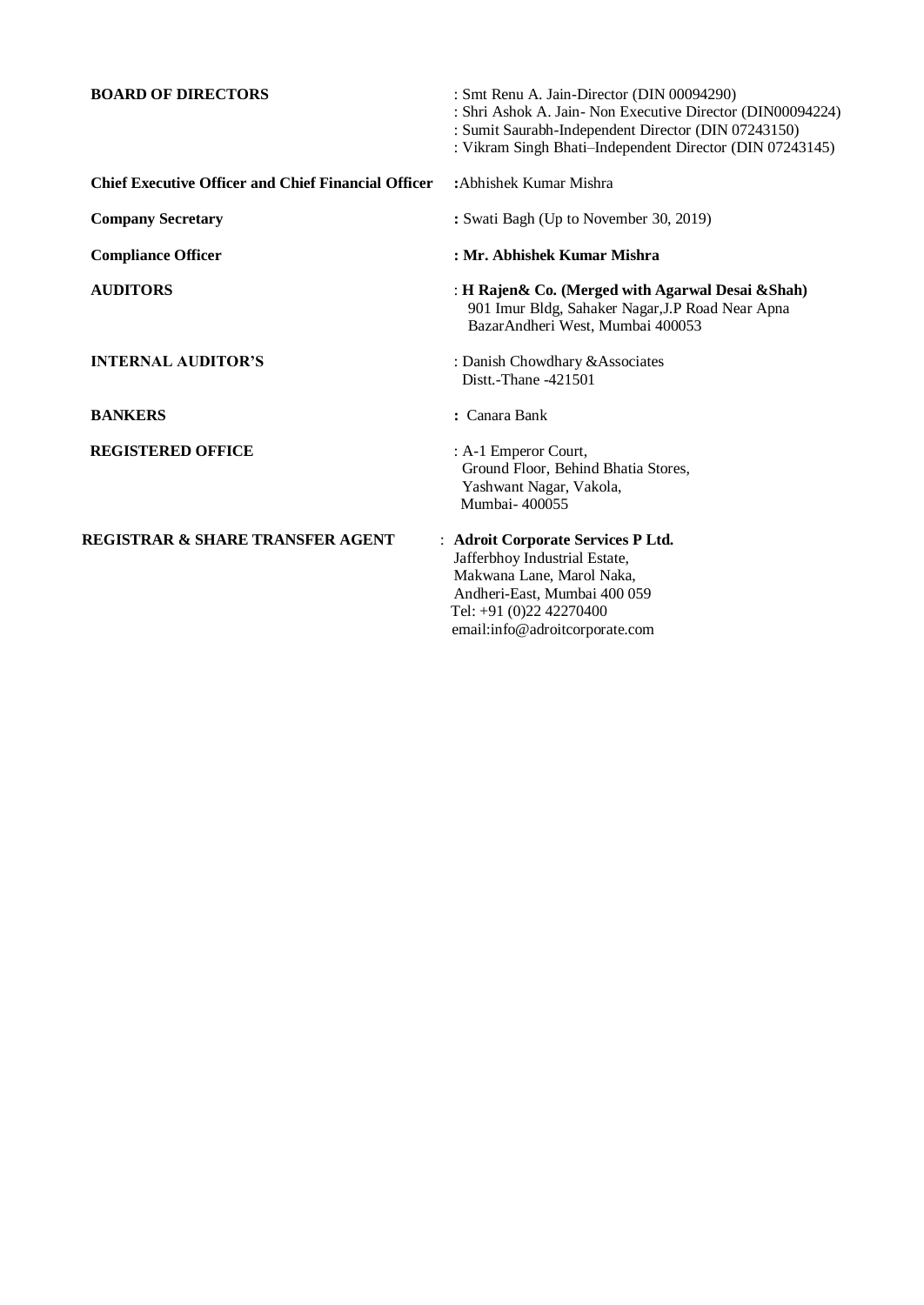| <b>Contents</b>                                                                         | Page No.  |
|-----------------------------------------------------------------------------------------|-----------|
| Notice of AGM                                                                           | $1 - 4$   |
| Director's Report                                                                       | $5 - 8$   |
| MGT-9(Extract of Annual return)                                                         | $9 - 13$  |
| Secretarial Audit Report (form No.MR-3)                                                 | $14 - 16$ |
| Annexure to the Director's Report                                                       | 17        |
| Management Discussion and Analysis Report                                               | 18        |
| Secretarial Auditor's Certificate on the Corporate Governance Report                    | 18        |
| Independent Auditor's Report with Annexure                                              | 19-22     |
| <b>Balance Sheet</b>                                                                    | 23        |
| Statement of Profit & Loss Account                                                      | $24 - 25$ |
| <b>Cash Flow Statement</b>                                                              | 26        |
| <b>Significant Accounting Policies</b>                                                  | $27 - 28$ |
| Notes to financial statement                                                            | 29-36     |
| Voting AGM Resolutions-MGT-12 with<br>Assent/Dissent Form for<br>General<br>Instruction | 37-38     |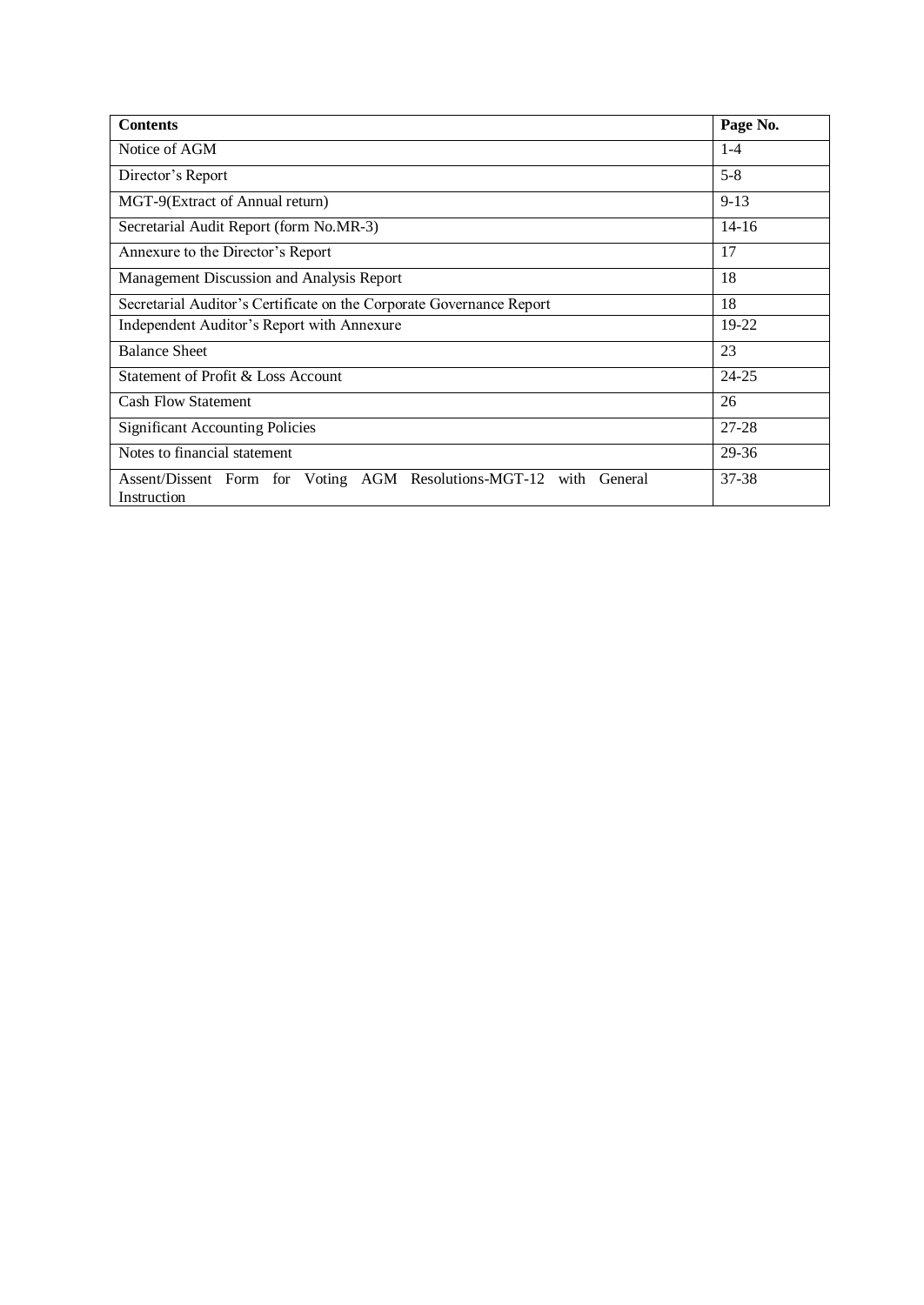#### **NOTICE FOR THIRTY FOURTH ANNUAL GENERAL MEETING**

**NOTICE is hereby given that the Thirty-Fourth Annual General Meeting of the members of Richirich Inventures Limited will be held on Monday, the September 21, 2020 through Video Conferencing (VC) / Other Audio Visual Means (OAVM) at 04.00 pm to transact the following businesses the deemed venue for the meeting will be Registered Office of the Company:**

#### **ORDINARY BUSINESSES:**

- 1. To consider and adopt the audited financial Statements of the Company for the financial year ended March 31, 2020, together with the reports of the Board of Directors and Auditors thereon.
- 2. To appoint a director in place of Mr. Ashok A. Jain (Holding DIN: 00094224), Director, who retires by rotation and being eligible, offers himself for reappointment.

| By order of the Board<br><b>For Richirich Inventures Limited</b> |
|------------------------------------------------------------------|
| Sd/-<br><b>Smt Renu Jain</b><br><b>Director</b>                  |
|                                                                  |

#### **Notes:**

- 1. In view of the continuing Covid-19 pandemic, the Ministry of Corporate Affairs ("MCA") has vide its circular dated May 5, 2020 read with circulars dated April 8, 2020 and April 13, 2020 (collectively referred to as "MCA Circulars") permitted the holding of the Annual General Meeting ("AGM") through VC / OAVM, without the physical presence of the Members at a common venue. In compliance with the provisions of the Companies Act, 2013 ("Act"), SEBI (Listing Obligations and Disclosure Requirements) Regulations, 2015 ("SEBI Listing Regulations") and MCA Circulars, the AGM of the Company is being held through VC / OAVM.
- 2. Institutional / Corporate Shareholders (i.e. other than individuals / HUF, NRI, etc.) are required to send a scanned copy (PDF/JPG Format) of its Board or governing body Resolution/Authorization etc., authorizing its representative to attend the AGM The relevant details, pursuant to Regulations 26(4) and 36(3) of the SEBI Listing Regulations and Secretarial Standard on General Meetings issued by the Institute of Company Secretaries of India, in respect of Director seeking reappointment at this AGM is annexed.
- 3. Pursuant to the provisions of the Act, a Member entitled to attend and vote at the AGM is entitled to appoint a proxy to attend and vote on his/her behalf and the proxy need not be a Member of the Company. Since this AGM is being held pursuant to the MCA Circulars through VC / OAVM, physical attendance of Members has been dispensed with. Accordingly, the facility for appointment of proxies by the Members will not be available for the AGM and hence the Proxy Form and Attendance Slip are not annexed to this Notice.
- 4. Institutional/ Corporate Shareholders (i.e. other than individuals/ HUF, NRI, etc.) are required to send a scanned copy (PDF/JPG Format) of its Board or governing body Resolution/Authorization etc., authorizing its representative to attend the AGM through VC/ OAVM on its behalf and to vote through remote e-voting. The said Resolution/ Authorization shall be sent to the Scrutinizer by e-mail through its registered e-mail address t[o richagro@yahoo.co.in](mailto:richagro@yahoo.co.in) with a copy marked to evoting@nsdl.co.in.
- 5. A Member entitled to attend and vote at this meeting is entitled to appoint a proxy or proxies to attend and vote instead of himself/ herself and such proxy need not to be a member.Proxies in order to be effective must be deposited at the Registered Office of the Company not less than 48 hours before the commencement of the meeting.
- 6. A person shall not act as proxy for more than Fifty (50) members and holding in the aggregate not more than ten percent of total share capital of the company carrying voting right. A person holding more than 10 percent of the total share capital of the company carrying voting right may appoint a single person as proxy and such shall not act as proxy for any other person or shareholder.Corporate members intending to send theauthorized representatives to attend the Meeting are requested to send to the Company a certified copy of the Board Resolution pursuant to Section 113 of Companies Act, 2013 authorizing their representative to attend and vote on their behalf at the Meeting.In case of joint holders attending the meeting, theMember whose name appears as the first holder inthe order of names as per the Register of Members ofthe Company will be entitled to vote.
- 7. At the Thirty Third AGM held on September 27, 2019 the Members approved appointment of **H Rajen& Co.**, Chartered Accountants (Registration No. 108351W)as Statutory Auditors of the Company to hold office for a period of five years from the conclusion of that AGM till the conclusion of the Thirty Eighth AGM. Since the requirement to place the matter relating to appointment of auditors for ratification by Members at every AGM has been done away by the Companies (Amendment) Act, 2017 with effect from May 7, 2018. Accordingly, noresolution is being proposed for ratification of appointment of statutory auditors at the ensuing AGM.
- 8. Members, Proxies and Authorized Representatives are requested to bring to the meeting, the Attendance Slip enclosed herewith, duly completed and signed, mentioning therein details of their DP ID and Client ID / Folio No. Members holding shares in more than one folio are requested to intimate for consolidation of folios.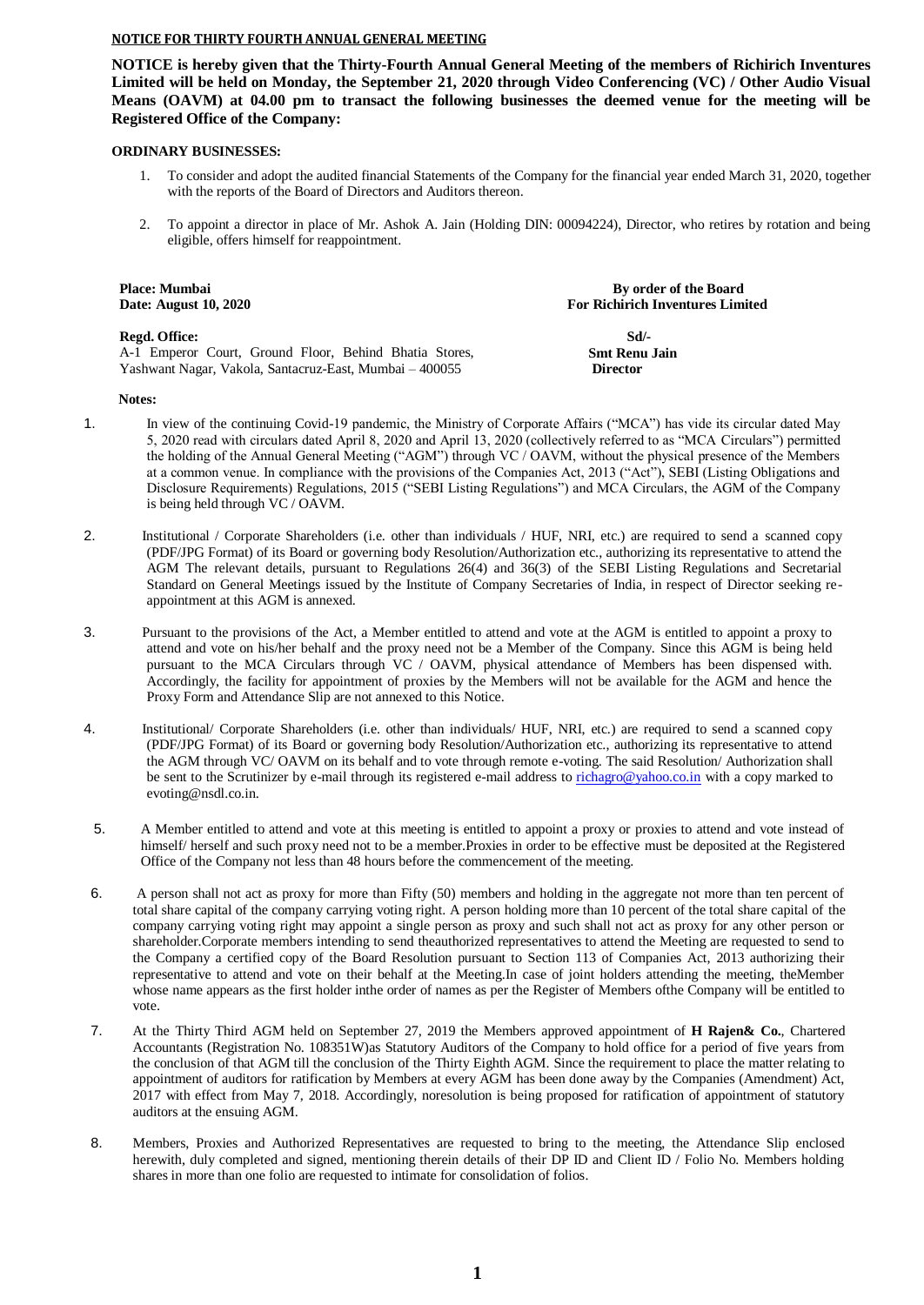- 9. The Register of Directors and Key Managerial Personnel and their shareholding, maintained under section 170 of the Companies Act, 2013, will beavailable for inspection by the members at the AGM.
- 10. The Registers of Contracts or Arrangements in which the Directors are interested, maintained under section 189 of the Companies Act, 2013, will beavailable for inspection by the members at the AGM.
- 11. The Securities and Exchange Board of India ("SEBI") has mandated the submission of Permanent Account Number (PAN) by every participant in securities market. Membersholding shares in electronic form are, therefore, requestedto submit their PAN to the Depository Participants withwhom they maintain their demat accounts. Membersholding shares in physical form should submit their PAN to the RTA of the Company/Company.
- 12. SEBI Notification No. SEBI/LAD-NRO/GN/2018/24 dated June 8, 2018 and further amendment vide NotificationNo. SEBI/LAD-NRO/GN/2018/49 dated November 30, 2018, requests for effecting transfer of securities (exception case of transmission or transposition of securities) shallnot be processed from April 1, 2019 unless the securitiesare held in the dematerialized form with the depositories.Therefore, Shareholders are requested to take action o dematerialize the Equity Shares of the Company,promptly.
- 13. Since the AGM will be held through VC / OAVM, the Route Map is not annexed in this Notice.
- 14. The register of member will closed for this annual general meeting fromSaturday, September15, 2020 toMondaySeptember 21<sup>st</sup> ,2020 (both days inclusive)
- 15. In compliance with the provisions of SECTION 110 OF THE COMPANIES ACT, 2013 and in compliance with the provisions of section 108 of the Companies Act, 2013, and Rule 20 of the Companies (Management and Administration) Rules, 2014, the Company is pleased to provide members the facility to exercise their right to vote at the 34<sup>Th</sup> Annual General Meeting (AGM) by electronic means and the business may be transacted through e-Voting Services provided by National Securities Depository Limited (NSDL).
- 16. The cut-off date for the purpose of determining the Members eligible for participation in remote e-voting (e-voting from a place other than venue of the AGM) and voting at the AGM is September 14, 2020. Please note that Members can opt for only one mode of voting i.e., either by voting at the meeting or remote e-voting. If Members opt for remote e-voting, then they should not vote at the Meeting and vice versa. However, once an e-vote on a resolution is cast by a Member, such Member is not permitted to change it subsequently or cast the vote again. Members who have cast their vote by remote e-voting prior to the date of the Meeting can attend the Meeting and participate in the Meeting, but shall not beentitled to cast their vote again.
- 17. Any person, who acquires shares of the Company and becomes a Member of the Company after dispatch of the Notice, holds shares as of the cut-off date i.e. September 14, 2020, may obtain the login ID and password by sending a request at [evoting@nsdl.co.in](mailto:evoting@nsdl.co.in) However, if the Member is already registered with NSDL for remote e-voting, then he/she can use his/her existing User-ID and password for casting the vote. Only a Member who is entitled to vote shall exercise his/her/its vote through evoting and any recipient of this Notice who has no voting rights as on the Cut-off Date should treat the sameas intimation only.
- 18. Pursuant to the provision u/s 72 of the Companies act, 2013, Shareholders are entitled to make nomination in respect of shares held in Physical form. Shareholder desires of making nominations are requested to send their request in form No. SH-13 (which will be made available on request) to the Registrar and Share Transfer Agents.

#### 19. **Voting through electronic means Instruction for e-voting**

The way to vote electronically on NSDL e-Voting system consists of "Two Steps" which are mentioned below:

Step 1: Log-in to NSDL e-Voting system at [https://www.evoting.nsdl.com](https://www.evoting.nsdl.com/) Step 2: Cast your vote electronically on NSDL e-Voting system.

#### **Details on Step 1 is mentioned below:**

#### **Log-in to NSDL e-Voting website:**

- 1. Visit the e-Voting website of NSDL. Open web browser by typing the following URL: [https://www.evoting.nsdl.com](https://www.evoting.nsdl.com/) either on a Personal Computer or on a mobile.
- 2. Once the home page of e-Voting system is launched, click on the icon "Login" which is available under 'Shareholders' section.
- 3. A new screen will open. You will have to enter your User ID, your Password and a Verification Code as shown on the screen.

Alternatively, if you are registered for NSDL eservices i.e. IDEAS, you can log-in at https://eservices.nsdl.com/ with your existing IDEAS login. Once you log-in to NSDL eservices after using your log-in credentials, click on e-Voting and you can proceed to Step 2 i.e. Cast your vote electronically.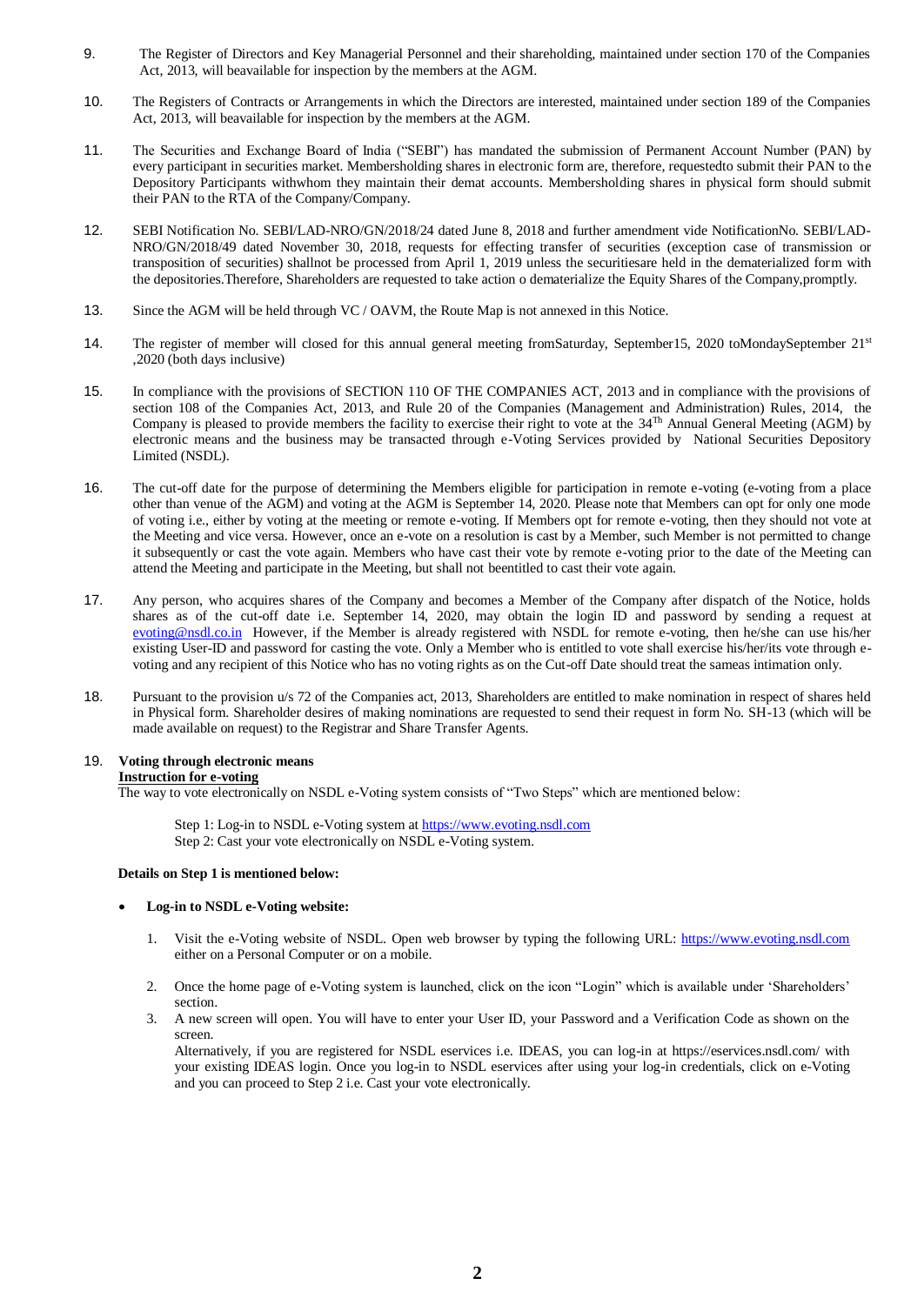4. Your User ID details are given below:

| Manner of holding shares i.e. Demat Your User ID is: |                                                                                    |
|------------------------------------------------------|------------------------------------------------------------------------------------|
| (NSDL or CDSL) or Physical                           |                                                                                    |
| a) For Members who hold shares in demat              | 8 Character DP ID followed by 8 Digit Client ID                                    |
| account with NSDL.                                   | For example, if your DP ID is IN300*** and Client ID is $12******$ then            |
|                                                      | your user ID is IN300***12******.                                                  |
| b) For Members who hold shares in demat              | 16 Digit Beneficiary ID                                                            |
| account with CDSL.                                   | For example, if your Beneficiary ID is $12************$ then your user             |
|                                                      | ID is $12*********************$                                                    |
| c) For Members holding<br>shares<br>in               | EVEN Number followed by Folio Number registered with the company                   |
| Physical Form.                                       | For example, if folio number is 001 <sup>***</sup> and EVEN is 101456 then user ID |
|                                                      | is 101456001***                                                                    |
|                                                      |                                                                                    |

- 5. Your password details are given below:
	- a) If you are already registered for e-Voting, then you can user your existing password to login and cast your vote.
	- b) If you are using NSDL e-Voting system for the first time, you will need to retrieve the 'initial password' which was communicated to you. Once you retrieve your 'initial password', you need to enter the 'initial password' and the system will force you to change your password.
	- c) How to retrieve your 'initial password'?
		- (i) If your email ID is registered in your demat account or with the company, your 'initial password' is communicated to you on your email ID. Trace the email sent to you from NSDL from your mailbox. Open the email and open the attachment i.e. a .pdf file. Open the .pdf file. The password to open the .pdf file is your 8-digit client ID for NSDL account, last 8 digits of client ID for CDSL account or folio number for shares held in physical form. The .pdf file contains your 'User ID' and your 'initial password'.
		- (ii) If your email ID is not registered, your 'initial password' is communicated to you on your postal address.
- 6. If you are unable to retrieve or have not received the "Initial password" or have forgotten your password:
	- a) Click on "Forgot User Details/Password?"(If you are holding shares in your demat account with NSDL or CDSL) option available o[n www.evoting.nsdl.com.](http://www.evoting.nsdl.com/)
	- b) Physical User Reset Password?" (If you are holding shares in physical mode) option available on www.evoting.nsdl.com.
	- c) If you are still unable to get the password by aforesaid two options, you can send a request at  $evoting@nsdl.co$  in</u> mentioning your demat account number/folio number, your PAN, your name and your registered address.
- 7. After entering your password, tick on Agree to "Terms and Conditions" by selecting on the check box.
- 8. Now, you will have to click on "Login" button.
- 9. After you click on the "Login" button, Home page of e-Voting will open.

#### **Details on Step 2 is given below:**

#### **Cast your vote electronically on NSDL e-Voting system:**

- 1. After successful login at Step 1, you will be able to see the Home page of e-Voting. Click on e-Voting. Then, click on Active Voting Cycles.
- 2. After click on Active Voting Cycles, you will be able to see all the companies "EVEN" in which you are holding shares and whose voting cycle is in active status.
- 3. Select "EVEN" of company for which you wish to cast your vote.
- 4. Now you are ready for e-Voting as the Voting page opens.
- 5. Cast your vote by selecting appropriate options i.e. assent or dissent, verify/modify the number of shares for which you wish to cast your vote and click on "Submit" and also "Confirm" when prompted.
- 6. Upon confirmation, the message "Vote cast successfully" will be displayed.
- 7. You can also take the printout of the votes cast by you by clicking on the print option on the confirmation page.
- 8. Once you confirm your vote on the resolution, you will not be allowed to modify your vote.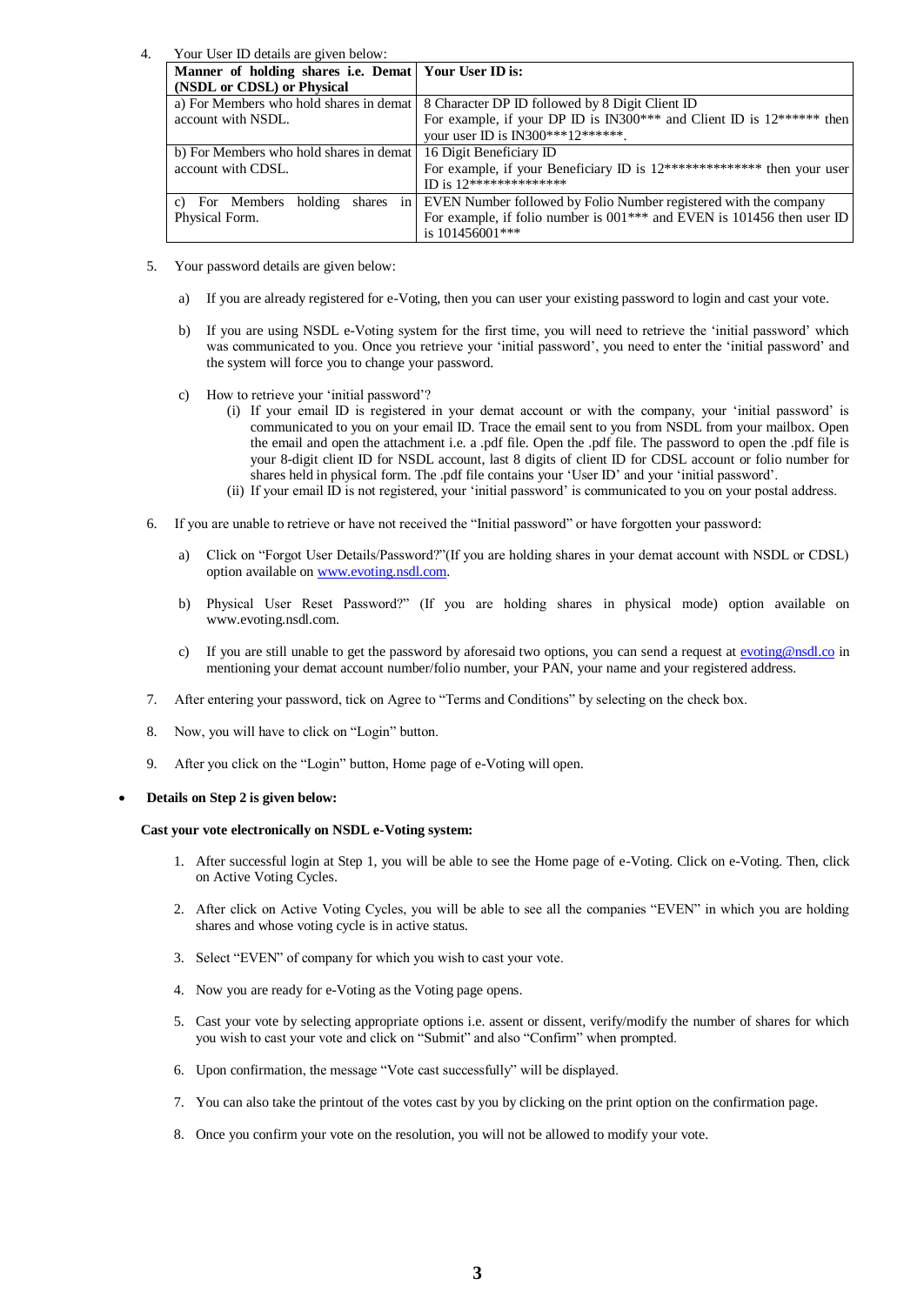#### **General Instruction:**

- 1. The voting period begins on Friday**, 18***th* **September, 2020 at 9.00 A.M and ends Sunday, at 5.00 P.M on 20th September, 2020**.During this period shareholders of the Company, holding shares either in physical form or in dematerialized form as on the **cut-off date of September 14, 2020**, may cast their vote electronically
- 2. Mr. Shanu Bhagwandas Mata Proprietor of M/s Shanu Mata and Associates, Practicing Company Secretaries (Membership No. 45276 COP No. 17999) has been appointed as the Scrutinizer to scrutinize the e-voting process in a fair and transparent manner.
- 3. Institutional shareholders (i.e. other than individuals, HUF, NRI etc.) are required to send scanned copy (PDF/JPG Format) of the relevant Board Resolution/ Authority letter etc. with attested specimen signature of the duly authorized signatory(ies) who are authorized to vote, to the Scrutinizer by e-mail to [shanu.smacs@gmail.com](mailto:shanu.smacs@gmail.com) with a copy marked t[o evoting@nsdl.co.in](mailto:evoting@nsdl.co.in)
- 4. It is strongly recommended not to share your password with any other person and take utmost care to keep your password confidential. Login to the e-voting website will be disabled upon five unsuccessful attempts to key in the correct password. In such an event, you will need to go through the "Forgot User Details/Password?" or "Physical User Reset Password?" option available on www.evoting.nsdl.com to reset the password.
- 5. In case of any queries, you may refer the Frequently Asked Questions (FAQs) for Shareholders and e-voting user manual for Shareholders available at the download section of [www.evoting.nsdl.com](http://www.evoting.nsdl.com/) or call on toll free no.: 1800-222-990 or send a request a[t evoting@nsdl.co.in](mailto:evoting@nsdl.co.in)
- 6. The voting rights of shareholders shall be in proportion to their shares of the paid-up equity share capital of the Company as on the cut-off date ofSeptember 14, 2020 (cut-off date).
- 7. The Scrutinizer shall within a period not exceeding three (3) working days from the conclusion of the e-voting period unblock the votes in the presence of at least two(2) witnesses not in the employment of the Company and make a Scrutinizer's Report of the votes cast in favour or against, if any, forthwith to the Chairman of the Company.
- 8. The Members who have cast their vote by remote e-voting prior to the AGM may also attend/ participate in the AGM through VC/ OAVM but shall not be entitled to cast their vote again.
- 9. The voting rights of Members shall be in proportion to their shares in the paid-up equity share capital of the Company as on the cut-off date.
- 10. Any person, who acquires shares of the Company and becomes a Member of the Company after sending of the Notice and holding shares as of the cut-off date, may obtain the login ID and password by sending a request at [evoting@nsdl.co.in](mailto:evoting@nsdl.co.in) However, if he/she is already registered with NSDL for remote e-voting then he/she can usehis/her existing User ID and password for casting the vote.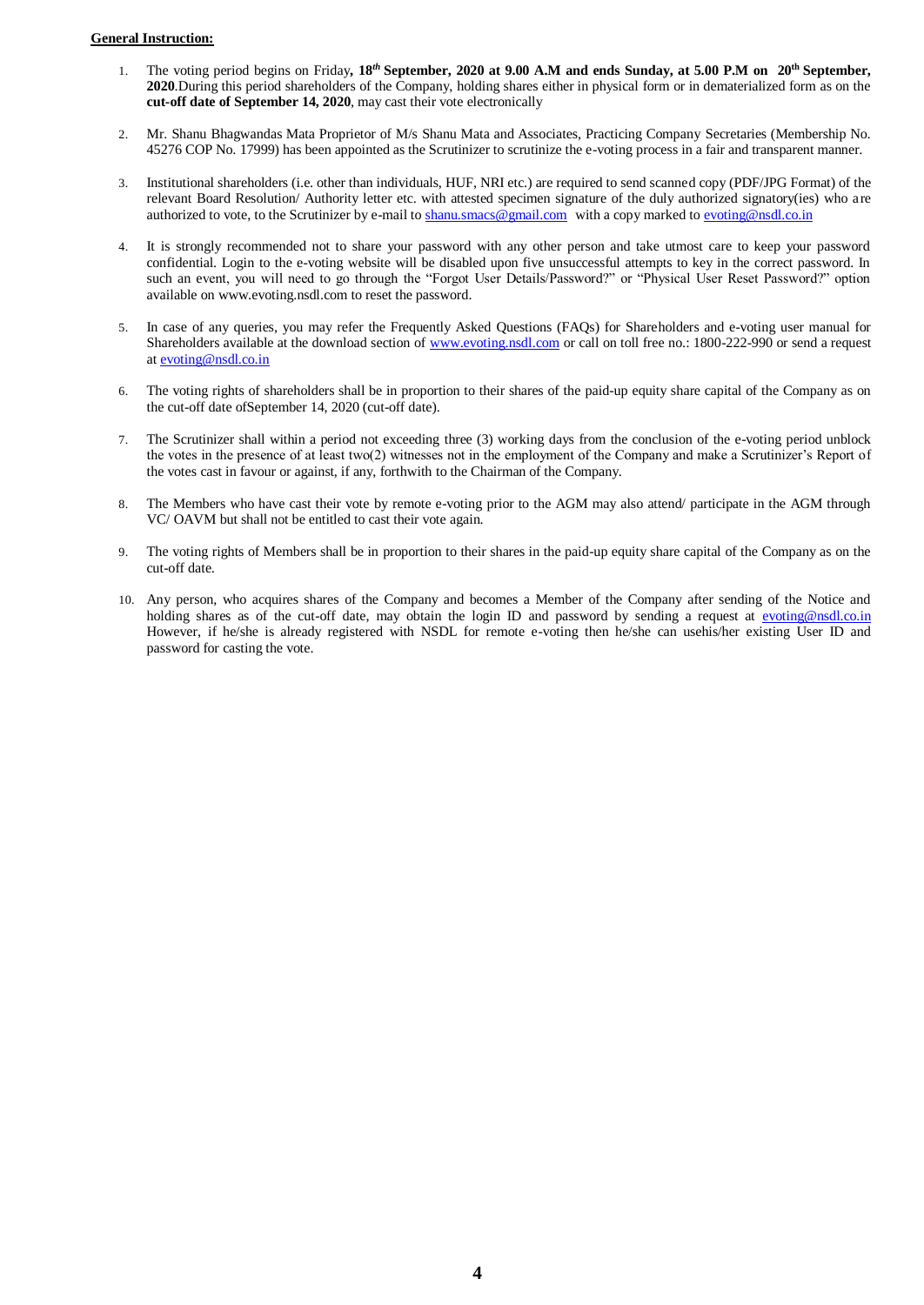#### **DIRECTOR'S REPORT**

#### **To,**

#### **The Members of the Company,**

The Directors present the Annual Report on the business and operations of your company for the year 2019-2020.

#### **FINANCIAL HIGHLIGHTS:**

| (Rs. in Lakhs)                            |         |         |
|-------------------------------------------|---------|---------|
| <b>Particulars</b>                        | 2019-20 | 2018-19 |
| Income from Operations                    | 15.85   | 19.55   |
| Profit (Loss) before Extra-Ordinary Items | (4.61)  | 0.94    |
| Profit/(Loss) before depreciation         | (3.92)  | 0.53    |
| Depreciation                              | 0.69    | 0.44    |
| Profits before Tax                        | (4.61)  | 0.94    |
| Provision for Income Tax current year     | 0.00    | 0.49    |
| Excess provision of Tax Written back      | 0.05    | 0.13    |
| Profit/(Loss)afterTax                     | (4.61)  | (0.40)  |
| <b>Balance Brought Forward</b>            | (44.53) | (44.26) |
| Balance Carried to Balance sheet          | (49.09) | (44.53) |

**Note:** The above figures are extracted from the standalone financial statements prepared in compliance with Indian Accounting Standards (IND AS).

#### **Performance and the State of Company Affairs:**

The company is taking various initiatives for new business. The Directors are exploring the business avenues in the field of Real Estate, and fund & Non-fund-based activities.

#### **Transfer to Reserve, if any:**

During the year, the Company does not propose to transfer any amount to the any Reserve.

#### **Dividend:**

In viewof brought forwarded losses the directors regret their inability to declare the dividend to conserve the resources.

#### **Impact of Covid-19 pandemic:**

The spread of COVID-19 pandemic affected activities of businesses across the globe. In many countries, includingIndia, there has been severe disruption to regular business operations due to lock-downs, disruptions in transportation,travel bans, quarantines, social distancing and such other emergency measures. In assessing the recoverability ofreceivables, inventories, loans and other financial assets, the Company has considered internal and external informationup to the date of approval of the financial statements. Considering the uncertainties involved in estimating the impactof this pandemic, the future impact of this pandemic may be different from those estimated as on the date of approvalof these financial statements.

#### **Directors and Key Managerial Personnel:**

Ms. Swati Bagh was appointed as Company Secretary and Compliance officer (KMP) of the Company hadresigned from the post of Company Secretary and Compliance officer (KMP) w.e.f30<sup>th</sup> November, 2019.

The Company has received declarations from all the Independent Directors of the Company confirming that they meet with the criteria of independence as prescribed both under Sub-Section (6) of Section 149 of the Companies Act, 2013. During the year there was no re-appointment of Independent Directors took place in the Company.

The Company has devised a Policy for performance evaluation of Independent Directors, Board, Committees and other individual Directors which include criteria for performance evaluation of the non-executive directors and executive directors.

#### **Listing on Stock Exchanges:**

The Company shares are listed on BSE Limited.

#### **Re-Appointment**

As per the provision of Companies Act, 2013, Mr. Ashok Jain Holding DIN- 00094224) Director retires by rotation at the ensuing Annual General Meeting and being eligible, seeks re-appointment. The Board recommends his re-appointment.

#### **Nomination and Remuneration Policy and Other Details:**

The Company has adopted a Nomination andRemuneration Policy for the Directors, KeyManagerial Personnel and other employees,pursuant to the provisions of the Act. The policy of theCompany on Directors appointment andremuneration including criteria for determiningqualification, positive attribute, independence ofdirector and other matters, as required under sub-section(3) of section 178 of the Companies Act 2013is available on Company's website at the link:[www.richirichinventures.com.](http://www.richirichinventures.com/)

There has been no change in the policy since last fiscalyear. We affirm that the remuneration paid to thedirectors is as per the terms laid out in the nominationand remuneration policy of the company.

There is no pecuniary relationship or transactionsbetween the Company and the non-executivedirectors other than sitting fees, commission, andreimbursement of expenses incurred by them, if any for thepurpose of attending meetings of the Company.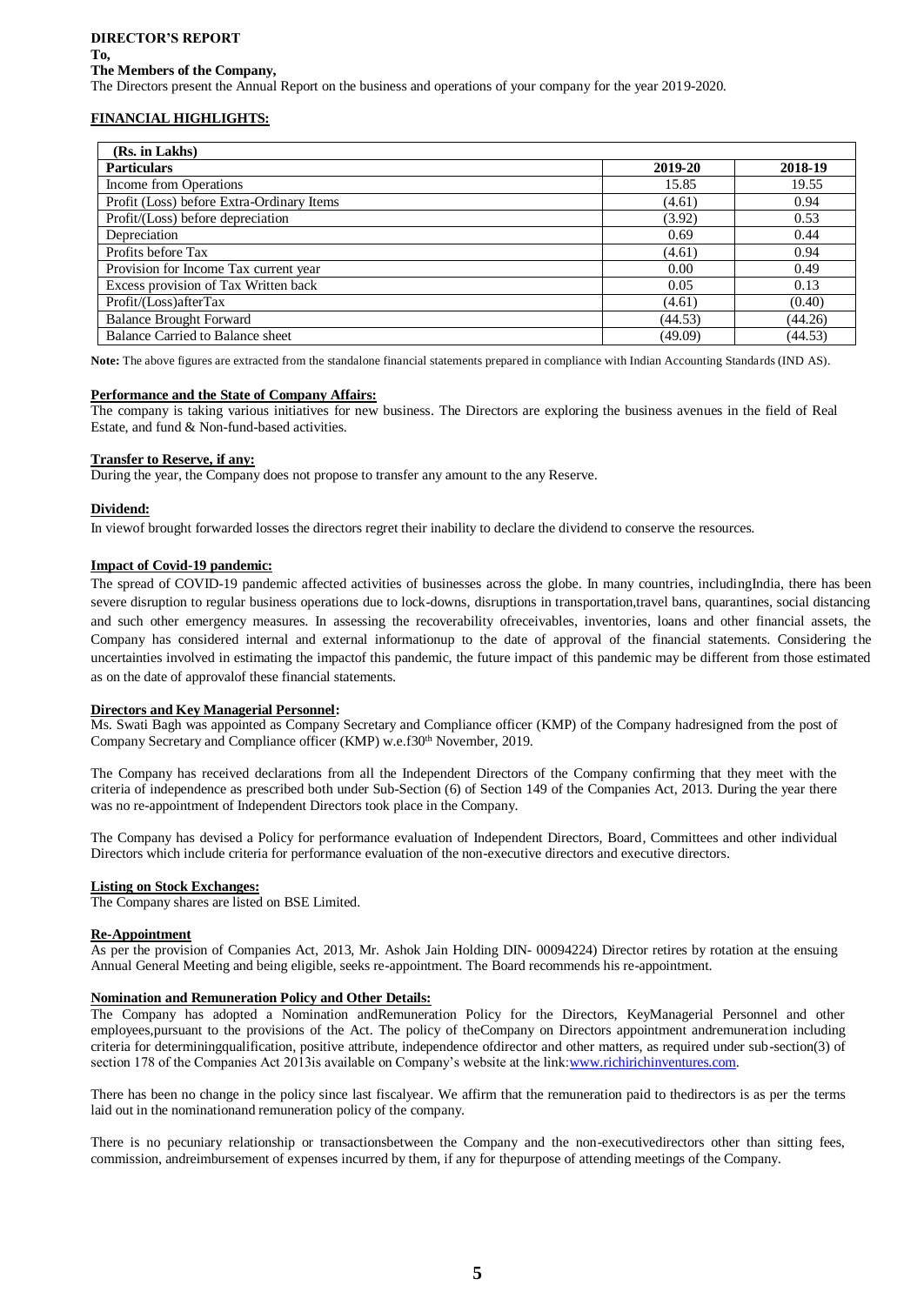#### **Auditors and Their Report:**

#### **Statutory Auditor:**

M/s. H. Rajen& Co. (Merged with M/s. Agarwal Desai & shah) Chartered Accountants the Statutory auditors of the company have expressed their willingness to the effect that their re-appointment, Therefore members are requested to appoint M/s. H. Rajen& Co. (Merged with M/s. Agarwal Desai & shah), Chartered Accountants as auditors of the company.

The statement on impact of Audit Qualifications (for audit report with modified opinion submitted along with the Annual Audited Financial Results- Standalone)under Regulation 33/52 of the SEBI (LODR) (Amendment) Regulations, 2016 as referred to in the Auditors' Report along with the Management Views are self-explanatory and, therefore, do not call for any further comments.

#### **Internal Auditor**

M/s Danish Chowdhary& Associates, Chartered Accountants, is the Internal Auditor of the Company.

#### **Secretarial Audit:**

Pursuant to provisions of Section 204 of the Companies Act, 2013 and the Companies (Appointment and Remuneration of Managerial Personnel) Rules, 2014, the Company had appointed M/s M.S. Shanu Mata & Associates, Practicing Company Secretary, to undertake Secretarial Audit for the financial year ended March 31, 2020. The Secretarial Audit Report for the financial year ended March 31, 2020 is annexed herewith and marked as 'Annexure - B' to this Report. The report is self-explanatory and does not call for any further comments except:

#### **1. There were no Company Secretary were appointed in the Company from the date of resignation of Existing Company Secretary i.e. November 30, 2019 to the closing of financial year.**

**Reply:** In this connection, the Board has explained that post resignation of existing Company Secretary due to her personal reason, the was in search of suitable candidate to fill the casual vacancy arises. As soon as the Company will find the proper candidate they shall appoint.

Further Post closing of Financial Year due to spread of COVID-19 pandemic affected availability of working professionals. there has been severe disruption to find a suitable candidate due to lock-downs, disruptions in transportation,travel bans, quarantines, social distancing and such other emergency measures. Hence the Company does not found any suitable candidate for the post of Company Secretary yet.

#### **Board evaluation:**

The Nomination and Remuneration Committee of the Company has laid down the criteria for performance evaluation of the Board, its Committees and individual directors including independent Directors covering various aspects of the Board's functioning such as adequacy of the composition of the Board and its Committees, Board culture, execution and performance of specific duties, obligations and governance.

Pursuant to the provisions of the Companies Act, 2013 and Regulation 17 of the Listing Regulations, based on the predetermined templates designed as a tool to facilitate evaluation process, the Board has carried out the annual performance evaluation of its own performance, the Individual Directors including Independent Directors and its Committees on parameters such as level of engagement and contribution, independence of judgment, safeguarding the interest of the Company and its minority shareholders etc.

#### **Related Party Transaction:**

All transactions entered with Related Parties during the financial year were on an arm's length basis and were in the ordinary course of business and the provision of Section 188 of the Companies Act, 2013 are not attracted. Thus, disclosure in Form AOC-2 is not required. Further, there are no materially significant related party transactions during the year under review made by the Company with promoters, Directors, Key Managerial personnel or other designated persons which may have a potential conflict with the interest of the Company at large.

All Related Party Transactions are placed before the Audit Committee for approval. Prior omnibus of the Audit Committee is obtained for the transactions which are of a foreseen and repetitive nature. The transactions which entered into pursuant to the omnibus approval so granted along with a statement giving details of all related party transactions is placed before the Audit Committee.

#### **Corporate Governance:**

Regulation 27 and Para C of Schedule V of SEBI (ListingObligations and Disclosure Requirements)Regulations, 2015 is not applicable to the Company.

#### **Number of Meetings of Board of Directors:**

5 (Five) meetings of the Board of Directors of the Company were held during the year under review. Detailed information of the meetings of the Board is included in the Report on Corporate Governance, which forms part of this Report.

#### **Details of subsidiaries/joint ventures/associate companies:**

During the year no company have become or ceasedto be its subsidiaries, joint ventures or associatecompanies.

#### **Extract of Annual Return:**

Pursuant to sub-section 3(a) of Section 134 and subsection (3) of Section 92 of the Companies Act, 2013 read with Rule 12 of the Companies (Management and Administration) Rules, 2014 the extracts of the Annual Return as on March 31, 2020 forms part of this report as 'Annexure –A'. The Company has uploaded the Annual Return referred to in section 92(3), for the financial year ended March 31, 2020 on its website i.e. [www.richirichinventures.com.](http://www.richirichinventures.com/)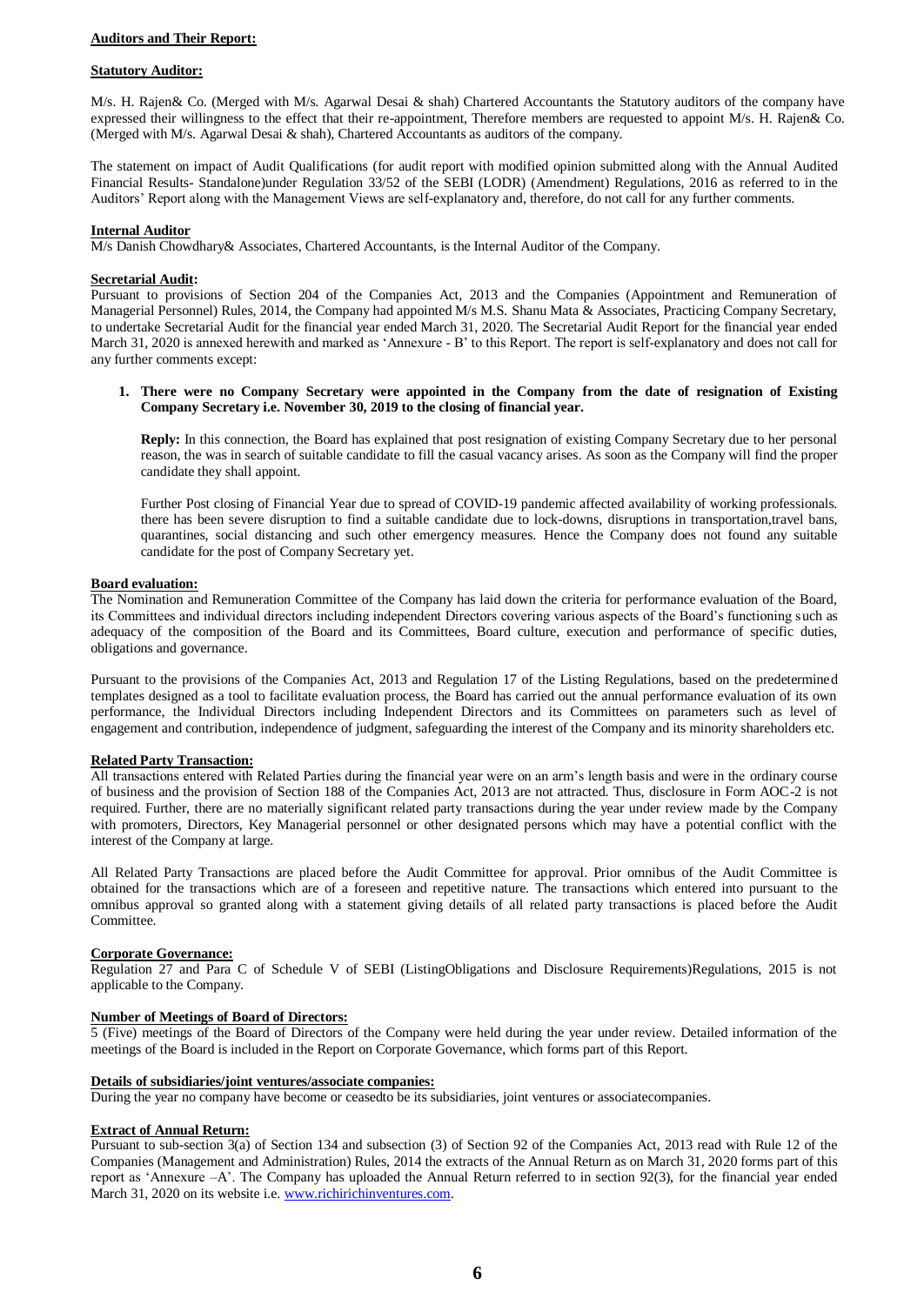#### **Secretarial Standards:**

The Company complies with all applicable secretarial standards issued by the Institute of Company Secretaries of India.

#### **Conservation of Energy, Technology Absorption and Foreign Exchange:**

The information relating to conservation of Energy,Technology absorption and Foreign Exchangeearnings and outgo as required under section134(3)(m) of the Companies Act, 2013 read with thewith Rule 8 of The Companies (Accounts) Rules, 2014 are **Nil**.

#### **Remuneration Ratio and other Details ofDirectors / Key Managerial Personnel (KMP) /Employees:**

The information required pursuant to Section 197 read with Rule 5 of The Companies (Appointment and Remuneration of Managerial Personnel) Rules, 2014, in respect of Directors/ KMP of the Company are furnished in Annexure C.

No employees in the Company have been paid remuneration in excess of the limits prescribed under section 197 of The Companies Act, 2013 read with Rule 5 of The Companies (Appointment and Remuneration of Managerial Personnel) Rules, 2014.

#### **Corporate Social Responsibility:**

The Company is not required to constitute aCorporate Social Responsibility Committee, as it doesnot fall within purview of Section 135(1) of theCompanies Act, 2013 and hence it is not required toformulate policy on corporate social responsibility.

#### **Disclosures:**

#### **a. Committees of the Board**

The Company has several committees, which have been established as part of best corporate governance practices and complywith the requirements of the relevant provisions of applicable laws and statutes.

#### **b. Vigil Mechanism/Whistle Blower Policy**

The Company has framed a Vigil Mechanism/Whistle Blower Policy to deal with unethical behavior, actual or suspected fraud or violation of the Company's code of conduct or ethics policy, if any. The Vigil Mechanism/ Whistle Blower Policy have also been uploaded on the website of the Company i.e[. www.richirichinventures.com.](http://www.richirichinventures.com/)

#### **Directors' Responsibility Statement:**

Your Directors state that:

- a) in the preparation of the annual accounts, theapplicable accounting standards have beenfollowed along with proper explanation relatingto material departures;
- b) the Directors had selected such accounting policies and applied them consistently and made judgments and estimates that arereasonable and prudent so as to give a true and fair view of the state of affairs of the Company at the financial year ended on March 31, 2020 and of the Profit/Loss of the Company for that period;
- c) the Directors had taken proper and sufficientcare for the maintenance of adequate accounting records in accordance with theprovisions of the Act for safeguarding the assetsof the Company and for preventing anddetecting fraud and other irregularities;
- d) the Directors had prepared the annual accountson a going concern basis;
- e) the Directors had laid down internal financial controls to be followed by the Company and that such internal financial controls areadequate and were operating effectively; and
- f) the Directors had devised proper systems to ensure compliance with the provisions of all applicable laws and that such systems wereadequate and operating effectively.

#### **Management Discussion and Analysis Report:**

Management Discussion and Analysis Report for the year under review, as stipulated under SEBI (Listing Obligations and Disclosure Requirements) Regulations, 2015 is presented in a separate section forming part of the Annual Report.

#### **Development and Implementation of Risk Management Policy:**

The company has framed the Risk Management Policy which highlights the Company's practices and risk management framework for the identification and management of uncertainty. The Company manages, monitors and reports on the principal risks and uncertainties that can impact its ability to achieve its strategic objectives.

The Company has implemented a Risk Management Framework for the management and oversight of material risks and internal control. The Risk Management Framework is designed to address risks that have been identified to have a material impact on the Company's business and to ensure that the Board regularly reviews the risk management and oversight policies.

#### **Internal Control and Systems:**

The Company has adequate internal control procedures commensurate with its size and nature of business. The objective of these procedures is to ensure efficient use and protection of the Company's resources, accuracy in financial reporting and due compliance of statutes and corporate policies and procedures.

Internal Audit is conducted periodically by a firm of Chartered Accountants who verify and report on the efficiency and effectiveness of internal controls. The adequacy of internal control systems is reviewed by the Audit Committee & Board in its periodical meetings.

#### **Internal Financial Control System:**

The Company has robust and comprehensive Internal Financial Control system commensurate with the size scale and complexity of its operations. The system encompasses the major processes to ensure reliability of financial reporting, compliance with policies, procedures, laws, and regulations, safeguarding of assets and economical and efficient use of resources.

The policies and procedures adopted by the company to ensures the orderly and efficient conduct of its business and adherence to the company's policies, prevention and detection of frauds and errors, accuracy and completeness of the records and the timely preparation of reliable financial information.

The Internal Auditors and the Management continuously monitors the efficacy of Internal Financial Control system with the objective of providing to the Audit Committee and the Board of Directors, an effectiveness of the organization's risk management with regard to the Internal Financial Control system.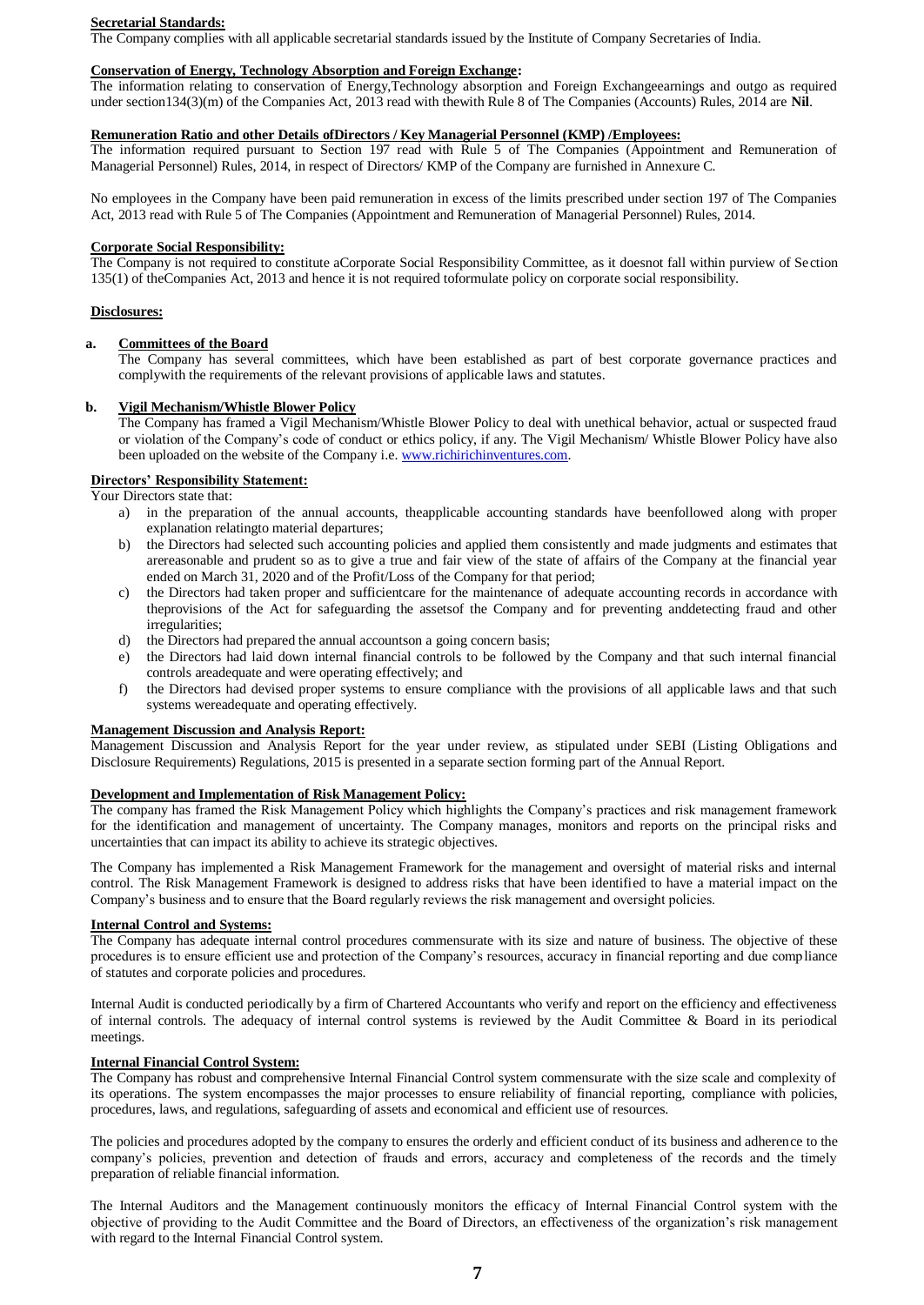Audit Committee meets regularly to review reports submitted by the internal auditors. The Audit Committee also meet the Company's Statutory Auditors to ascertain their views on the financial statement, including the financial reporting system and compliance to accounting policies and procedures followed by the Company.

#### **Cost Records:**

Maintenance of cost records as specified by Central Government under sub section (1) of Section 148 of the Companies Act, 2013, is not applicable to the Company.

#### **Sexual Harassment:**

The Company has adopted policy on Prevention, Prohibition and Redressal of Sexual Harassment at workplace in line with the requirements of The Sexual Harassment of Women at Workplace (Prevention, Prohibition and Redressal) Act, 2013. The same has been uploaded on its Website i.e. [www.richirichinventures.com.](http://www.richirichinventures.com/) However, during the year under review, there were no cases filed pursuant to the Sexual Harassment of Women at Workplace (Prevention, Prohibition and Redressal) Act, 2013.The Company isnot required to Constitute of Internal Compliant Committee under Sexual Harassment of Women at Workplace (Prevention, Prohibition and Redressal) Act, 2013 as the Number of Employees are below the applicable limit.

#### **Particulars of Loans, Guarantees or Investments:**

Details of Loans, Guarantees and Investments covered under the provisions of Section 186 of the Companies Act, 2013 are given in the notes to the Financial Statements.

#### **Interest Risks:**

The Company is exposed to interest rate fluctuations in the market. It uses a judicious mix of interest rates with stipulated parameters to mitigate the interest-rate risk. This also helps to have a judicious blended interest rate, with a prime focus on the safeguard of Company's funds.

#### **Financial Statements:**

The financial statements of the Company prepared in accordance with Indian Accounting Standards (Ind AS) notified under the Companies (Indian Accounting Standards) Rules, 2015, duly audited by Statutory Auditors, also forms part of this Annual Report.

#### **General:**

Your Directors state that no disclosure or reporting isrequired in respect of the following items as therewere no transactions on these items during the yearunder review:

- Details relating to deposits covered underChapter V of the Act.
- 2. Issue of equity shares with differential rights asto dividend, voting or otherwise.
- 3. Issue of shares (including sweat equity shares)to employees of the Company under anyEmployee Stock Option Scheme.
- 4. Neither the Managing Director nor the Whole timeDirectors of the Company receive anycommission.
- 5. Separate Section containing a Report onperformance and Financial Position of each ofSubsidiaries, Associated & Joint Venturesincluded in the Consolidated FinancialStatement of the Company.
- 6. The Auditors of the Company have not reportedany fraud as specified under second proviso ofSection 143 (12) of the Companies Act, 2013.
- 7. No significant or material orders were passed bythe Regulators or Courts or Tribunals whichimpact the going concern status and Company'soperations in future.
- 8. Voluntary revision as per Section 131 of theCompanies Act, 2013.

#### **Acknowledgement:**

The Board wishes to place on record their gratitude for theco-operation being received from the Banks, Share TransferAgent, Stock Exchanges, Shareholders, customers, staff andworkers of the Company and thank them for their continuedsupport.

| <b>Place: Mumbai</b><br>Date: July 25, 2020                                                                                        |                                                             | By order of the Board<br><b>For Richirich Inventures Limited</b>  |
|------------------------------------------------------------------------------------------------------------------------------------|-------------------------------------------------------------|-------------------------------------------------------------------|
| Regd. Office:<br>A-1 Emperor CourtGroundFloor, Behind Bhatia Store Yashwant<br>Nagar VakolaSantacruz-East, Mumbai – 400055         | Sd<br><b>Ashok Jain</b><br><b>Director</b><br>DIN: 00094224 | Sd<br><b>Renu Jain</b><br><b>Director</b><br><b>DIN: 00094290</b> |
| DECLARATION ON CODE OF CONDUCT                                                                                                     |                                                             |                                                                   |
| This is to confirm that the Board of Director of the Company has laid down a Code of Conduct for its members and senior management |                                                             |                                                                   |

personnel of the Company. The same has also been posted on the Company's website. It is further confirmed that all the Directors and senior management personnel of the Company have affirmed compliance with the Code of Conduct of the Company for the financial year ended March 31, 2020 as envisaged in the listing Agreement with Stock Exchange.

**Place: Mumbai Date: July 25, 2020**

#### **Regd. Office:**

A-1 Emperor Court GroundFloor, Behind Bhatia Store Yashwant Nagar VakolaSantacruz-East,Mumbai – 400055

**Sd/- Ashok Jain Director DIN: 00094224**

**By order of the Board For Richirich Inventures Limited**

**Sd/- Renu Jain Director DIN: 00094290**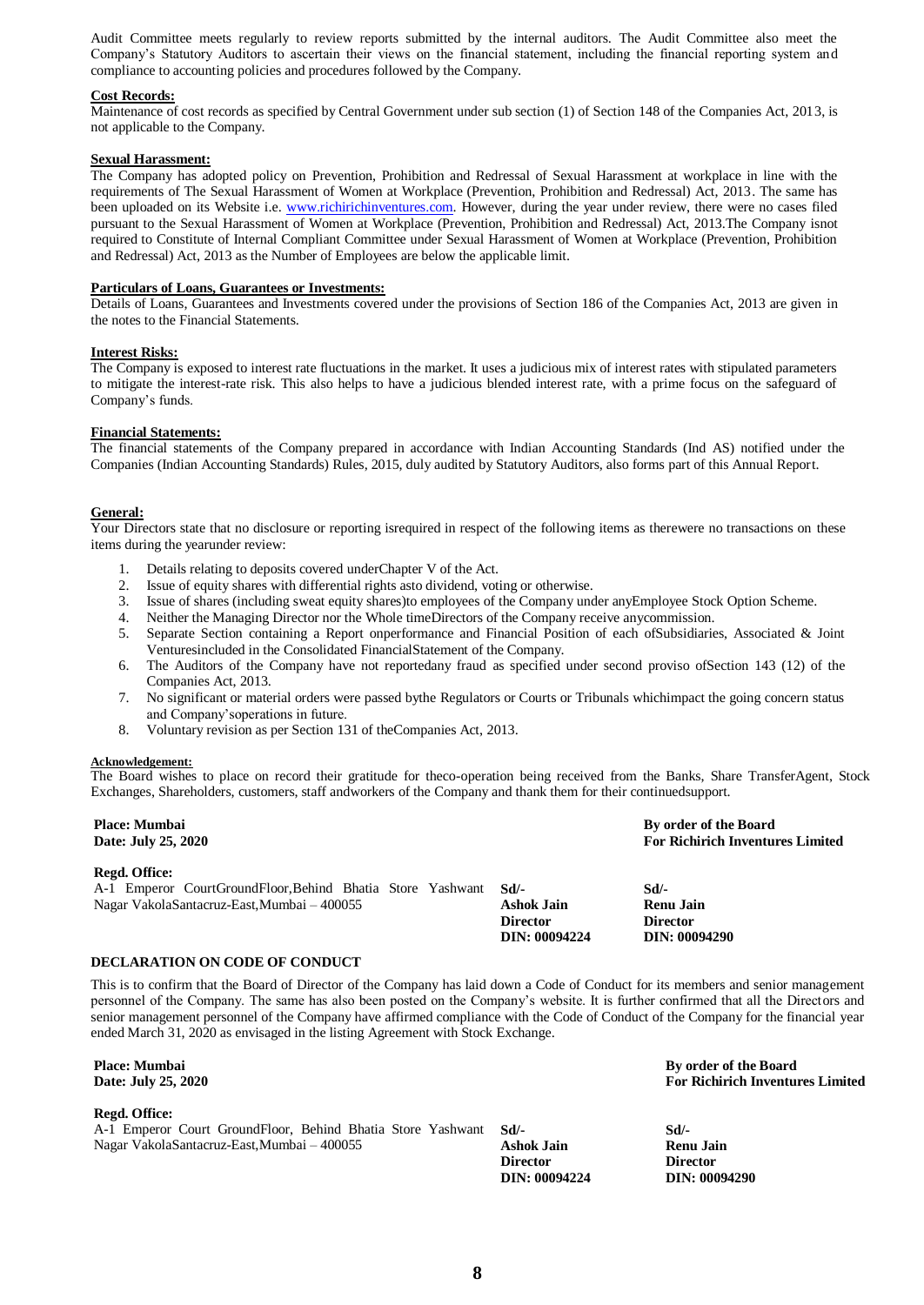#### **FORM NO. MGT 9 EXTRACT OF ANNUAL RETURN As on financial year ended on 31.03.2020 RICHIRICH INVENTURES LIMITED**

**[Pursuant to Section 92 (3) of the Companies Act, 2013 and rule 12(1) of the Company (Management & Administration) Rules, 2014] I. REGISTRATION & OTHER DETAILS:**

| l. CIN                                                | L65990MH1986PLC039163                                                                |
|-------------------------------------------------------|--------------------------------------------------------------------------------------|
| 2. Registration Date                                  | 07/03/1986                                                                           |
| 3. Name of the Company                                | <b>RICHIRICH INVENTURES LIMITED</b>                                                  |
| 4. Category/Sub-category of the Company               | Public Limited/Limited by Shares                                                     |
| 5. Address of the Registered office & contact details | A-1 Emperor Court, Ground Floor, Yashwant Nagar, Vakola, Mumbai, Maharashtra, 400055 |
|                                                       | Telephone No. 022-79664656. Email Id: richagro@yahoo.co.in                           |
| 6. Whether listed company                             | Yes                                                                                  |
| 7. Name, Address & contact details of the Registrar & | Adroit Corporation Services Private Limited                                          |
| Transfer Agent, if any.                               | 19/20, Jafferbhoy Industrial Estate, Makwana Road, Marol Naka, Andheri (E), Mumbai-  |
|                                                       | 400059                                                                               |

#### II. **PRINCIPAL BUSINESS ACTIVITIES OF THE COMPANY**

**(**All the business activities contributing 10 % or more of the total turnover of the company shall be stated)

| S. No. | Name and Description of main products / services                                                      | <b>NIC</b><br>Code<br>οt | the % to total turnover of |
|--------|-------------------------------------------------------------------------------------------------------|--------------------------|----------------------------|
|        |                                                                                                       | Product/services         | the company                |
|        | To Deal with all consumer, commercial and industrial items etc.                                       | 6390                     |                            |
|        | To carry on the business of millers, cake and corn merchant, meal manufacturers etc.                  | 9113                     |                            |
|        | To construct, improve, maintain, develop, work, manage, carryoutControl any buildings,                | 8200                     |                            |
|        | offices, factories, works, and mills etc.                                                             |                          |                            |
|        | $\sqrt{\text{To invest and deal with the moneys for companyin such manner as may from time be}}$ 8049 |                          | 100                        |
|        | determined, but not as an investment company.                                                         |                          |                            |

#### III. **PARTICULARS OF HOLDING, SUBSIDIARY AND ASSOCIATE COMPANIES -**

Allthebusinessactivitiescontributing10%ormoreofthetotal turnoverofthe companyshallbestated: -**NIL**

## IV. **SHARE HOLDING PATTERN (Equity Share Capital Breakup as percentage of Total Equity)**

#### Category-wise Share Holding

| <b>Category of Shareholders</b>    | No. of Shares held at the end of the year |                |                  | No. of Shares held at the end of the year [As on 31- |                      |                  |                  | $\%$             |                     |
|------------------------------------|-------------------------------------------|----------------|------------------|------------------------------------------------------|----------------------|------------------|------------------|------------------|---------------------|
|                                    | [As on 31-March-2020]<br>Demat            | Physical       | Total            | $\%$<br>of                                           | March-2019]<br>Demat | Physical         | Total            | % of Total       | Chan<br>ge          |
|                                    |                                           |                |                  | Total                                                |                      |                  |                  | <b>Shares</b>    | durin               |
|                                    |                                           |                |                  | <b>Shares</b>                                        |                      |                  |                  |                  | g                   |
|                                    |                                           |                |                  |                                                      |                      |                  |                  |                  | the                 |
| A. Promoters                       |                                           |                |                  |                                                      |                      |                  |                  |                  | year                |
|                                    |                                           |                |                  |                                                      |                      |                  |                  |                  |                     |
| $(1)$ Indian                       |                                           |                |                  |                                                      |                      |                  |                  |                  |                     |
| a) Individual/HUF                  | $\boldsymbol{0}$                          | $\mathbf{0}$   | $\mathbf{0}$     | $\mathbf{0}$                                         | $\boldsymbol{0}$     | $\Omega$         | $\overline{0}$   | $\boldsymbol{0}$ | $\mathbf{0}$        |
| b) Central Govt                    | $\boldsymbol{0}$                          | $\mathbf{0}$   | $\mathbf{0}$     | $\mathbf{0}$                                         | $\overline{0}$       | $\mathbf{0}$     | $\boldsymbol{0}$ | $\boldsymbol{0}$ | $\mathbf{0}$        |
| c) State Govt(s)                   | $\overline{0}$                            | $\overline{0}$ | $\theta$         | $\overline{0}$                                       | $\overline{0}$       | $\overline{0}$   | $\boldsymbol{0}$ | $\overline{0}$   | $\overline{0}$      |
| d) Bodies Corp.                    | 103912                                    | $\overline{0}$ | 103912           | 2.16                                                 | 103912               | $\overline{0}$   | 103912           | 2.16             | $\Omega$            |
| e) Banks / FI                      | $\overline{0}$                            | $\overline{0}$ | $\overline{0}$   | $\overline{0}$                                       | $\overline{0}$       | $\overline{0}$   | $\mathbf{0}$     |                  | $\mathbf{0}$        |
| f) Any other                       |                                           |                |                  |                                                      |                      |                  |                  |                  |                     |
| f-1) Directors                     | 362477                                    | $\mathbf{0}$   | 362477           | 7.55                                                 | 352648               | $\overline{0}$   | 352648           | 7.35             | 0.20                |
| f-2) Directors Relatives           | 679527                                    | $\overline{0}$ | 678649           | 14.14                                                | 678649               | $\overline{0}$   | 678649           | 14.14            | 0.02                |
| Total shareholding of Promoter (A) | 1145916                                   | $\bf{0}$       | 1145916          | 23.87                                                | 1135209              | $\bf{0}$         | 1135209          | 23.65            | 0.22                |
| <b>B. Public Shareholding</b>      |                                           |                |                  |                                                      |                      |                  |                  |                  |                     |
| 1. Institutions                    |                                           |                |                  |                                                      |                      |                  |                  |                  |                     |
| a) Mutual Funds                    | $\boldsymbol{0}$                          | $\overline{0}$ | $\mathbf{0}$     | 0.00                                                 | $\overline{0}$       | $\overline{0}$   | $\overline{0}$   | 0.00             | 0.00                |
| b) Banks / FI                      | $\boldsymbol{0}$                          | $\overline{0}$ | $\Omega$         | 0.00                                                 | $\boldsymbol{0}$     | $\boldsymbol{0}$ | $\boldsymbol{0}$ | 0.00             | 0.00                |
| c) Central Govt                    | $\boldsymbol{0}$                          | $\overline{0}$ | $\overline{0}$   | $0.00\,$                                             | $\boldsymbol{0}$     | $\boldsymbol{0}$ | $\boldsymbol{0}$ | 0.00             | 0.00                |
| d) State Govt(s)                   | $\boldsymbol{0}$                          | $\mathbf{0}$   | $\boldsymbol{0}$ | 0.00                                                 | $\boldsymbol{0}$     | $\mathbf{0}$     | $\boldsymbol{0}$ | 0.00             | 0.00                |
| e) Venture Capital Funds           | $\overline{0}$                            | $\overline{0}$ | $\mathbf{0}$     | 0.00                                                 | $\boldsymbol{0}$     | $\mathbf{0}$     | $\overline{0}$   | 0.00             | 0.00                |
| f) Insurance Companies             | $\mathbf{0}$                              | $\overline{0}$ | $\Omega$         | 0.00                                                 | $\Omega$             | $\Omega$         | $\overline{0}$   | 0.00             | 0.00                |
| $g)$ FIIs                          | $\boldsymbol{0}$                          | $\mathbf{0}$   | $\boldsymbol{0}$ | $0.00\,$                                             | $\boldsymbol{0}$     | $\boldsymbol{0}$ | $\boldsymbol{0}$ | 0.00             | 0.00                |
| h) Foreign Venture Capital Funds   | $\overline{0}$                            | $\mathbf{0}$   | $\overline{0}$   | 0.00                                                 | $\boldsymbol{0}$     | $\boldsymbol{0}$ | $\boldsymbol{0}$ | $0.00\,$         | 0.00                |
| i) Others (specify)                |                                           |                |                  |                                                      |                      |                  |                  |                  | 0.00                |
| i-1) Directors relatives           | $\overline{0}$                            | $\overline{0}$ | $\mathbf{0}$     | 0.00                                                 | $\boldsymbol{0}$     | $\overline{0}$   | $\overline{0}$   | $\boldsymbol{0}$ | 0.00                |
| Sub-total $(B)(1)$ :-              | $\bf{0}$                                  | $\bf{0}$       | $\bf{0}$         | $\boldsymbol{0.00}$                                  | $\boldsymbol{0}$     | $\boldsymbol{0}$ | $\boldsymbol{0}$ | $\overline{0}$   | $\boldsymbol{0.00}$ |
| 2. Non-Institutions                |                                           |                |                  |                                                      |                      |                  |                  |                  |                     |
| a) Bodies Corp.                    |                                           |                |                  |                                                      |                      |                  |                  |                  |                     |
| i) Indian                          | 290273                                    | $\mathbf{0}$   | 290273           | 6.05                                                 | 293664               | $\boldsymbol{0}$ | 293664           | 6.12             | (0.07)              |
| ii) Overseas                       | $\Omega$                                  | $\Omega$       | $\Omega$         | $\Omega$                                             | $\Omega$             | $\Omega$         | $\Omega$         | $\overline{0}$   | $\Omega$            |
| b) Individuals                     |                                           |                |                  |                                                      |                      |                  |                  |                  |                     |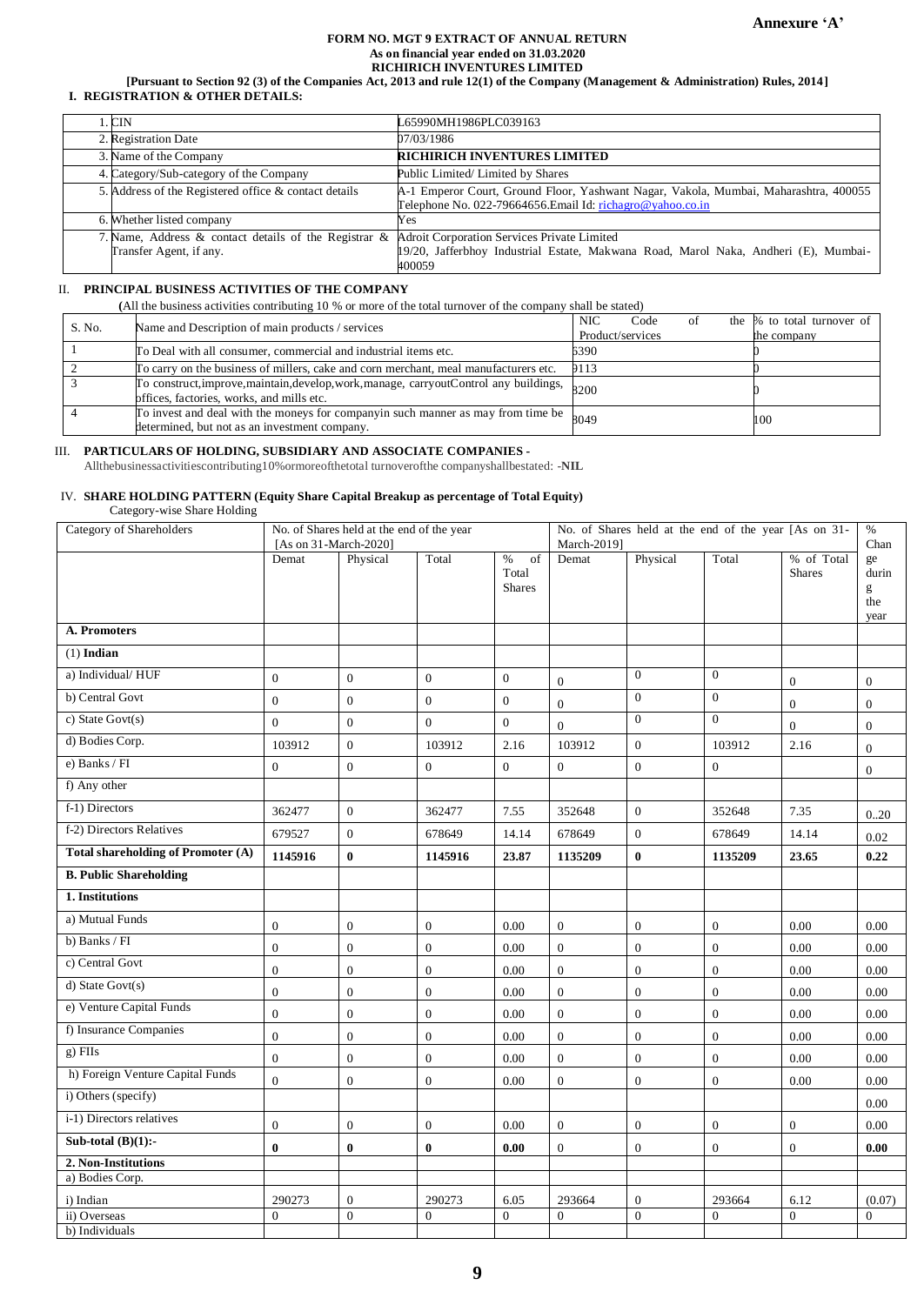| Individual shareholders holding<br>i)         |         |                |          |        |          |                |          |        |        |
|-----------------------------------------------|---------|----------------|----------|--------|----------|----------------|----------|--------|--------|
| nominal share capital up to Rs. 1 lakh        | 951786  | 665615         | 1617401  | 33.70  | 956836   | 837815         | 1794651  | 37.39  | (3.69) |
| ii) Individual shareholders holding           |         |                |          |        |          |                |          |        |        |
| nominal share capital in excess of Rs         |         |                |          |        |          |                |          |        |        |
| 1 lakh                                        | 1278020 | 450900         | 1728920  | 36.02  | 1276336  | 282400         | 1558736  | 32.47  | 3.55   |
| c) Others (specify)                           |         |                |          |        |          |                |          |        |        |
|                                               |         |                |          |        |          |                |          |        |        |
| Indian<br>Non-Resident<br>$c-1$               |         |                |          |        |          |                |          |        |        |
| (Individual)                                  | 17490   | $\overline{0}$ | 17490    | 0.36   | 17740    | $\overline{0}$ | 17740    | 0.37   | (0.01) |
|                                               |         |                |          |        |          |                |          |        |        |
| Sub-total $(B)(2)$ :-                         | 2537569 | 1116515        | 3654084  | 76.13  | 2544576  | 1120215        | 3664791  | 76.35  | (0.22) |
| <b>Public</b><br><b>Shareholding</b><br>Total |         |                |          |        |          |                |          |        |        |
| $(B)=(B)(1)+(B)(2)$                           | 2537569 | 1116515        | 3654084  | 76.13  | 2544576  | 1120215        | 3664791  | 76.35  | (0.22) |
| C. Shares held by Custodian for               |         |                |          |        |          |                |          |        |        |
| <b>GDRs &amp; ADRs</b>                        |         | $\Omega$       | $\Omega$ | 0.00   | $\Omega$ | $\Omega$       | $\Omega$ | 0.00   | 0.00   |
| Grand Total $(A+B+C)$                         | 3683485 | 1116515        | 4800000  | 100.00 | 3679785  | 1120215        | 4800000  | 100.00 | 0.00   |
|                                               |         |                |          |        |          |                |          |        |        |
|                                               |         |                |          |        |          |                |          |        |        |

## **B) Shareholding of Promoter**

| S.NO | Shareholder's Name               |                      |                                         | No. of Shares held at the end of the year No. of Shares held at the end of the year |                       |                                              |                                                        | % change in                           |
|------|----------------------------------|----------------------|-----------------------------------------|-------------------------------------------------------------------------------------|-----------------------|----------------------------------------------|--------------------------------------------------------|---------------------------------------|
|      |                                  | As on 31-March-2020] |                                         |                                                                                     | [As on 31-March-2019] |                                              |                                                        |                                       |
|      |                                  | of<br>No.<br>Shares  | of<br>total<br>Shares of the<br>company | <b>Shares</b><br>%of<br>Pledged<br>encumbered<br>to<br>total shares                 | No. of Shares         | of<br>℅<br>total<br>Shares of the<br>company | %of Shares<br>Pledged<br>encumbered<br>to total shares | shareholding<br>during<br>the<br>vear |
|      | VaibhavManoj Jain                | 6850                 | 0.14                                    | 0.00                                                                                | 6850                  | 0.14                                         | 0.00                                                   | 0.00                                  |
| 2    | Kalpesh Ashok Jain               | 79706                | .66                                     | $0.00\,$                                                                            | 79706                 | .66                                          | 0.001                                                  | 0.00                                  |
|      | Manoj Jain (HUF)                 | 35711                | 0.74                                    | 0.00                                                                                | 35711                 | 0.74                                         | 0.00                                                   | 0.00                                  |
|      | Pusa Investments Private Limited | 103912               | 2.16                                    | 0.00                                                                                | 103912                | 2.16                                         | 0.001                                                  | 0.00                                  |
| 5.   | Harsha Jawaharlal Jain           | 400                  | 0.01                                    | $0.00\,$                                                                            | 400                   | 0.01                                         | 0.00                                                   | 0.00                                  |
| 6    | Shivani Kalpesh Jain             | 24447                | 0.51                                    | 0.001                                                                               | 23850                 | 0.50                                         | 0.00                                                   | 0.01                                  |
|      | Ashok Jain HUF                   | 197526               | 4.12                                    | 0.001                                                                               | 197526                | 4.12                                         | 0.00                                                   | 0.00                                  |
| 8    | AshokkumarAnnraj Jain            | 233630               | 4.87                                    | $0.00\,$                                                                            | 224588                | 4.68                                         | 0.001                                                  | 0.19                                  |
| 9    | Krutika Mehta                    | 87550                | 1.82                                    | 0.001                                                                               | 87550                 | 1.82                                         | 0.00                                                   | 0.00                                  |
| 10   | JawariLal Jain                   | 00(                  | 0.00                                    | 0.00                                                                                | 0.00                  | 0.00                                         | 0.00                                                   | 0.00                                  |
| 11   | Manoj Jain                       | 0.00                 | 0.00                                    | 0.00                                                                                | 400                   | 0.01                                         | 0.00                                                   | $-0.01$                               |
| 12   | RajulJawaharlal Jain             | 300                  | 0.01                                    | 0.001                                                                               | 300                   | 0.01                                         | 0.00                                                   | 0.00                                  |
| 13   | Kalpesh Jain HUF                 | 27367                | 0.57                                    | 0.001                                                                               | 26686                 | 0.56                                         | 0.00                                                   | 0.01                                  |
| 14   | Renu Ashok Jain                  | 128847               | 2.68                                    | 0.001                                                                               | 128060                | 2.67                                         | 0.00                                                   | 0.02                                  |
| 15   | RajkanwarAnnraj Jain             | 219670               | 4.58                                    | 0.001                                                                               | 219670                | 4.58                                         | $0.00\,$                                               | 0.00                                  |
|      | <b>Total</b>                     | 1145916              | 23.87                                   | 0.00                                                                                | 1135209               | 23.65                                        | 0.00                                                   | 0.22                                  |

## C) **Change in Promoters' Shareholding (please specify, if there is no change)**

|                |                                            |                                 |            | Shareholding at the end |               | Cumulative |                         |
|----------------|--------------------------------------------|---------------------------------|------------|-------------------------|---------------|------------|-------------------------|
|                |                                            |                                 |            | of the year             |               |            | Shareholding during the |
|                |                                            |                                 |            |                         |               | year       |                         |
|                |                                            |                                 |            | No. of                  | % of total    | $No.$ of   | % of total              |
|                |                                            |                                 |            | shares                  | shares of the | shares     | shares of the           |
| S.N            | Particulars                                | Name of Promoter's              | As on Date |                         | Company       |            | company                 |
| 1              | At the beginning of the year               | <b>Pusa Investment Pvt. Ltd</b> | 01/04/2019 | 103912                  | 2.16          | 103912     | 2.16                    |
|                | Date wise Increase / Decrease in Promoters |                                 |            | <b>NIL</b>              | <b>NIL</b>    |            |                         |
|                | Shareholding during the year               |                                 |            |                         |               |            |                         |
|                | At the end of the year                     |                                 | 31/03/2020 | 103912                  | 2.16          |            |                         |
|                |                                            |                                 |            |                         |               |            |                         |
| $\overline{2}$ | At the beginning of the year               | <b>Ashok Jain HUF</b>           | 01/04/2019 | 197526                  | 4.12          | 197526     | 4.12                    |
|                | Date wise Increase / Decrease in Promoters |                                 |            | <b>NIL</b>              | <b>NIL</b>    |            |                         |
|                | Shareholding during the year               |                                 |            |                         |               |            |                         |
|                | At the end of the year                     |                                 | 31/03/2020 | 197526                  | 4.12          |            |                         |
|                |                                            |                                 |            |                         |               |            |                         |
| 3              | At the beginning of the year               | Manoj Jain (HUF)                | 01/04/2019 | 35711                   | 0.74          | 35711      | 0.74                    |
|                | Date wise Increase / Decrease in Promoters |                                 |            | Nil                     | Nil           |            | $\Omega$                |
|                | Shareholding during the year               |                                 |            |                         |               |            |                         |
|                | At the end of the year                     |                                 | 31/03/2020 | 35711                   | 0.74          | $\Omega$   | $\Omega$                |
| 4              | At the beginning of the year               | Jawari Lal Jain                 | 01/04/2019 | $\Omega$                | 0.00          | $\Omega$   | 0.00                    |
|                | Date wise Increase / Decrease in Promoters |                                 |            | <b>NIL</b>              | <b>NIL</b>    |            |                         |
|                | Shareholding during the year               |                                 |            |                         |               |            |                         |
|                | At the end of the year                     |                                 | 31/03/2020 | $\Omega$                | $\Omega$      | $\Omega$   | $\Omega$                |
| 5              | At the beginning of the year               | Ashok Kumar<br>Anrajji          | 01/04/2019 | 224588                  | 4.68          | 224588     | 4.68                    |
|                |                                            | Jain                            |            |                         |               |            |                         |
|                | Date wise Increase / Decrease in Promoters |                                 | 05/04/2019 | 500                     | 0.01          | 225088     | 4.69                    |
|                | Shareholding during the year               |                                 |            |                         |               |            |                         |
|                |                                            |                                 | 07/06/2019 | 555                     | 0.01          | 225643     | 4.70                    |
|                |                                            |                                 | 02/08/2019 | 100                     | 0.00          | 225743     | 4.70                    |
|                |                                            |                                 |            |                         |               |            |                         |
|                |                                            |                                 |            |                         |               |            |                         |
|                |                                            |                                 |            |                         |               |            |                         |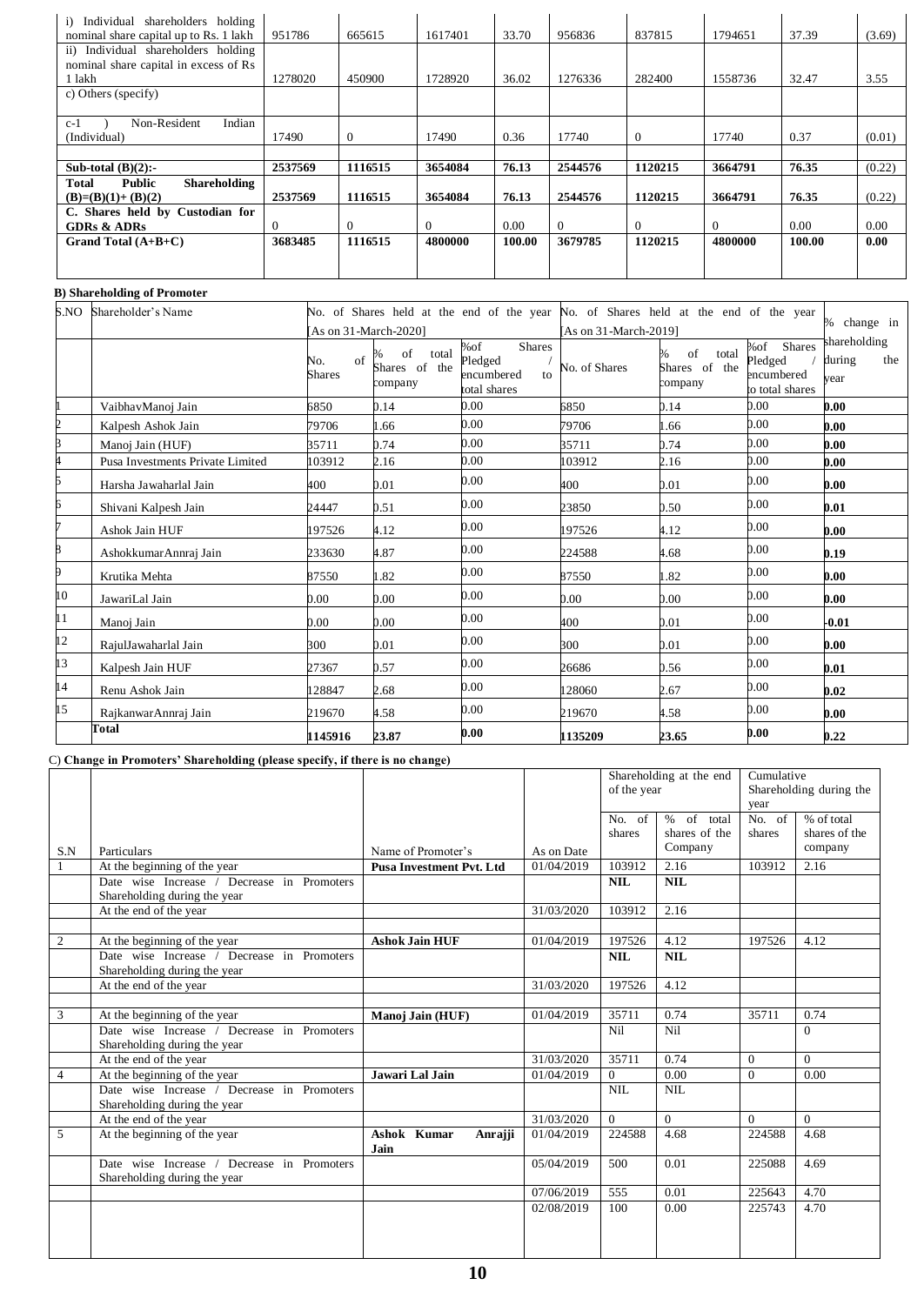|        |                                            |                         | 06/09/2019 | 398                     | 0.01           | 226141         | 4.71           |
|--------|--------------------------------------------|-------------------------|------------|-------------------------|----------------|----------------|----------------|
|        |                                            |                         |            |                         |                |                |                |
|        |                                            |                         |            |                         |                |                | 4.72           |
|        |                                            |                         | 13/09/2019 | 352                     | 0.01           | 226493         |                |
|        |                                            |                         | 27/09/2019 | 829                     | 0.02           | 227322         | 4.74           |
|        |                                            |                         | 01/11/2019 | 900                     | 0.02           | 228222         | 4.76           |
|        |                                            |                         | 08/11/2019 | 600                     | 0.01           | 228822         | 4.77           |
|        |                                            |                         | 15/11/2019 | 200                     | $0.00\,$       | 229022         | 4.77           |
|        |                                            |                         |            |                         |                |                |                |
|        |                                            |                         | 22/11/2019 | $\mathbf{1}$            | 0.00           | 229023         | 4.77           |
|        |                                            |                         | 29/11/2019 | 899                     | 0.02           | 229922         | 4.79           |
|        |                                            |                         | 06/12/2019 | 450                     | 0.01           | 230372         | 4.80           |
|        |                                            |                         | 13/12/2019 | 650                     | 0.01           | 231022         | 4.81           |
|        |                                            |                         | 24/01/2020 | 1000                    | 0.02           | 232022         | 4.83           |
|        |                                            |                         |            |                         |                |                |                |
|        |                                            |                         | 31/01/2020 | 600                     | 0.01           | 232622         | 4.85           |
|        |                                            |                         | 07/02/2020 | 358                     | 0.01           | 232980         | 4.85           |
|        |                                            |                         | 14-02-2020 | 650                     | 0.01           | 233630         | 4.87           |
|        | At the end of the year                     |                         | 31/03/2020 | $\Omega$                | $\overline{0}$ | 233630         | 4.87           |
|        |                                            |                         |            |                         |                |                |                |
|        |                                            |                         |            | 400                     | 0.01           | 400            | 0.01           |
| 6      | At the beginning of the year               | Manoj Jain              | 01/04/2019 |                         |                |                |                |
|        | Date wise Increase / Decrease in Promoters |                         | 01/11/2019 | $-400$                  | (0.01)         | Nil            | $\overline{0}$ |
|        | Shareholding during the year               |                         |            |                         |                |                |                |
|        | At the end of the year                     |                         | 31/03/2020 | $\mathbf{0}$            | $\overline{0}$ | $\Omega$       | $\mathbf{0}$   |
|        |                                            |                         |            |                         |                |                |                |
| $\tau$ | At the beginning of the year               | Rajkanwar Jain          | 01/04/2019 | 219670                  | 4.58           | 219670         | 4.58           |
|        |                                            |                         |            |                         |                |                |                |
|        | Date wise Increase / Decrease in Promoters |                         |            | <b>NIL</b>              | <b>NIL</b>     |                |                |
|        | Shareholding during the year               |                         |            |                         |                |                |                |
|        | At the end of the year                     |                         | 31/03/2020 | 219670                  | 4.58           | $\overline{0}$ | $\overline{0}$ |
|        |                                            |                         |            |                         |                |                |                |
| 8      | At the beginning of the year               | Kalpesh Jain HUF        | 01/04/2019 | 26686                   | 0.56           | 26686          | 0.56           |
|        | Date wise Increase / Decrease in Promoters |                         | 26/07/2019 | 700                     | 0.01           | 27386          | 0.57           |
|        | Shareholding during the year               |                         |            |                         |                |                |                |
|        |                                            |                         |            |                         |                |                |                |
|        | At the end of the year                     |                         | 02/08/2019 | 80                      | 0.00           | 27466          | 0.57           |
|        |                                            |                         | 16/08/2019 | $-200$                  | 0.00           | 27266          | 0.57           |
|        |                                            |                         | 23/08/2019 | $-500$                  | 0.01           | 26766          | 0.56           |
|        |                                            |                         | 06/09/2019 | 401                     | 0.01           | 27167          | 0.57           |
|        |                                            |                         | 20/12/2019 | 200                     | 0.00           | 27367          | 0.57           |
|        |                                            |                         | 31/03/2020 | $\Omega$                | $\Omega$       | 27367          | 0.57           |
|        |                                            |                         |            |                         |                |                |                |
| 9      |                                            |                         | 01/04/2019 | 128060                  | 2.67           | 128060         | 2.67           |
|        | At the beginning of the year               | Renu Ashok kumarji Jain |            |                         |                |                |                |
|        | Date wise Increase / Decrease in Promoters |                         | 28/02/2020 | 200                     | 0.00           | 128260         | 2.67           |
|        | Shareholding during the year               |                         |            |                         |                |                |                |
|        |                                            |                         | 06/03/2020 | 287                     | 0.01           | 128547         | 2.68           |
|        |                                            |                         | 13/03/2020 | 300                     | 0.01           | 128847         | 2.68           |
|        | At the end of the year                     |                         | 31/03/2020 |                         |                | 128060         | 2.68           |
|        |                                            |                         |            |                         |                |                |                |
| 10     | At the beginning of the year               | Rajul Jawaharlal Jain   | 01/04/2019 | 300                     | 0.01           | 300            | 0.01           |
|        |                                            |                         |            | $\overline{\text{NIL}}$ | <b>NIL</b>     |                |                |
|        | Date wise Increase / Decrease in Promoters |                         |            |                         |                |                |                |
|        | Shareholding during the year               |                         |            |                         |                |                |                |
|        | At the end of the year                     |                         | 31/03/2020 | 300                     | 0.01           | $\Omega$       | $\Omega$       |
| 11     | At the beginning of the year               | Kalpesh Ashok kumarji   | 01/04/2019 | 79706                   | 1.66           | 79706          | 1.66           |
|        |                                            | Jain                    |            |                         |                |                |                |
|        | Date wise Increase / Decrease in Promoters |                         |            | $NIL$                   | $\mbox{NIL}$   |                |                |
|        | Shareholding during the year               |                         |            |                         |                |                |                |
|        | At the end of the year                     |                         | 31/03/2020 | 79706                   | 1.66           | $\overline{0}$ | $\overline{0}$ |
|        |                                            |                         |            |                         |                |                |                |
| 12     | At the beginning of the year               | Harsha Jawaharlal Jain  | 01/04/2019 | 400                     | 0.01           | 400            | 0.01           |
|        | Date wise Increase / Decrease in Promoters |                         |            | Nil                     | Nil            | Nil            | $\Omega$       |
|        |                                            |                         |            |                         |                |                |                |
|        | Shareholding during the year               |                         |            |                         |                |                |                |
|        | At the end of the year                     |                         | 31/03/2020 | 400                     | 0.01           | $\Omega$       | $\overline{0}$ |
|        |                                            |                         |            |                         |                |                |                |
| 13     | At the beginning of the year               | Krutika Ashok kumarji   | 01/04/2019 | 87550                   | 1.82           | 87550          | 1.82           |
|        |                                            | Jain                    |            |                         |                |                |                |
|        | Date wise Increase / Decrease in Promoters |                         |            | Nil                     | Nil            | Nil            | $\Omega$       |
|        | Shareholding during the year               |                         |            |                         |                |                |                |
|        | At the end of the year                     |                         | 31/03/2020 | 87550                   | 1.82           | $\Omega$       | $\overline{0}$ |
|        |                                            |                         |            |                         |                |                |                |
|        |                                            |                         |            |                         |                |                |                |
| 14     | At the beginning of the year               | VaibhavManoj Jain       | 01/04/2019 | 6850                    | 0.14           | 6850           | 0.14           |
|        | Date wise Increase / Decrease in Promoters |                         |            | Nil                     | Nil            | Nil            | $\Omega$       |
|        | Shareholding during the year               |                         |            |                         |                |                |                |
|        |                                            |                         |            |                         |                |                |                |
|        | At the end of the year                     |                         | 31/03/2020 | 6850                    | 0.14           | $\Omega$       | $\overline{0}$ |
|        |                                            |                         |            |                         |                |                |                |
|        |                                            |                         |            |                         |                |                |                |
| 15     | At the beginning of the year               | Shivani Jain            | 01/04/2019 | 23850                   | 0.50           | 23850          | 0.50           |
|        | Date wise Increase / Decrease in Promoters |                         | 30/08/2019 | 200                     | 0.00           | 24050          | .50            |
|        | Shareholding during the year               |                         |            |                         |                |                |                |
|        |                                            |                         | 06/09/2019 | 300                     | 0.01           | 24350          | 0.51           |
|        |                                            |                         | 20/09/2019 | 97                      | 0.00           | 24447          | 0.51           |
|        | At the end of the year                     |                         | 31/03/2020 |                         |                | 24447          | 0.51           |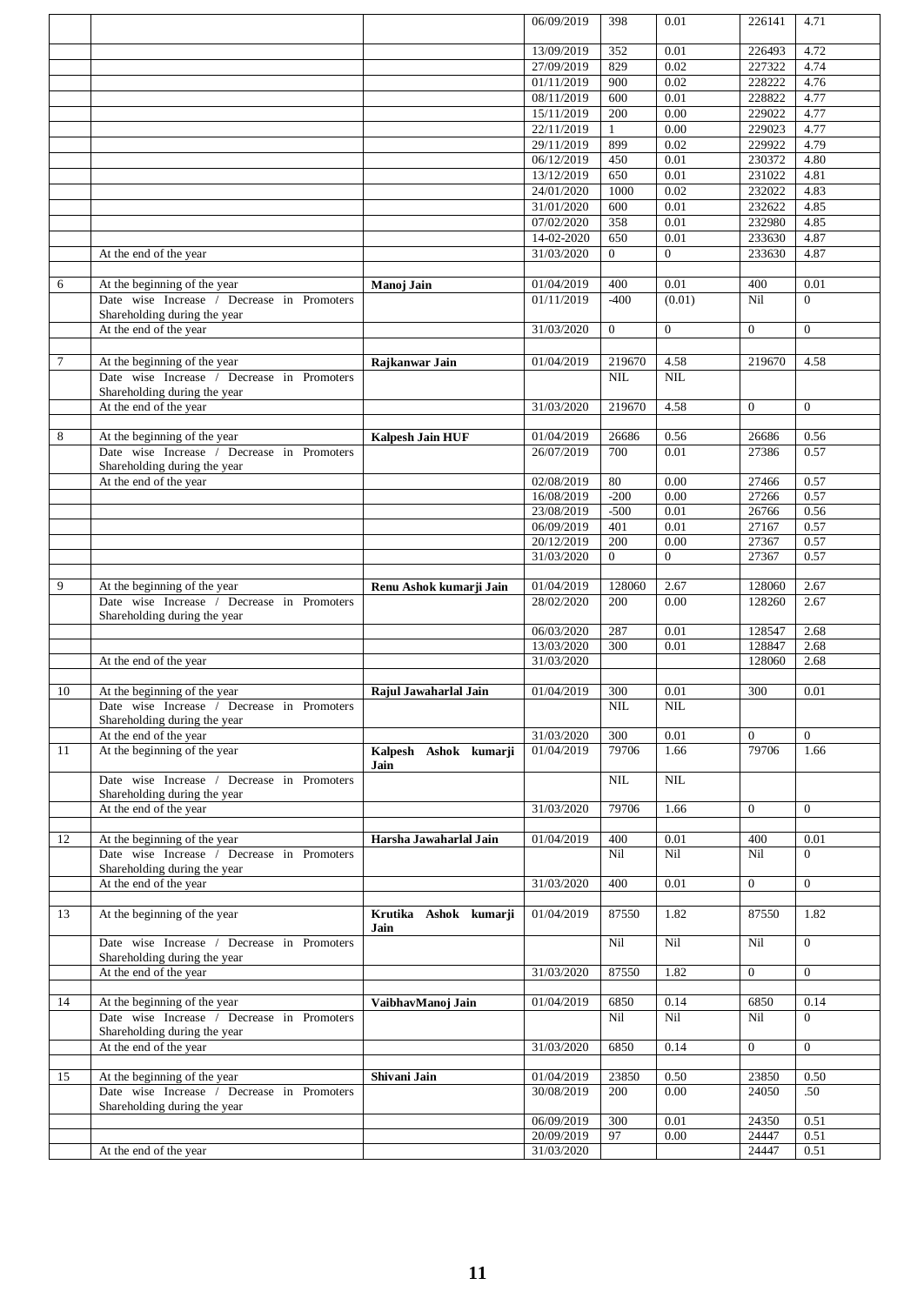#### **D) Shareholding Pattern of top ten Shareholders:**

 **(Other than Directors, Promoters and Holders of GDRs and ADRs):**

|                |                                                                                            |                             |                                                                           |                          | Shareholding at the<br>end<br>of the year |                         | Cumulative<br>Shareholding during the<br>year |                             |
|----------------|--------------------------------------------------------------------------------------------|-----------------------------|---------------------------------------------------------------------------|--------------------------|-------------------------------------------|-------------------------|-----------------------------------------------|-----------------------------|
| ${\bf S}$<br>N |                                                                                            |                             |                                                                           |                          | No. of<br>shares                          | % of total<br>shares of | No. $\overline{of}$<br>shares                 | % of total<br>shares of the |
|                | For Each of the Top 10<br><b>Shareholders</b>                                              | Folio No.                   | Name of Shareholder's                                                     |                          |                                           | the                     |                                               | company                     |
|                | At the beginning of the year                                                               | 12049400<br>00002693        | <b>MOTILAL SALECHA</b>                                                    | As on Date<br>01/04/2019 | 157623                                    | company<br>3.28         | 157623                                        | 3.28                        |
|                | Date wise Increase<br>Decrease in<br>Promoters Shareholding during the year.               |                             |                                                                           |                          | Nil                                       | Nil                     |                                               | $\mathbf{0}$                |
|                | At the end of the year                                                                     |                             |                                                                           | 31/03/2020               | 157623                                    | 3.28                    | $\mathbf{0}$                                  | $\mathbf{0}$                |
| 2              | At the beginning of the year                                                               | 12013300<br>00317041        | <b>BALMUKUND N GATTANI</b><br><b>HUF</b>                                  | 01/04/2019               | 81747                                     | 1.70                    | 81747                                         | 1.70                        |
|                | Date wise Increase /<br>Decrease in<br>Promoters Shareholding during the year.             |                             |                                                                           |                          | Nil                                       | Nil                     |                                               | 0 <sup>1</sup>              |
|                | At the end of the year                                                                     |                             |                                                                           | 31/03/2020               | 81747                                     | 1.70                    | $\mathbf{0}$                                  | $\mathbf{0}$                |
| 3              | At the beginning of the year                                                               | 12038400<br>00614662        | <b>K.ASHOK MEHTA</b>                                                      | 01/04/2019               | 76226                                     | 1.59                    | 76226                                         | 1.59                        |
|                | Date wise Increase<br>Decrease in<br>$\sqrt{ }$<br>Promoters Shareholding during the year. |                             |                                                                           |                          | Nil                                       | Nil                     |                                               |                             |
|                | At the end of the year                                                                     |                             |                                                                           | 31/03/2020               | 76226                                     | 1.59                    | $\mathbf{0}$                                  | $\overline{0}$              |
|                | At the beginning of the year                                                               | <b>IN300829</b><br>10904940 | <b>VIKRAM J. MEHTA</b>                                                    | 01/04/2019               | 71464                                     | 1.49                    | 71464                                         | 1.49                        |
|                | Date wise Increase / Decrease in<br>Promoters Shareholding during the year.                |                             |                                                                           |                          | Nil                                       | Nil                     |                                               | $\Omega$                    |
|                | At the end of the year                                                                     |                             |                                                                           | 31/03/2020               | 71464                                     | 1.49                    | $\mathbf{0}$                                  | $\overline{0}$              |
| 5              | At the beginning of the year                                                               | 12012100<br>00052974        | <b>SAROJ BAFNA</b>                                                        | 01/04/2019               | 65168                                     | 1.36                    | 65168                                         | 1.36                        |
|                | Date wise Increase<br>Decrease in<br>Promoters Shareholding during the year.               |                             |                                                                           |                          | Nil                                       | Nil                     |                                               |                             |
|                | At the end of the year                                                                     |                             |                                                                           | 31/03/2020               | 65168                                     | 1.36                    | $\overline{0}$                                | $\Omega$                    |
| 6              | At the beginning of the year                                                               | IN300484<br>11778253        | <b>AJAY GUPTA</b>                                                         | 01/04/2019               | 63355                                     | 1.32                    | 63355                                         | 1.32                        |
|                | wise Increase<br>Decrease in<br>Date<br>Promoters Shareholding during the year.            |                             |                                                                           | 24/01/2020               | 1200                                      | 0.03                    | 64555                                         | 1.34                        |
|                |                                                                                            |                             |                                                                           | 31/01/2020               | 1500                                      | 0.03                    | 66055                                         | 1.38                        |
|                | At the end of the year                                                                     |                             |                                                                           | 21/02/2020<br>31/03/2020 | 700                                       | 0.01                    | 66755<br>66755                                | 1.39<br>1.39                |
|                |                                                                                            |                             |                                                                           |                          |                                           |                         |                                               |                             |
|                | At the beginning of the year                                                               | IN300079<br>10031718        | <b>CONSTRUCTIONS</b><br><b>VORA</b><br><b>LIMITED</b>                     | 01/04/2019               | 56689                                     | 1.18                    | 56689                                         | 1.18                        |
|                | Date wise Increase / Decrease in<br>Promoters Shareholding during the year.                |                             |                                                                           | $\overline{0}$           | Nil                                       | Nil                     |                                               | $\mathbf{0}$                |
|                | At the end of the year                                                                     |                             |                                                                           | 31/03/2020               | 56689                                     | 1.18                    | $\mathbf{0}$                                  | $\overline{0}$              |
|                | At the beginning of the year                                                               | IN303212<br>10006352        | PEEKAY HOLDINGS PVT<br><b>LTD</b>                                         | 01/04/2019               | 55850                                     | 1.16                    | 55850                                         | 1.16                        |
|                | Date wise Increase<br>Decrease in<br>Promoters Shareholding during the year.               |                             |                                                                           |                          | Nil                                       | Nil                     |                                               |                             |
|                | At the end of the year                                                                     |                             |                                                                           | 31/03/2020               | 55850                                     | 1.16                    | $\Omega$                                      | $\Omega$                    |
|                | At the beginning of the year                                                               | 12027000<br>00125724        | MY SHARES AND STOCK<br><b>BROKERS</b><br><b>PRIVATE</b><br><b>LIMITED</b> | 01/04/2019               | 55573                                     | 1.16                    | 55573                                         | 1.16                        |
|                | Date wise Increase<br>Decrease in<br>Promoters Shareholding during the year.               |                             |                                                                           | $\Omega$                 | Nil                                       | Nil                     | Nil                                           | $\Omega$                    |
|                | At the end of the year                                                                     |                             |                                                                           | 31/03/2020               | 55573                                     | 1.16                    | $\mathbf{0}$                                  | $\overline{0}$              |
|                | At the beginning of the year                                                               | 12049400<br>00001592        | <b>ASHOK</b><br><b>MOHANRAJ</b><br><b>CHHAJED</b>                         | 01/04/2019               | 328177                                    | 6.84                    | 328177                                        | 6.84                        |
|                | Date wise Increase<br>Decrease in<br>Promoters Shareholding during the year.               |                             |                                                                           | $\Omega$                 | Nil                                       | Nil                     | Nil                                           | $\mathbf{0}$                |
|                | At the end of the year                                                                     |                             |                                                                           | 31/03/2020               | 328177                                    | 6.84                    | $\mathbf{0}$                                  | $\mathbf{0}$                |

E) Shareholding of Directors and Key Managerial Personnel: NIL

|     |                                          |                        |            | Shareholding at the beginning |                            | Cumulative Shareholding during the |                       |
|-----|------------------------------------------|------------------------|------------|-------------------------------|----------------------------|------------------------------------|-----------------------|
|     |                                          |                        |            |                               | of the year $(31/03/2020)$ |                                    | year $(31/03/2019)$   |
|     |                                          |                        |            | No. of shares                 | % of total                 | No. of shares                      | % of total            |
|     |                                          | Name of Key managerial |            |                               | shares of the              |                                    | shares of the company |
| SN. | Name                                     | Person/Director        | As on Date |                               | company                    |                                    |                       |
|     | At the beginning of the year             | <b>ASHOK JAIN</b>      | 01/04/2019 | 224588                        | 4.68                       | 224588                             | 4.68                  |
|     | Date wise Increase/Decrease in Promoters |                        | 05/04/2019 | 500                           | 0.01                       | 225088                             | 4.69                  |
|     | Shareholding during the year.            |                        |            |                               |                            |                                    |                       |
|     |                                          |                        | 07/06/2019 | 555                           | 0.01                       | 225643                             | 4.70                  |
|     |                                          |                        | 02/08/2019 | 100                           | 0.00                       | 225743                             | 4.70                  |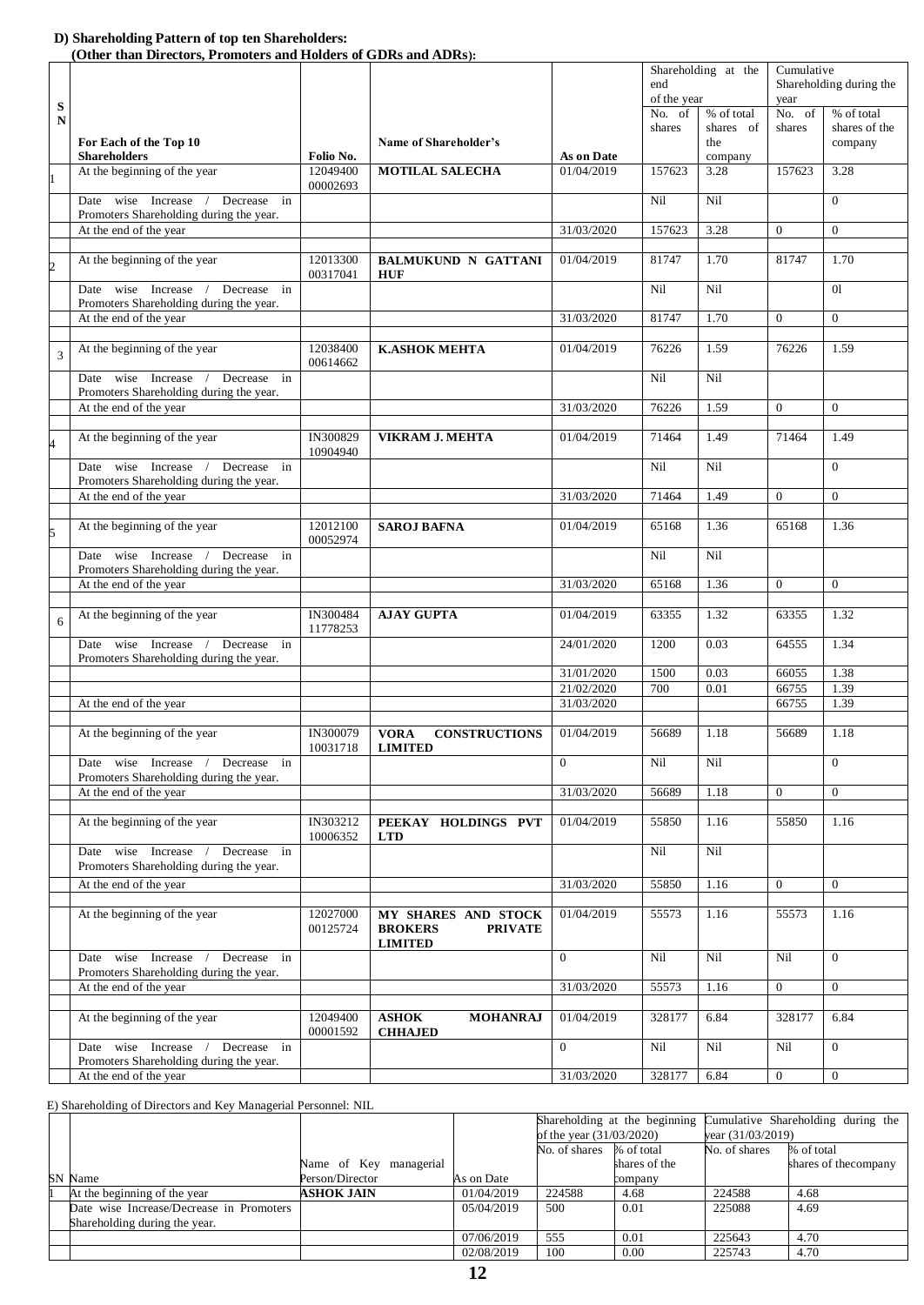|                        | 06/09/2019 | 398      | 0.01         | 226141 | 4.71 |
|------------------------|------------|----------|--------------|--------|------|
|                        | 13/09/2019 | 352      | 0.01         | 226493 | 4.72 |
|                        | 27/09/2019 | 829      | 0.02         | 227322 | 4.74 |
|                        | 01/11/2019 | 900      | 0.02         | 228222 | 4.76 |
|                        | 08/11/2019 | 600      | 0.01         | 228822 | 4.77 |
|                        | 15/11/2019 | 200      | 0.00         | 229022 | 4.77 |
|                        | 22/11/2019 |          | 0.00         | 229023 | 4.77 |
|                        | 29/11/2019 | 899      | 0.02         | 229922 | 4.79 |
|                        | 06/12/2019 | 450      | 0.01         | 230372 | 4.80 |
|                        | 13/12/2019 | 650      | 0.01         | 231022 | 4.81 |
|                        | 24/01/2020 | 1000     | 0.02         | 232022 | 4.83 |
|                        | 31/01/2020 | 600      | 0.01         | 232622 | 4.85 |
|                        | 07/02/2020 | 358      | 0.01         | 232980 | 4.85 |
|                        | 14-02-2020 | 650      | 0.01         | 233630 | 4.87 |
| At the end of the year | 31/03/2020 | $\theta$ | $\mathbf{0}$ | 233630 | 4.87 |
|                        |            |          |              |        |      |

|           |                                          |                        |            | Shareholding at the beginning of |               | Cumulative Shareholding during the year |                       |
|-----------|------------------------------------------|------------------------|------------|----------------------------------|---------------|-----------------------------------------|-----------------------|
|           |                                          |                        |            | the year (31/03/2020)            |               | (31/03/2019)                            |                       |
|           |                                          |                        |            | No. of shares                    | % of total    | No. of shares                           | % of total            |
|           |                                          | Name of Key managerial |            |                                  | shares of the |                                         | shares of the company |
| <b>SN</b> | Name                                     | Person/Director        | As on Date |                                  | company       |                                         |                       |
|           | At the beginning of the year             | <b>RENU ASHOK JAIN</b> | 01/04/2019 | 128060                           | 2.67          | 128060                                  | 2.67                  |
|           | Date wise Increase/Decrease in Promoters |                        | 28/02/2020 | 200                              | 0.00          | 128260                                  | 2.67                  |
|           | Shareholding during the year.            |                        |            |                                  |               |                                         |                       |
|           |                                          |                        | 06/03/2020 | 287                              | 0.01          | 128547                                  | 2.68                  |
|           |                                          |                        | 13/03/2020 | 300                              | 0.01          | 128847                                  | 2.68                  |
|           | At the end of the year                   |                        | 31/03/2020 |                                  |               | 128847                                  | 2.68                  |

#### V)INDEBTEDNESS -Indebtedness of the Company including interest outstanding/accrued but not due for payment.

| Particular                                          | Secured Loans excluding deposits | Unsecured Loans | Deposits | <b>Total Indebtedness</b> |
|-----------------------------------------------------|----------------------------------|-----------------|----------|---------------------------|
| Indebtedness at the beginning of the financial year | 3,47,804                         | 3,63,426        |          | 7,11,230                  |
| $i)$ Principal Amount $(31/03/2020)$                | 2,27,187                         | 40,000          |          | 2,67,187                  |
| ii) Interest due but not paid                       |                                  |                 |          |                           |
| iii) Interest accrued but not due                   |                                  |                 |          |                           |
| Total (i+ii+iii)                                    | 2, 27, 187                       | 40,000          |          | 2,67,187                  |
| Change in Indebtedness during the financial year    |                                  |                 |          |                           |
| * Addition                                          |                                  |                 |          |                           |
| * Reduction                                         |                                  |                 |          |                           |
| Net Change                                          |                                  |                 |          |                           |
| Indebtedness at the end of the financial year       |                                  |                 |          |                           |
| $i)$ Principal Amount $(31/03/2020)$                |                                  |                 |          |                           |
| ii) Interest due but not paid                       |                                  |                 |          |                           |
| iii) Interest accrued but not due                   |                                  |                 |          |                           |
| $Total (i+i+i)$                                     |                                  |                 |          |                           |

#### **VI. REMUNERATION OF DIRECTORS AND KEY MANAGERIAL PERSONNEL-**

#### **A.** Remuneration to Managing Director, Whole-time Directors and/or Manager:

| S.N. | Particulars of Remuneration                                              | of<br>Name               | CFO/CEO         | Company Secretary |
|------|--------------------------------------------------------------------------|--------------------------|-----------------|-------------------|
|      |                                                                          | MD/WTD/                  |                 |                   |
|      |                                                                          | Manager                  |                 |                   |
|      |                                                                          | Renu Jain                | Abhishek Mishra | Swati Bagh        |
|      | Gross salary                                                             |                          | 4,20,000        | 1,28,000          |
|      | (a) Salary as per provisions contained in section $17(1)$ of the Income- |                          |                 |                   |
|      | tax Act, 1961                                                            |                          |                 |                   |
|      | (b) Value of perquisites $u/s$ 17(2) Income-tax Act, 1961                | ٠                        | ٠               |                   |
|      | (c) Profits in lieu of salary under section 17(3) Income- tax Act, 1961  | $\overline{\phantom{a}}$ |                 |                   |
|      | <b>Stock Option</b>                                                      |                          |                 |                   |
|      | Sweat Equity                                                             |                          |                 |                   |
|      | Commission                                                               |                          |                 |                   |
|      | $\%$<br>profit<br>of<br>as                                               |                          |                 |                   |
|      | others, specify                                                          |                          |                 |                   |
|      | Others, please specify-Sitting Fees & Reimbursement of Medical           | 32,970                   |                 |                   |
|      | Total $(A)$                                                              | 32,970                   | 4,20,000        | 1,28,000          |
|      | Ceiling as per the Act                                                   | 42,00,000 P.A.           |                 |                   |

#### **B. Remuneration to other directors**

| SN. | Particulars of Remuneration                    |            | Name of Directors |                    |        |  |
|-----|------------------------------------------------|------------|-------------------|--------------------|--------|--|
|     |                                                | Ashok Jain | Sumit Saurabh     | Vikram Singh Bhati |        |  |
|     | <b>Independent Directors</b>                   |            |                   |                    |        |  |
|     | Fee for attending board committee meetings     |            |                   |                    |        |  |
|     | Commission                                     |            |                   |                    |        |  |
|     | Others, please specify                         |            |                   |                    |        |  |
|     | Total $(1)$                                    |            |                   |                    |        |  |
|     | Other Non-Executive Directors                  |            |                   |                    |        |  |
|     | Fee for attending board committee meetings     | 7.000      | 17,000            | 17.000             | 51,000 |  |
|     | Commission                                     |            |                   |                    |        |  |
|     | Others, please specify-Medical Exp. Reimbursed |            |                   |                    |        |  |
|     | Total $(2)$                                    |            |                   |                    |        |  |
|     | Total $(B)=(1+2)$                              | 17,000     | 17,000            | 17,000             | 51,000 |  |
|     | <b>Total Managerial Remuneration</b>           | 17.000     | 17.000            | 17,000             | 51,000 |  |

Maximum Ceiling: - not exceeding Rs. 1, 00,000/- per meeting

**C. REMUNERATION TO KEY MANAGERIAL PERSONNEL OTHER THAN MD/MANAGER/WTD-NIL**

**VII. PENALTIES / PUNISHMENT/ COMPOUNDING OF OFFENCES: NIL**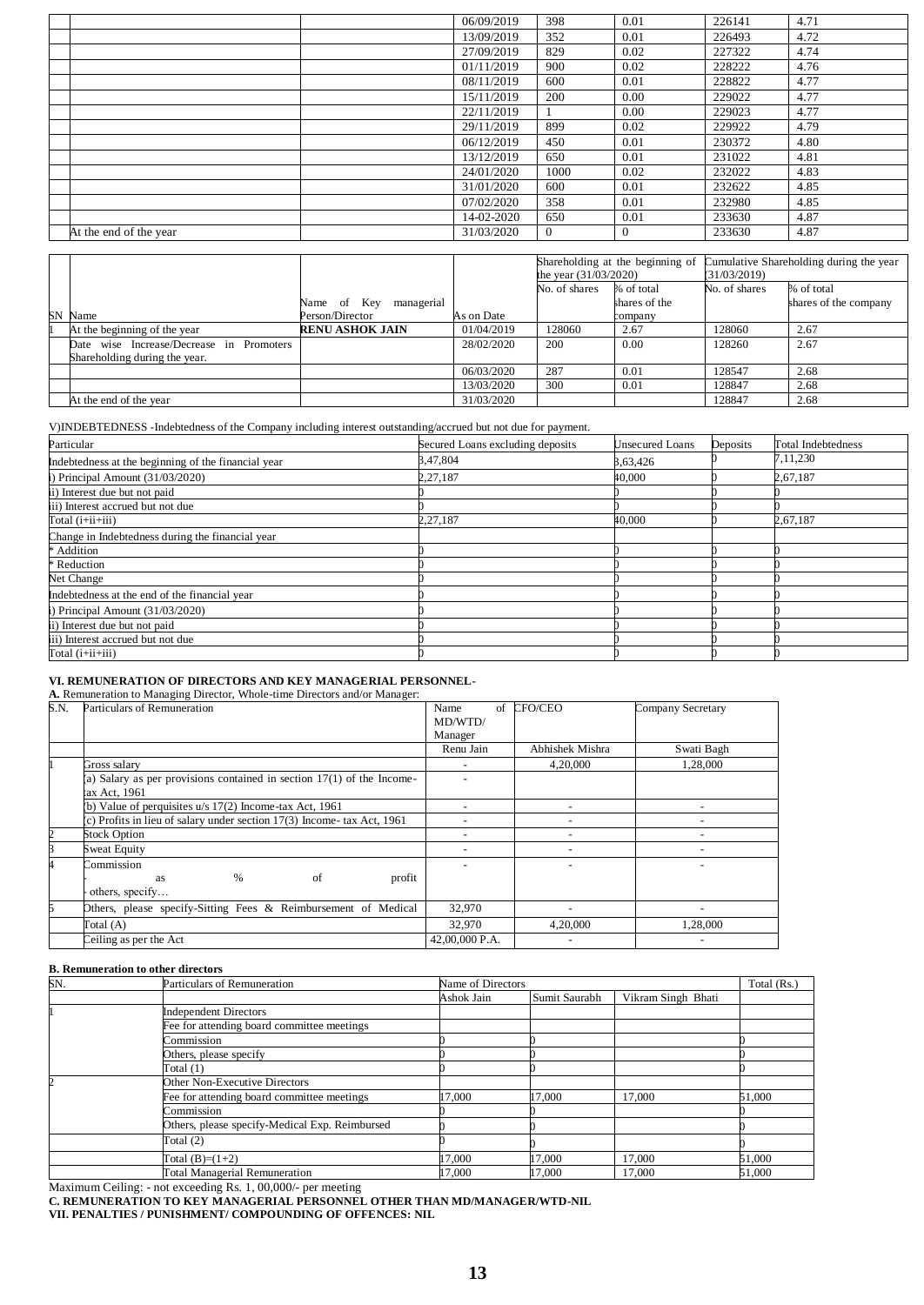#### **Form MR-3 SECRETARIAL AUDIT REPORT FOR THE FINANCIAL YEAR ENDED MARCH 31, 2020**

[Pursuant to section 204(1) of the Companies Act, 2013 and rule 9 of the Companies (Appointment and Remuneration of Managerial Personnel) Rules, 2014]

#### **To, The Members, M/s. Richirich Inventures Limited A-1 Emperor Court, Ground Floor, Behind Bhatia Store Vakola Mumbai – 400 055 Maharashtra**

I have conducted the Secretarial Audit of the compliance of applicable statutory provisions and the adherence to good corporate practices by **M/s. Richirich Inventures Limited**. (hereinafter called "The Company"). Secretarial Audit was conducted in a manner that provided to me a reasonable basis for evaluating the corporate conducts/statutory compliances and expressing my opinion thereon.

Based on my verification of the Company's books, papers, minute books, forms and returns filed and other records maintained by the Company and also the information provided by the Company, its officers, agents and authorized representatives during the conduct of secretarial audit, I hereby report that in my opinion, the Company has, during the audit period covering the Financial Year ended on **March 31, 2020** complied with the statutory provisions listed hereunder and also that the Company has proper Board-processes and compliance-mechanism in place to the extent, in the manner and subject to the reporting made hereinafter:

I have examined the books, papers, minute books, forms and returns filed and other records maintained by the Company for the financial year ended on March 31, 2020 according to the provisions of:

- (i) The Companies Act, 2013 (the Act) and the rules made thereunder**;**
- (ii) The Securities Contracts (Regulation) Act, 1956 ('SCRA') and the rules made thereunder
- (iii) The Depositories Act, 1996 and the Regulations and Bye-laws framed thereunder;
- (iv) Foreign Exchange Management Act, 1999 and the rules and regulations made thereunder to the extent of Foreign Direct Investment, Overseas Direct Investment and External Commercial Borrowings**[Applicable only to the extent of Foreign Direct Investment and Overseas Direct Investment]**
- (v) (i) The following Regulations and Guidelines prescribed under the Securities and Exchange Board of India Act, 1992  $('SEBI Act'):$ 
	- (a) The Securities and Exchange Board of India (Substantial Acquisition of Shares and Takeovers) Regulations 2011**;**
	- (b) The Securities and Exchange Board of India (Issue of Capital and Disclosure Requirements) Regulations, 2009);
	- (c) The Securities and Exchange Board of India (Prohibition of Insider Trading) Regulations, 2015;
	- (d) The Securities and Exchange Board of India (Registrars to an Issue and Share Transfer Agents) Regulations, 1993 regarding the Companies Act and dealing with client.

(ii) Provisions of the following regulations and guidelines prescribed under the Securities and Exchange Board of India Act, 1992 (SEBI Act) were not applicable to the company during the Financial Year under report:

- (a) The Securities and Exchange Board of India (Employee Stock Option Scheme and Employee Stock Purchase Scheme) Guidelines, 1999 (Not applicable to the Company during the Audit Period);
- (b) The Securities and Exchange Board of India (Issue and Listing of Debt Securities) Regulations, 2008 (Not applicable to the Company during the Audit Period);
- (c) The Securities and Exchange Board of India (Delisting of Equity Shares) Regulations, 2009 (Not applicable to the Company during the Audit Period); and
- (d) The Securities and Exchange Board of India (Buyback of Securities) Regulations, 1998 (Not applicable to the Company during the Audit Period)

I have relied on the representation made by the Company and its Officers for systems and mechanism formed by the Company for compliances under other applicable Acts, Laws and Regulations to the Company. The list of major head/ groups of Acts, Laws and Regulations as applicable to the Company is given in Annexure I.

I have also examined compliance with the applicable clauses of the following:

- (i) Secretarial Standards with regard to Meeting of Board of Directors (SS-1) and General Meetings (SS-2) issued by ICSI under the provisions of the Companies Act, 2013;
- (ii) SEBI (LODR) Regulations, 2015 and the Listing Agreements entered into by the Company with BSE Limited and National Stock Exchange of India Limited;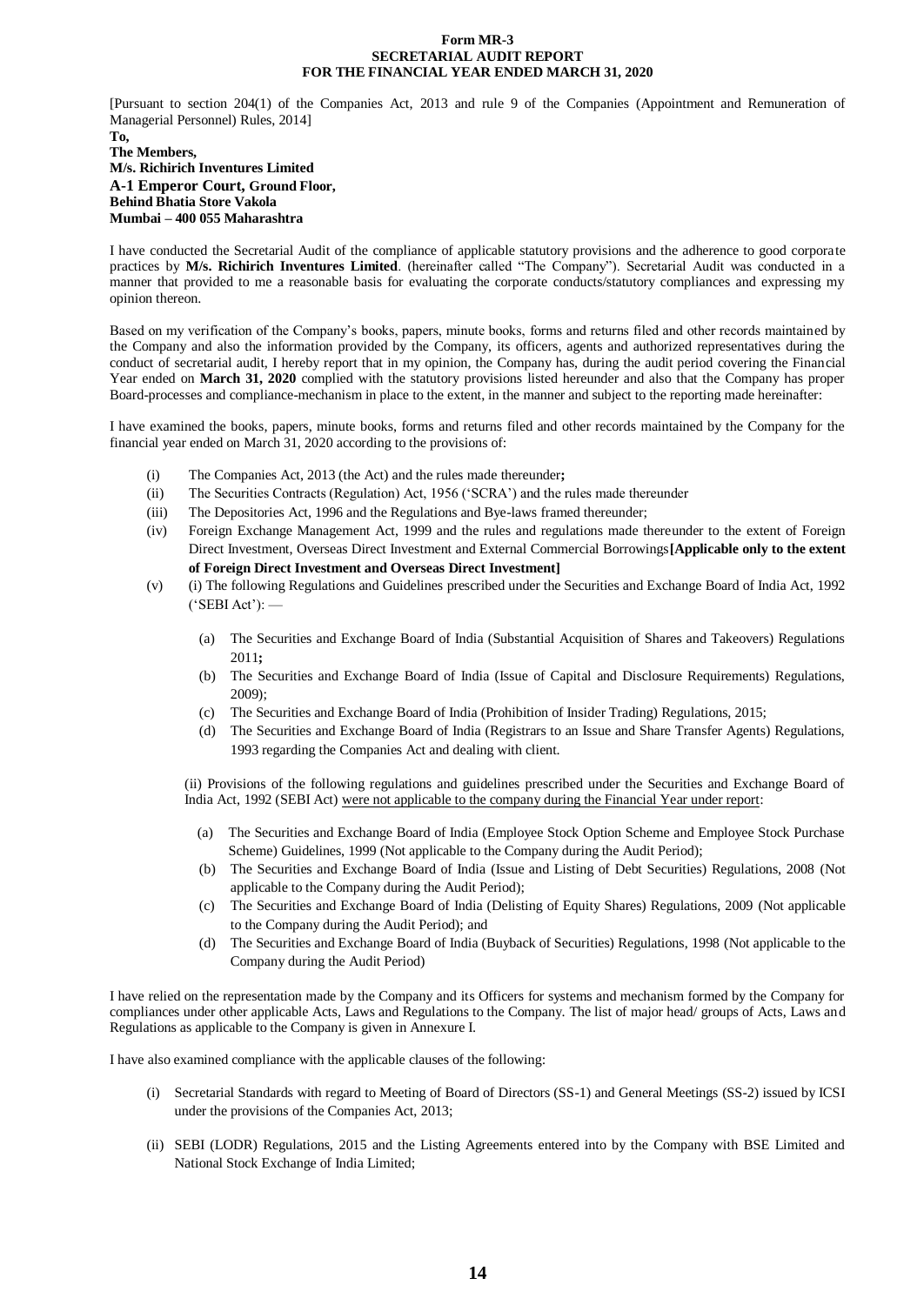During the period under review the Company has complied with the provisions of the Act, Rules, Regulations, Guidelines, Standards, etc. mentioned above subject to the observations, that :

1. There were no Company Secretary were appointed in the Company from the date of resignation of Existing Company Secretary i.e. November 30, 2019 to the closing of financial year.

I further report that the Board of Directors of the Company is duly constituted with proper balance of Executive Directors, Non-Executive Directors, Independent Directors and a Woman Director. The changes in the composition of the Board of Directors that took place during the period under review were carried out in compliance with the provisions of the Act.

Adequate notice is given to all directors to schedule the Board Meetings, agenda and detailed notes were sent seven days in advance, and a system exists for seeking and obtaining further information and clarifications on the agenda items before the meeting and for meaningful participation at the meeting.

All decisions at Board Meetings and Committee Meetings are carried out unanimously as recorded in the minutes of the meetings of the Board of Directors or Committee of the Board, as the case may be.

I further report that there are adequate systems and processes in the Company commensurate with the size and operations of the company to monitor and ensure compliance with applicable laws, rules, regulations and guidelines.

I further report that the compliance by the Company for the applicable Financial Laws like Direct Taxes, Indirect Taxes and the compliance of the Accounting Standards, quarterly financial results under Regulation 33 of SEBI (LODR) Regulations, 2015 and the annual financial statements, Cost Records has not been reviewed in this audit report, since the same have been subject to the statutory financial audit/cost audit by other designated professionals. This report is to be read with our letter of even date which is annexed as *Annexure II* and forms an integral part of this report.

I further report that during the audit period of the Company, there was no specific events/action having a major bearing on the Company and also laws, rules, regulations, guidelines, standards etc. referred to above.

**Place: Mumbai Date:July 23, 2020**

## **UDIN: A045276B000496210 FOR SHANU MATA AND ASSOCIATES**

**Sd/- CS SHANU MATA ACS No: 45276 CP No: 17999**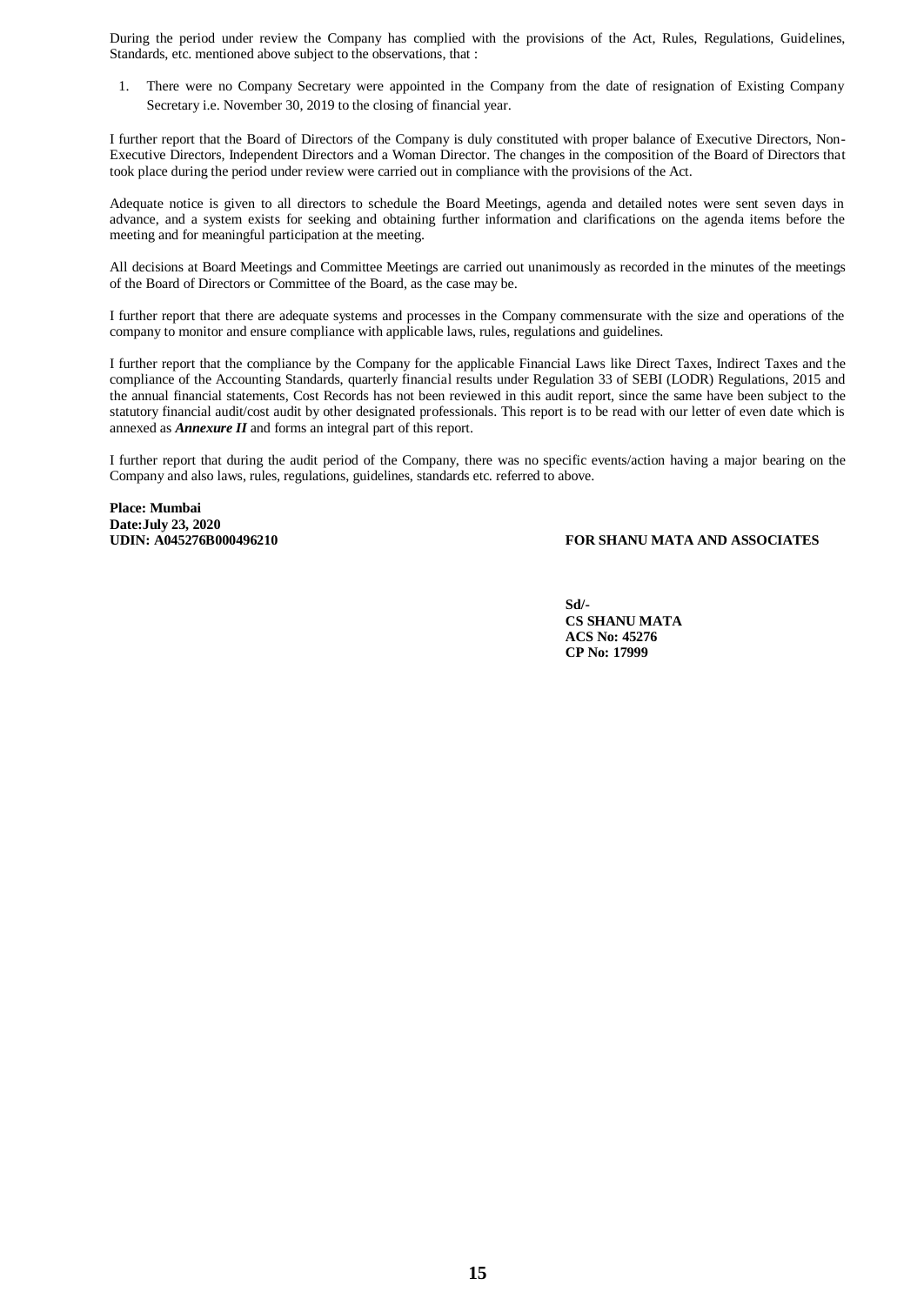#### **'Annexure I'**

#### **List of applicable laws to the Company Under the Major Group and Head are as follows:-**

- **A.** Factories Act, 1948;
- **B.** Industries (Development & regulation ) Act, 1951;
- **C.** Labour Laws and other incidental laws related to labour and employees appointed by the Company either on its payroll or on contractual basis as related to wages, gratuity, provident fund, ESIC, compensation etc.;
- **D.** Acts prescribed under prevention and control of pollution;
- **E.** Acts prescribed under environmental protection;
- **F.** Acts as prescribed under Direct tax and Indirect Tax;
- **G.** Land Revenue laws of respective states;
- **H.** Labour welfare Act of respective States;
- **I.** Trade Marks Act, 1999;
- **J.** The Legal Metrology Act, 2009;
- **K.** Acts as prescribed under Shop and Establishment Act of various local authorities.
- **L.** All General Laws related to Direct and indirect Taxation, GST, Labour Law and other incidental Law of respective states.
- **M.** Foreign Exchange Management Act, 1999 and the rules and regulations made thereunder to the extent of Foreign Direct Investment, Overseas Direct Investment and External Commercial Borrowings;

**Place: Mumbai Date: July 23, 2020**

## FOR SHANU MATA AND ASSOCIATES

**Sd/- CS SHANU MATA ACS No: 45276 CP No: 17999**

**'Annexure II'**

**The Members, M/s. Richirich Inventures Limited A-1 Emperor Court, Ground Floor, Behind Bhatia Store Vakola Mumbai – 400 055 Maharashtra**

My report of even date is to be read along with this letter.

- 1. Maintenance of secretarial record is the responsibility of the management of the company. My responsibility is to express an opinion on these secretarial records based on my audit.
- 2. I have followed the audit practices and processes as were appropriate to obtain reasonable assurance about the correctness of the contents of the Secretarial records. The verification was done on test basis to ensure that correct facts are reflected in secretarial records. I believe that the processes and practices, I followed provide a reasonable basis for my opinion.
- 3. I have not verified the correctness and appropriateness of financial records and Books of Accounts of the company.
- 4. Where ever required, I have obtained the Management representation about the compliance of laws, rules and regulations and happening of events etc.
- 5. The compliance of the provisions of Corporate and other applicable laws, rules, regulations, standards is the responsibility of management. My examination was limited to the verification of procedures on test basis.
- 6. The Secretarial Audit report is neither an assurance as to the future viability of the company nor of the efficacy or effectiveness with which the management has conducted the affairs of the company.

**Place: Mumbai Date: July 23, 2020**

#### FOR SHANU MATA AND ASSOCIATES

 **Sd/- CS SHANU MATA ACS No: 45276 CP No: 17999**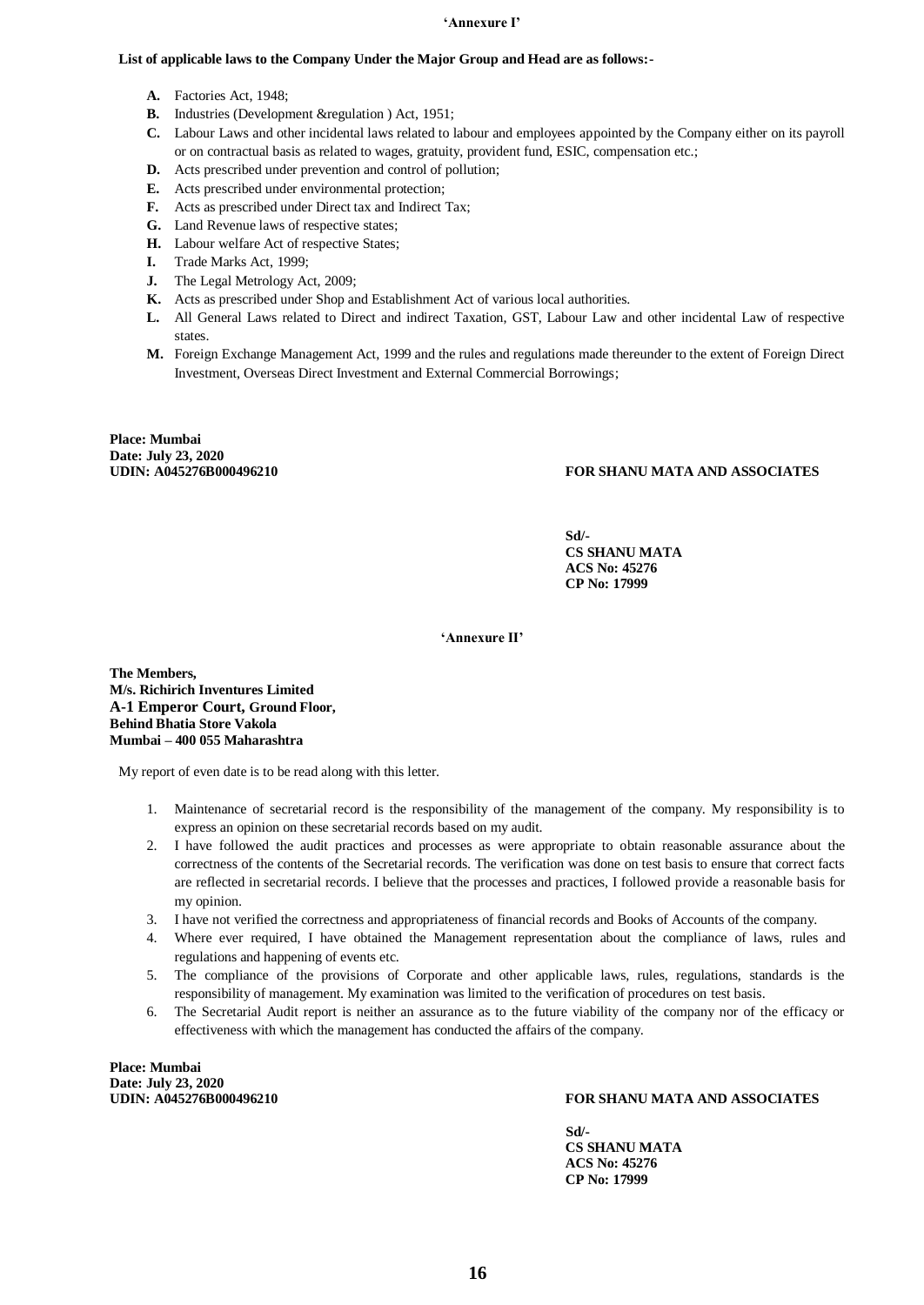#### **Annexure C**

#### **DETAILS PERTAINING TO REMUNERATION AS REQUIRED UNDER SECTION 197(12) OF THE COMPANIES ACT, 2013 READ WITH RULE 5(1) OF THE COMPANIES (APPOINTMENT AND REMUNERATION OF MANAGERIAL PERSONNEL) RULES, 2014**

1. The percentage increase in remuneration of each Director, Chief Financial Officer and Company Secretary during the financial year 2019-20, ratio of the remuneration of each Director to the median remuneration of the employees of the Company for the financial year 2019-20 and the comparison of remuneration of each Key Managerial Personnel (KMP) against the performance of the Company are as under:

| of<br>Name      | Designation                 | Remuneration for   | Remuneration for | Increase       | % increase in    | Ratio |
|-----------------|-----------------------------|--------------------|------------------|----------------|------------------|-------|
| Director/KMP    |                             | F.Y. 2019-20       | F.Y. 2018-19     | /decreasein    | remuneration     |       |
|                 |                             | in<br>(Amount      | in<br>(Amount)   | remuneration   | from<br>previous |       |
|                 |                             | thousand.)         | thousand.)       | from           | year             |       |
|                 |                             |                    |                  | previous year  |                  |       |
| Renu Jain       | Director                    | 17.00              | 20.00            | (3.00)         | $(15.00)\%$      | N.A   |
| Ashok Jain      | Non-Executive               | 17.00              | 20.00            | (3.00)         | $(15.00)\%$      | N.A   |
|                 | Director                    |                    |                  |                |                  |       |
| Singh<br>Vikram | <b>Independent Director</b> | 17.00              | 20.00            | (3.00)         | $(15.00)\%$      | N.A   |
| Bhati           |                             |                    |                  |                |                  |       |
| Sumit Saurabh   | <b>Independent Director</b> | 17.00              | 20.00            | (3.00)         | $(15.00)\%$      |       |
| Abhishek Mishra | <b>CEO/CFO</b>              | 420.00             | 201.50           | 218.50         | 108.44%          |       |
| Swati Bagh      | Company Secretary           | (8Months)<br>Rs.   | Rs.<br>(2Months) | Not Applicable | Not Applicable   | N.A.  |
|                 |                             | 128.00             | $32.00/-$        |                |                  |       |
| Shivani Jain    | Employee<br>Related         | Rs.<br>(2.Monthly) | 123.50           | <b>NA</b>      | <b>NA</b>        | N.A   |
|                 | Party                       | 19.00              |                  |                |                  |       |

\*Ms Swati Bagh has resigned as the Company Secretary w.e.f.1 stDecember,2019, hence, % increase in remuneration are not comparable& Shivani Jain resigned as the w.e.f.1<sup>st</sup>May,2019, hence, % increase in remuneration are not comparable.

- 2. The median remuneration of employees of the Company during the financial year was Rs.16,000/-
- 3. In the financial year, there is no increase in the median remuneration of employees;
- 4. There were nopermanent employees on the rolls of Company as on March 31, 2020;
- 5. The key parameters for the variable component of remuneration availed by the directors are considered by the Board ofDirectors based on the recommendations of the Nomination and Remuneration Committee as per theRemuneration Policy for Directors, Key Managerial Personnel and other Employees;
- 6. It is hereby affirmed that the remuneration paid is as per the as per the Remuneration Policy for Directors, Key ManagerialPersonnel and otherEmployees.
- 7. Details of top ten employees of the Company:
	- Details of employees under Rule 5 (2) of the Companies (Appointment and Remuneration) Rules, 2014 as amended from time to time:

| Sr.<br>No. | Name<br>of the<br>Employee | Designation<br>of the<br>Employee | Remuneration<br>Received<br>(Rs.) | Nature of<br>employment,<br>whether<br>contractual<br>$\alpha$<br>otherwise | <b>Qualifications</b><br>and<br>experience<br>of the<br>employee | Date of<br>commencemen<br>t<br>of<br>employment | The<br>age of<br>such<br>emplo<br>yee | The last<br>employment<br>held<br>by such<br>employee<br>before<br>joining<br>the<br>Company | The<br>percentage<br>of equity<br>shares<br>held<br>by the<br>employee<br>in the<br>Company<br>within<br>the<br>meaning<br>of clause<br>$(iii)$ of<br>sub-rule<br>$(2)$ above,<br>and | Whether<br>any such<br>employee<br>is a<br>relative<br>of any<br>director<br>$\alpha$<br>manager<br>of the<br>Company<br>and if<br>so, name<br>of such<br>director<br><b>or</b><br>manager |
|------------|----------------------------|-----------------------------------|-----------------------------------|-----------------------------------------------------------------------------|------------------------------------------------------------------|-------------------------------------------------|---------------------------------------|----------------------------------------------------------------------------------------------|---------------------------------------------------------------------------------------------------------------------------------------------------------------------------------------|--------------------------------------------------------------------------------------------------------------------------------------------------------------------------------------------|
| 1.         | Abhishe<br>k Mishra        | CEO/CFO                           | 4,20,000                          | otherwise                                                                   | B.com                                                            | 01/02/2013                                      | 34                                    | With<br>Custom<br>Handling<br>Agency<br>Company                                              | Nil                                                                                                                                                                                   | NO.                                                                                                                                                                                        |
| 2.         | Swati<br>Bagh              | Company<br>Secretary              | 1,28,000                          | otherwise                                                                   | <b>ACS</b>                                                       | 01/02/2019<br>Resigned<br>30/11/2019            |                                       |                                                                                              | Nil                                                                                                                                                                                   | NO.                                                                                                                                                                                        |
| 3          | Shivani<br>Jain            | Employee                          | 19,000                            | otherwise                                                                   | Employee                                                         | 01/09/2014<br>Resigned<br>31/05/2019            | 35                                    | Cholaman<br>dalam Ltd                                                                        | $24447/-$<br>$(0.51\%)$                                                                                                                                                               | <b>YES</b><br>related<br>Director<br>to<br>SmtRenu<br>Jain                                                                                                                                 |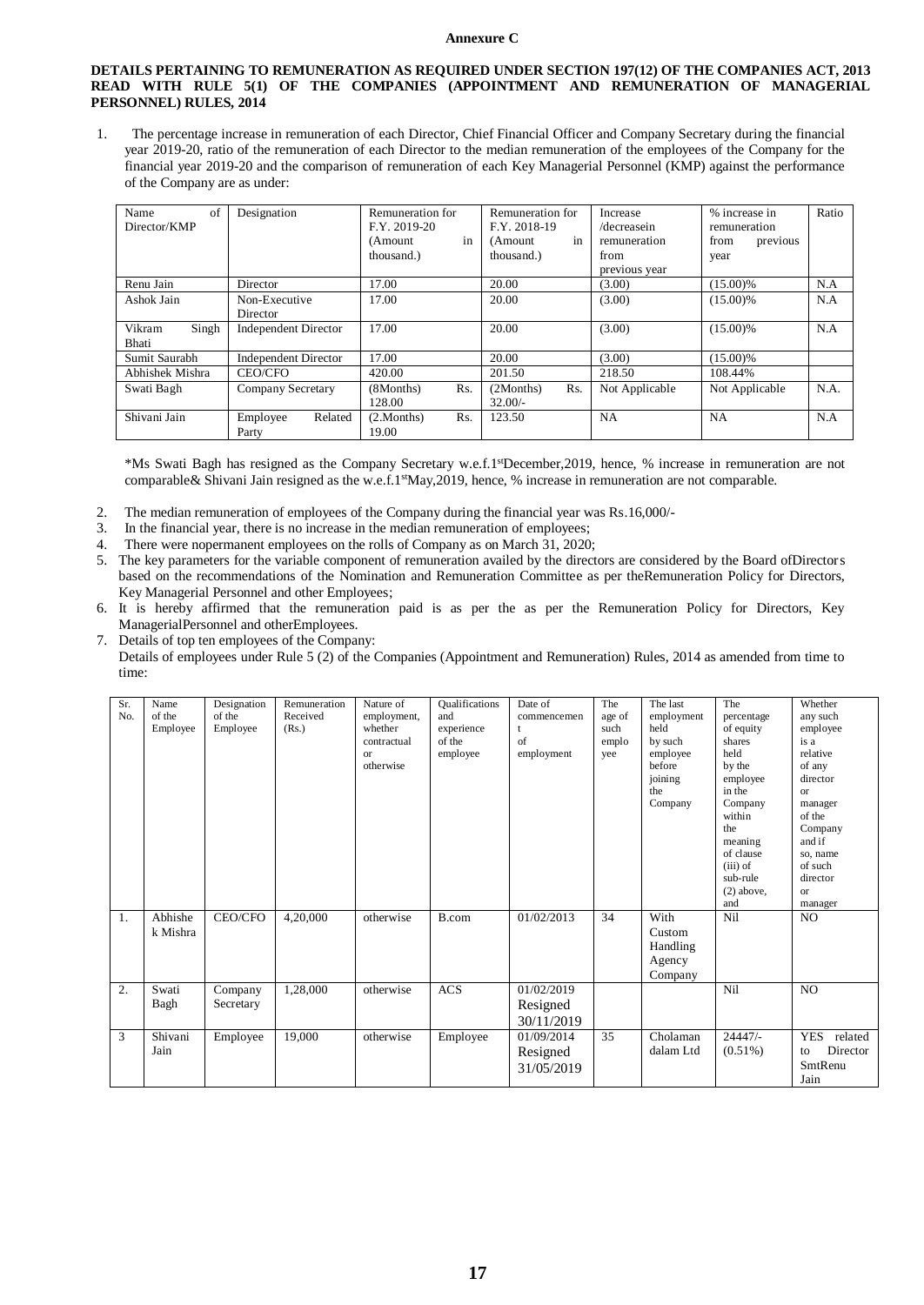#### **MANAGEMENT DISCUSSION & ANALYSIS REPORT {MDAR}**

#### **A. Industry Structure and developments:**

The company was a part of agro based solvent extraction industry, till the year 2003. Thereafter since then company is struggling to explore new business opportunities.

During the year 2009-10 the Company under the leadership of erstwhile Director Shri Ashok M .chhajed had taken a new initiative of launching 'PROPERTY EX', a new area of business with great enthusiasm to deal in corporate services, advisory services real estate broking services, property management and HR management services.

The company had developed a real estate broker's network to buy, sale, and lease the property which offers corporate services, advisory services real estate broking services, property management and HR management services under the portal [www.propertyex.in](http://www.propertyex.in/) But unfortunately, the expectations from the venture did not turn up, leaving with heavy losses Company had appointed 108 franchisees across Mumbai city but response was very negative and therefore the business of Property-ex was closed prematurely, after incurring heavy losses.

At present company is engaged in fund & non-fund-based activities but not as an Investment Company by utilizing their experience of trade, and industry. Therefore, to say company at present in the service sectorandthe activities of the company are yet to settle, but not as Non-Banking Financial Institution (NBFC).

#### **B. Opportunities:**

As stated above, the company with the available resources is exploring the new business ventures in the Real Estate/Agro based or any other line of business in coming time.

- **C.** Once bitten twice shy, since the company has lost its major part of capital, do not want to take any aggressive move with the growing competition and unstable policies and practice in the trade and industry.
- **D.** The company has requisite internal control systems commensurate with the size, in all financial and functional areas.

#### **Secretarial Auditor's Certificate on Corporate Governance under the Listing Agreement**

#### **The Members of RICHIRICH INVENTURES LTD**

We have examined the Compliance of Conditions of Corporate Governance by the **M/S RICHIRICH INVENTURES LIMITED** for the year ended on March 31, 2020 as stipulated in Chapter IV of the Securities and Exchange Board of India (Listing Obligations and Disclosure Requirements) Regulations, 2015 pursuant to the Listing Agreement of the said Company with Stock Exchange.

The Compliance of Conditions of Corporate Governance is the responsibility of the Management. Our examination was limited to procedures and implementation thereof, adopted by the Company for ensuring the Compliance of the Conditions of the Corporate Governance. It is neither an Audit nor an expression of opinion on the financial statements of the Company.

In our opinion and to the best of our information and according to the explanations given to us, and the representations made by the Directors and Management, we certify that the Company does not require to comply with the provisions as specified in regulations 17, 17A, 18, 19, 20, 21,22, 23, 24, 24A, 25, 26 and 27 of the Securities and Exchange Board of India (Listing Obligations and Disclosure Requirements) Regulations, 2015 as the paid-up equity share capital of the Company was not exceeding Rs. 10 Cr. and also the Networth was not exceeding Rs. 25 Cr. neither as on March 31, 2019 nor till the date of issuing of this certificate.

We further state that such compliance is neither an assurance as to the future viability of the Company nor the efficiency or effectiveness with which the Management has concluded the affairs of the Company.

> **For and Behalf of M/s Shanu Mata and Associates**

**Date: July 23, 2020 Place: Mumbai**

**Sd/- ShanuBhagwandas Mata Proprietor M. No: A45276 COP: 17999**

**Note:** Company need not to require submitting Corporate Governance Report due to neither company paid up capital more than 10 Cr. nor net worth more than 25 Cr. hence this report issued for Company demand only, not the part of compliance under (Listing Obligation and Disclosure Requirements) Regulation 2015. Therefore,we are not responsible for any Compliance formality in future.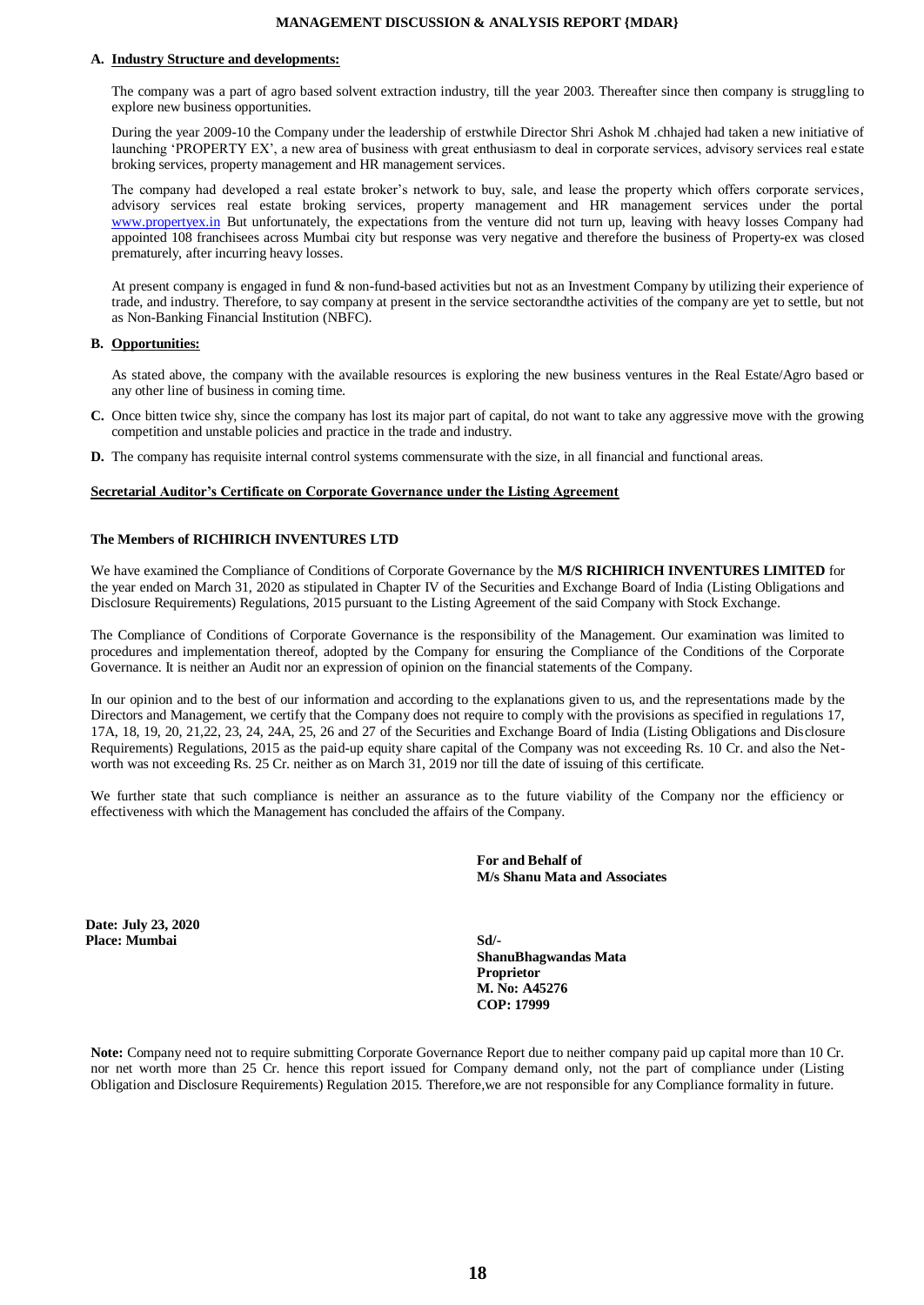#### **INDEPENDENT AUDITOR'S REPORT**

#### **To the Members of Richirich Inventures Limited**

#### **Report on the Indian Accounting Standards (Ind AS) Financial Statements**

We have audited the accompanying Ind AS financial statements of **Richirich Inventures Limited** ("the Company"), which comprise the Balance Sheet as at 31<sup>st</sup> March, 2020 the Statement of Profit and Loss (including other comprehensive income), the Cash Flow Statement and the statement of changes in equity for the year then ended, and a summary of the significant accounting policies and other explanatory information.

#### **Management's Responsibility for the Financial Statements**

The Company's Board of Directors is responsible for the matters stated in Section 134(5) of the Companies Act, 2013 ("the Act") with respect to the preparation of these Ind AS financial statements that give a true and fair view of the financial position, financial performance (including other comprehensive income), cash flows and changes in equity of the Company in accordance with the accounting principles generally accepted in India, including the Indian Accounting Standards specified in the companies (Indian Accounting Standards) Rules,2015 as amended under Section 133 of the Act.

This responsibility also includes maintenance of adequate accounting records in accordance with the provisions of the Act for safeguarding the assets of the Company and for preventing and detecting frauds and other irregularities; selection and application of appropriate accounting policies; making judgments and estimates that are reasonable and prudent; and design, implementation and maintenance of adequate internal financial controls, that were operating effectively for ensuring the accuracy and completeness of the accounting records, relevant to the preparation and presentation of the Ind AS financial statements that give a true and fair view and are free from material misstatement, whether due to fraud or error.

#### **Auditor's Responsibility**

Our responsibility is to express an opinion on these Ind AS financial statements based on our audit.

We have taken into account the provisions of the Act and the Rules made there under including the accounting and auditing standards and matters which are required to be included in the audit report under the provisions of the Act and the Rules made there under.

We conducted our audit in accordance with the Standards on Auditing specified under Section 143(10) of the Act and other applicable authoritative pronouncements issued by the Institute of Chartered Accountants of India. Those Standards and pronouncements require that we comply with ethical requirements and plan and perform the audit to obtain reasonable assurance about whether the Ind AS financial statements are free from material misstatement.

An audit involves performing procedures to obtain audit evidence about the amounts and the disclosures in the Ind AS financial statements. The procedures selected depend on the auditor's judgment, including the assessment of the risks of material misstatement of the Ind AS financial statements, whether due to fraud or error. In making those risk assessments, the auditor considers internal financial control relevant to the Company's preparation of the Ind AS financial statements that give a true and fair view in order to design audit procedures that are appropriate in the circumstances. An audit also includes evaluating the appropriateness of the accounting policies used and the reasonableness of the accounting estimates made by the Company's Directors, as well as evaluating the overall presentation of the Ind AS financial statements.

We believe that the audit evidence we have obtained is sufficient and appropriate to provide a basis for our audit opinion on the Ind AS financial statements.

#### **Basis for Qualified Opinion**

- 1. The Company has identified an amount of Rs.6,35,318/- to be written off which were given as advances to certain parties, out of which the Company has written off Rs. 96,000/- only during the year out of total amount to be written off. Consequently, profit for the year is overstated by Rs. 4, 43,318/- and reserve and surplus as at the year-end is overstated by an equivalent amount.
- 2. As stated, and as per the representation received from the management, the Company has granted loans and advances to certain parties out of the funds lying idle with the Company to earn interest income. However, such advances are given for temporary purpose only and the Company is not a Non-Banking Financial Institution (NBFC) nor it intends to carry out any such activity as NBFC. Accordingly, the Company has prepared its financials as per IND As.

#### **Qualified Opinion**

In our opinion and to the best of our information and according to the explanations given to us, except for the effect of the matter described in the basis of qualified opinion paragraph above, the aforesaid Ind AS financial statements give the information required by the Act in the manner so required and give a true and fair view in conformity with the accounting principles generally accepted in India, of the state of affairs of the Company as at  $31<sup>st</sup>$  March, 2020, and its financial performance (including other comprehensive income), cash flow and changes in equity for the year ended on that date.

#### **Report on Other Legal and Regulatory Requirements**

1. As required by the Companies (Auditor's Report) Order, 2016 ("the Order") issued by the Central Government of India in terms of sub-section (11) of section 143 of the Act ("the Order"), and on the basis of such checks of the books and records of the company as we considered appropriate and according to the information and explanations given to us, we give in the Annexure A, a statement on the matters specified in the paragraph 3 and 4 of the order.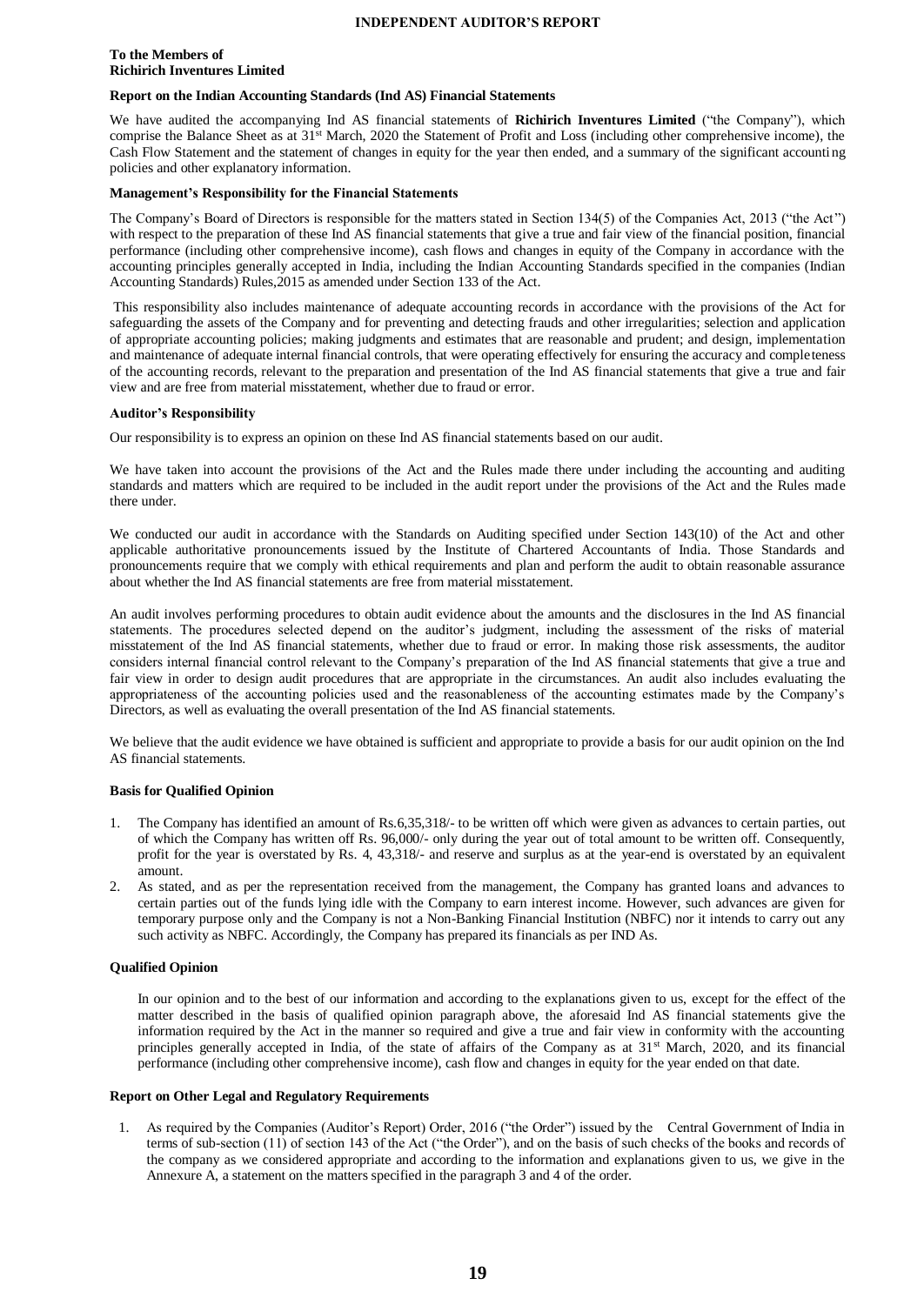- 2. As required by Section 143 (3) of the Act, we report that:
	- (a) We have sought and obtained all the information and explanations which to the best of our knowledge and belief were necessary for the purposes of our audit.
	- (b) In our opinion, proper books of account as required by law have been kept by the Company so far as it appears from our examination of those books.
	- (c) The Balance Sheet, the Statement of Profit and Loss (including other comprehensive income), the Cash Flow Statement and the statement of changes in equity dealt with by this Report are in agreement with the books of account.
	- (d) In our opinion, the aforesaid Ind AS financial statements comply with the Accounting Standards specified under Section 133 of the Act.
	- (e) On the basis of the written representations received from the directors as on  $31<sup>st</sup>$  March, 2020 taken on record by the Board of Directors, none of the directors is disqualified as on 31<sup>st</sup> March, 2020 from being appointed as a director in terms of Section 164 (2) of the Act.
	- (f) With respect to the adequacy of the Internal Financial Controls over financial reporting of the Company and operating effectiveness of such controls, refer to our separate report in "Annexure B".
	- (g) With respect to the other matters to be included in the Auditor's Report in accordance with Rule 11 of the Companies (Audit and Auditors) Rules, 2014, in our opinion and to the best of our information and according to the explanations given to us:
		- i. The Company does not have any pending litigations which would impact its financial position.
		- ii. The Company did not have any long-term contracts including derivative contracts for which there were any material foreseeable losses.
		- iii. There were no amounts which were required to be transferred to the Investor Education and Protection Fund by the Company.
		- iv. The reporting on disclosures relating to Specified Bank Notes is not applicable to the Company for the year ended 31st March, 2020.

#### **For H Rajen& Co Chartered Accountants Firm's Registration No.108351W**

**Sd/- CA Bharat Kumar Partner M.No.175787 Mumbai Date: 08 Th June 2020**

#### **Annexure – A to the Auditor's Report**

The Annexure referred to in Independent Auditors' Report to the members of the Company on the Ind AS financial statements for the year ended 31 March 2020, we report that:

- (i) (a) The Company has maintained proper records showing full particulars, including quantitative details and situation of fixed assets;
	- (b) A substantial portion of the fixed assets have been physically verified by the management during the year and in our opinion the frequency of verification is reasonable having regard to the size of the Company and Nature of Business. No material discrepancies were noticed on such verification.
	- (c) The Company does not have any immovable properties, So the question of title deeds does not arise.
- (ii) The company does not have inventory during the year. Thus, paragraph 3(ii) of the Order is not applicable to the Company.
- (iii) The Company has grantedunsecured loans to companies, firms or other parties covered in the register maintained under Section 189 of the Companies Act, 2013 as per the information and explanation given to us.
	- a) As per the information and explanations given to us the terms and conditions of the grant of such loans are not prejudicial to the company's interest;
	- b) No schedule of repayment of principal or interest has been stipulated for such loans.
	- c) In view of above (b) the question of any overdue amount does not arise.
- (iv) As per the information and explanation given to us and in our opinion ,the Company does not have any transactions to which the provisions of Section 185 apply. The Company has complied with the provisions of Section 186 of the Act, with respect to the loans, investments, guarantees and security.
- (v) The Company has not accepted any deposit from the public.
- (vi) As per the information and explanations given to us, the Central Government has not prescribed the maintenance of cost records under section 148 (1) of the Companies Act, 2013, hence, the question of maintaining such accounts and records does not arise.
- (vii) (a) According to the records of the Company and as per the information andexplanations given to us, the Company generally is regular in depositing undisputed statutory dues including Provident Fund, Investor Education and Protection Fund, Employees' State Insurance, Income tax, Goods &Service tax, Sales tax, Wealth tax, Service tax, Duty of Customs, Duty of Excise, value added tax, cess and other statutory dues with appropriate authorities. According to the information and explanations given to us, no arrears of statutory dues as at March 31, 2019 for a period of more than six months from the date they became payable.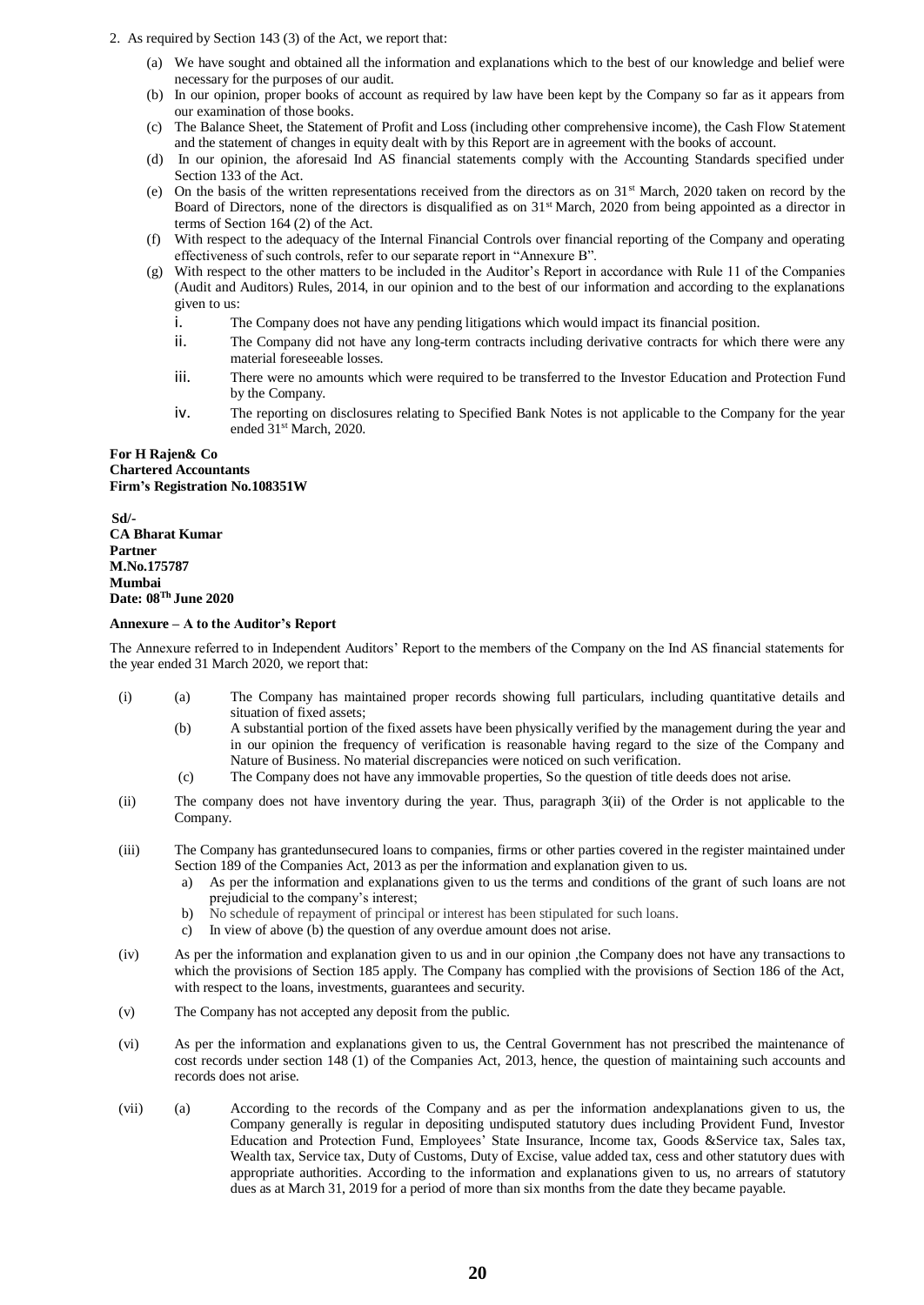- (b) According to the information and explanation given to us there are no dues of income tax or sales tax or wealth tax or service tax or duty of customs or duty of excise or value added tax or cess outstanding on account of any dispute as on 31st March 2020.
- (viii) The Company has taken car loan from yes bank ltd of the amount 3,95,000 out of the loan amount Rs 2,27,187 is outstanding at the end of the year and the company is regularly paying its installment.
- (ix) The Company did not raise any money by way of initial public offer or further public offer (including debt instruments) and term loans during the year. Accordingly, paragraph 3(ix) of the Order is not applicable.
- (x) According to the information and explanations given to us, no material fraud by the Company or on the Company by its officers or employees has been noticed or reported during the course of our audit.
- (xi) According to the information and explanations give to us and based on our examination of the records of the Company, the Company has paid/provided for managerial remuneration in accordance with the requisite approvals mandated by the provisions of Section 197 read with Schedule V to the Act..
- (xii) In our opinion and according to the information and explanations given to us, the Company is not a nidhi company. Accordingly, paragraph 3(xii) of the Order is not applicable.
- (xiii) According to the information and explanations given to us and based on our examination of the records of the Company, transactions with the related parties are in compliance with sections 177 and 188 of the Act where applicable and details of such transactions have been disclosed in the Ind AS financial statements as required by the applicable accounting standards.
- (xiv) According to the information and explanations give to us and based on our examination of the records of the Company, the Company has not made any preferential allotment or private placement of shares or fully or partly convertible debentures during the year. Accordingly, paragraph 3(xiv) of the Order is not applicable.
- (xv) According to the information and explanations given to us and based on our examination of the records of the Company, the Company has not entered into non-cash transactions with directors or persons connected with him. Accordingly, paragraph 3(xv) of the Order is not applicable.
- (xvi) The company is not required to be registered under section 45 IA of the Reserve Bank of India Act, 1934. (Refer Note)

#### **For H Rajen& Co Chartered Accountants Firm's Registration No.108351W**

**Sd/- CA Bharat Kumar Partner M.No.175787 Mumbai Date: 08 Th June 2020**

#### **Annexure - B to the Auditors' Report**

#### **Report on the Internal Financial Controls under Clause (i) of Sub-section 3 of Section 143 of the Companies Act, 2013 ("the Act")**

We have audited the internal financial controls over financial reporting of **Richirich Inventures Limited** ("the Company") as of 31 March 2020 in conjunction with our audit of the Ind AS financial statements of the Company for the year ended on that date.

#### **Management's Responsibility for Internal Financial Controls**

The Company's management is responsible for establishing and maintaining internal financial controls based on the internal control over financial reporting criteria established by the Company considering the essential components of internal control stated in the Guidance Note on Audit of Internal Financial Controls over Financial Reporting issued by the Institute of Chartered Accountants of India ('ICAI'). These responsibilities include the design, implementation and maintenance of adequate internal financial controls that were operating effectively for ensuring the orderly and efficient conduct of its business, including adherence to company's policies, the safeguarding of its assets, the prevention and detection of frauds and errors, the accuracy and completeness of the accounting records, and the timely preparation of reliable financial information, as required under the Companies Act, 2013.

#### **Auditors' Responsibility**

Our responsibility is to express an opinion on the Company's internal financial controls over financial reporting based on our audit. We conducted our audit in accordance with the Guidance Note on Audit of Internal Financial Controls over Financial Reporting (the "Guidance Note") and the Standards on Auditing, issued by ICAI and deemed to be prescribed under section 143(10) of the Companies Act, 2013, to the extent applicable to an audit of internal financial controls, both applicable to an audit of Internal Financial Controls and, both issued by the Institute of Chartered Accountants of India. Those Standards and the Guidance Note require that we comply with ethical requirements and plan and perform the audit to obtain reasonable assurance about whether adequate internal financial controls over financial reporting was established and maintained and if such controls operated effectively in all material respects.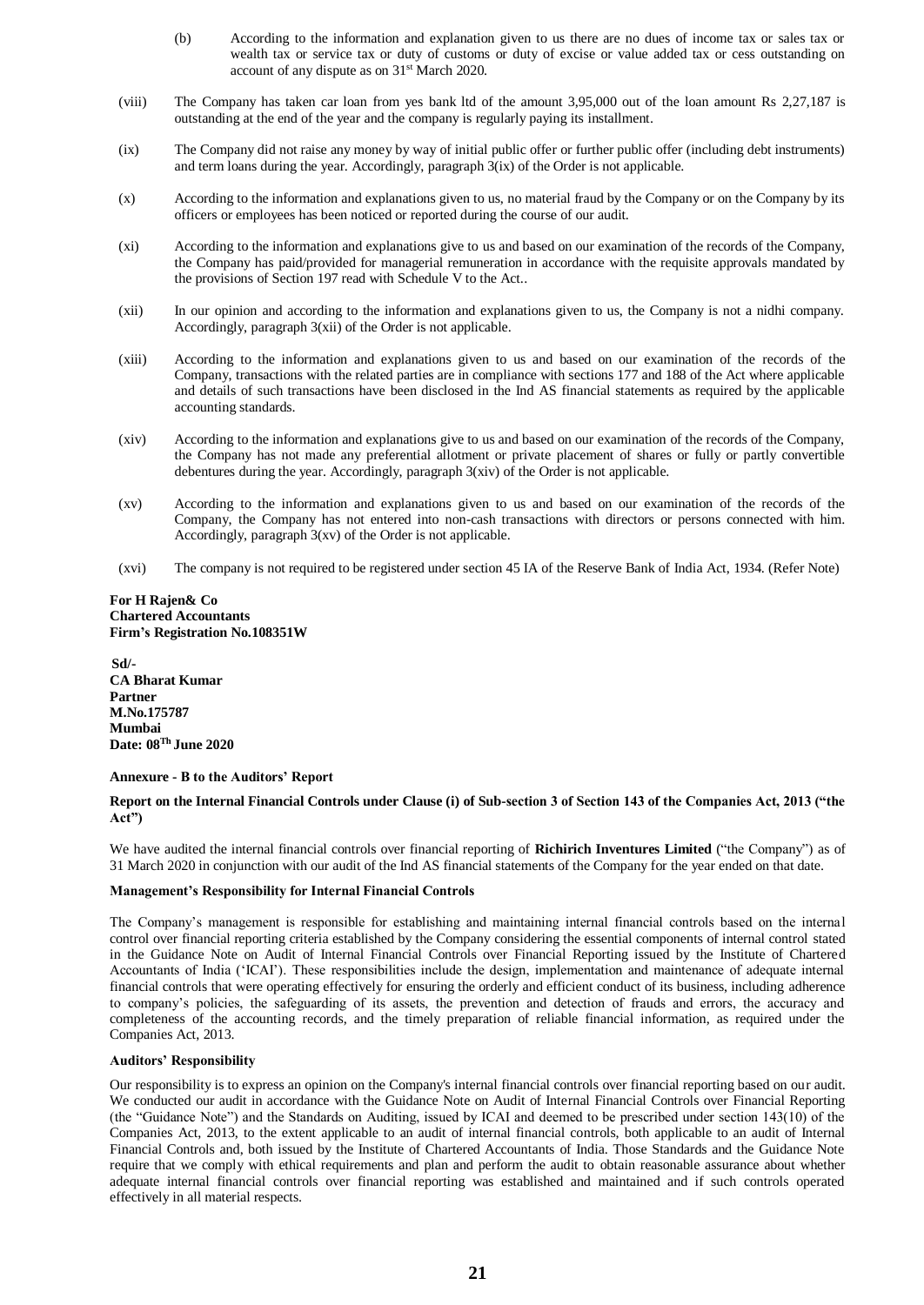Our audit involves performing procedures to obtain audit evidence about the adequacy of the internal financial controls system over financial reporting and their operating effectiveness. Our audit of internal financial controls over financial reporting included obtaining an understanding of internal financial controls over financial reporting, assessing the risk that a material weakness exists, and testing and evaluating the design and operating effectiveness of internal control based on the assessed risk. The procedures selected depend on the auditor's judgment, including the assessment of the risks of material misstatement of the Ind AS financial statements, whether due to fraud or error.

We believe that the audit evidence we have obtained is sufficient and appropriate to provide a basis for our audit opinion on the Company's internal financial controls system over financial reporting.

#### **Meaning of Internal Financial Controls over Financial Reporting**

A company's internal financial control over financial reporting is a process designed to provide reasonable assurance regarding the reliability of financial reporting and the preparation of financial statements for external purposes in accordance with generally accepted accounting principles. A company's internal financial control over financial reporting includes those policies and procedures that (1) pertain to the maintenance of records that, in reasonable detail, accurately and fairly reflect the transactions and dispositions of the assets of the company; (2) provide reasonable assurance that transactions are recorded as necessary to permit preparation of financial statements in accordance with generally accepted accounting principles, and that receipts and expenditures of the company are being made only in accordance with authorizations of management and directors of the company; and (3) provide reasonable assurance regarding prevention or timely detection of unauthorized acquisition, use, or disposition of the company's assets that could have a material effect on the financial statements.

#### **Inherent Limitations of Internal Financial Controls over Financial Reporting**

Because of the inherent limitations of internal financial controls over financial reporting, including the possibility of collusion or improper management override of controls, material misstatements due to error or fraud may occur and not be detected. Also, projections of any evaluation of the internal financial controls over financial reporting to future periods are subject to the risk that the internal financial control over financial reporting may become inadequate because of changes in conditions, or that the degree of compliance with the policies or procedures may deteriorate.

#### **Opinion**

In our opinion, the Company has, in all material respects, an adequate internal financial controls system over financial reporting and such internal financial controls over financial reporting were operating effectively as at 31 March 2019, based on the internal control over financial reporting criteria established by the Company considering the essential components of internal control stated in the Guidance Note on Audit of Internal Financial Controls Over Financial Reporting issued by the Institute of Chartered Accountants of India.

**For H Rajen& Co Chartered Accountants Firm's Registration No.108351W**

**Sd/- CA Bharat Kumar Partner M.No.175787 Mumbai Date: 08 Th June 2020**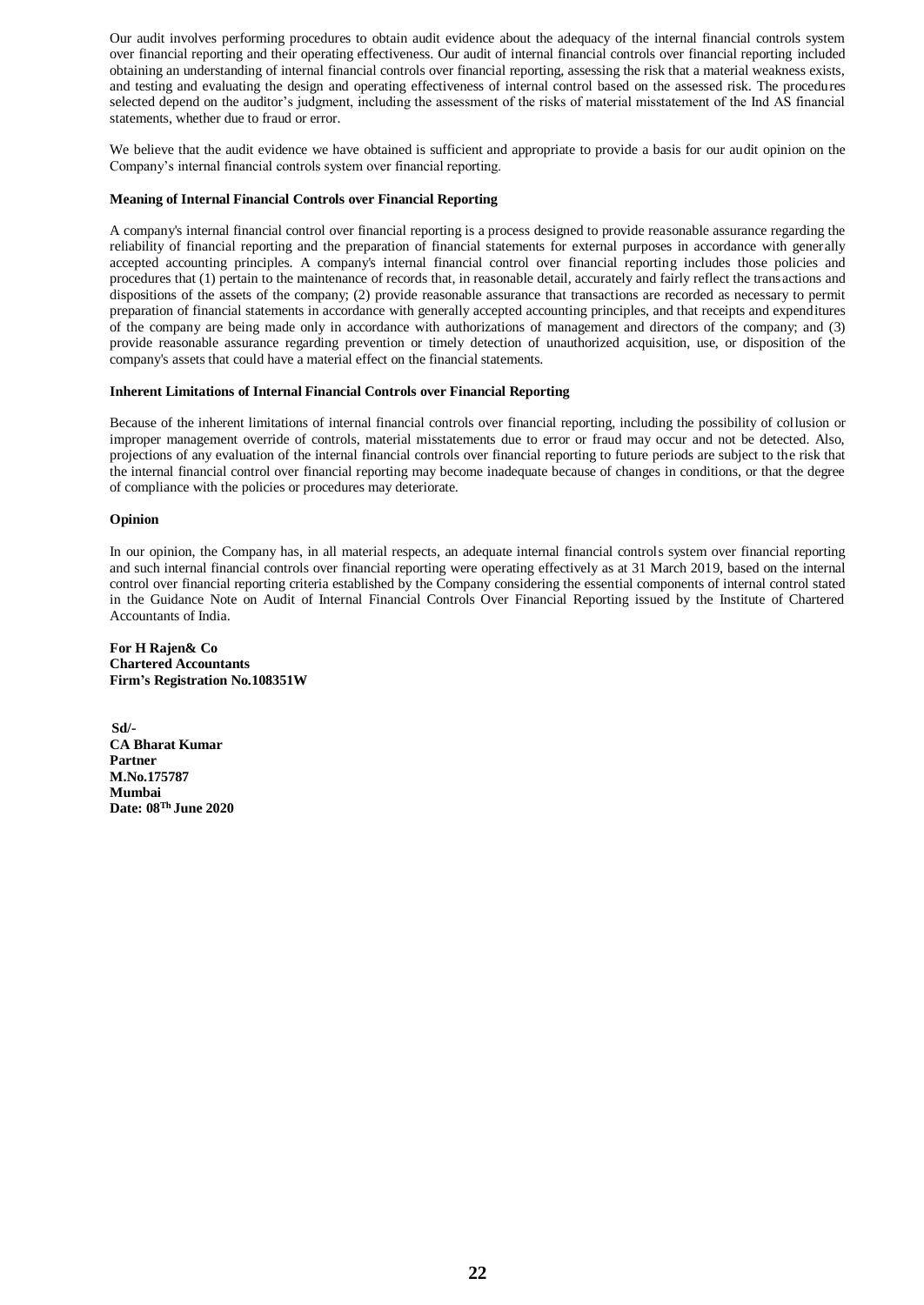#### **'Balance Sheet as at 31st March, 2020**

|                                              | <b>Notes</b>     | As at March 31, 2020 | As at 'March 31, 2019 |
|----------------------------------------------|------------------|----------------------|-----------------------|
| <b>ASSETS</b>                                |                  |                      |                       |
| <b>Non-current Assets</b>                    |                  |                      |                       |
| (a) Property, plant and equipment            | $\boldsymbol{2}$ | 430.30               | 472.52                |
| (b) Tax Assets                               |                  |                      |                       |
| (i) Current Tax (net)                        | 15               | 235.56               | 219.70                |
| <b>Total Non-current Assets</b>              |                  | 665.86               | 692.22                |
| <b>Current Assets</b>                        |                  |                      |                       |
| (a) Financial assets                         |                  |                      |                       |
| (i) Investments                              | 4                | 694.73               | 486.80                |
| (ii) Loans                                   | 5                | 14984.15             | 16,501.85             |
| (iii) Cash and cash equivalents              | 6                | 88.49                | 45.17                 |
| (iv) Other financial assets                  | 3                | 1300.84              | 2,835.06              |
| (b) Other current assets                     | $\overline{7}$   | 1756.87              | 5.27                  |
| <b>Total Current Assets</b>                  |                  | 18825.08             | 19,874.14             |
| <b>Total Assets</b>                          |                  | 19490.94             | 20,566.36             |
| <b>EQUITY AND LIABILITIES</b>                |                  |                      |                       |
| <b>Equity</b>                                |                  |                      |                       |
| (a) Equity share capital                     | 8                | 24,000.00            | 24,000.00             |
| (b) Other Equity                             | $\boldsymbol{9}$ | (4,908.72)           | (4,452.61)            |
| Equity attributable to owners of the Company |                  | 19,091.28            | 19,547.39             |
| <b>Total Equity</b>                          |                  |                      |                       |
|                                              |                  | 19,091.28            | 19,547.39             |
| <b>Liabilities</b>                           |                  |                      |                       |
| <b>Non-current Liabilities</b>               |                  |                      |                       |
| (a) Deferred tax liabilities (Net)           | 11               | 11.12                | 11.12                 |
| <b>Total Non-current Liabilities</b>         |                  | 11.12                | 11.12                 |
| <b>Current liabilities</b>                   |                  |                      |                       |
| (a) Financial liabilities                    |                  |                      |                       |
| (i) Borrowings                               |                  |                      |                       |
| (ii) Trade and other payables                | 12               | 40.00                | 363.43                |
| (iii) Other financial liabilities            | 14               | 13.47                | 191.38                |
| (iv) Secured Loan                            | 10               | 107.87               | 105.23                |
|                                              | 13               | 227.19               | 347.80                |
| $[]] \centering \label{eq:2}$                |                  | 388.53               | 1,007.84              |
|                                              |                  |                      |                       |
| <b>Total Current Liabilities</b>             |                  | 388.53               | 1,007.84              |
|                                              |                  |                      |                       |
| <b>Total Liabilities</b>                     |                  | 399.65               | 1,018.96              |
|                                              |                  |                      |                       |
| <b>Total Equity and Liabilities</b>          |                  | 19,490.94            | 20,566.36             |

See accompanying note forming part of the financial statements In terms of our report attached.

**For H Rajen& Co Chartered Accountants Firm's Registration No. 108351W**

**Sd/- CA Bharat Kumar (Partner) M.No. 175787 Date: 08/06/2020 Place: Mumbai**

#### **For and on behalf of Board of Directors of RICHIRICH INVENTURES LIMITED**

Sd/- Ashok Jain Director DIN: 00094224 Sd/- Renu Jain Director DIN: 00094290

Sd/- **Officer** 

Abhishek Mishra Chief Financial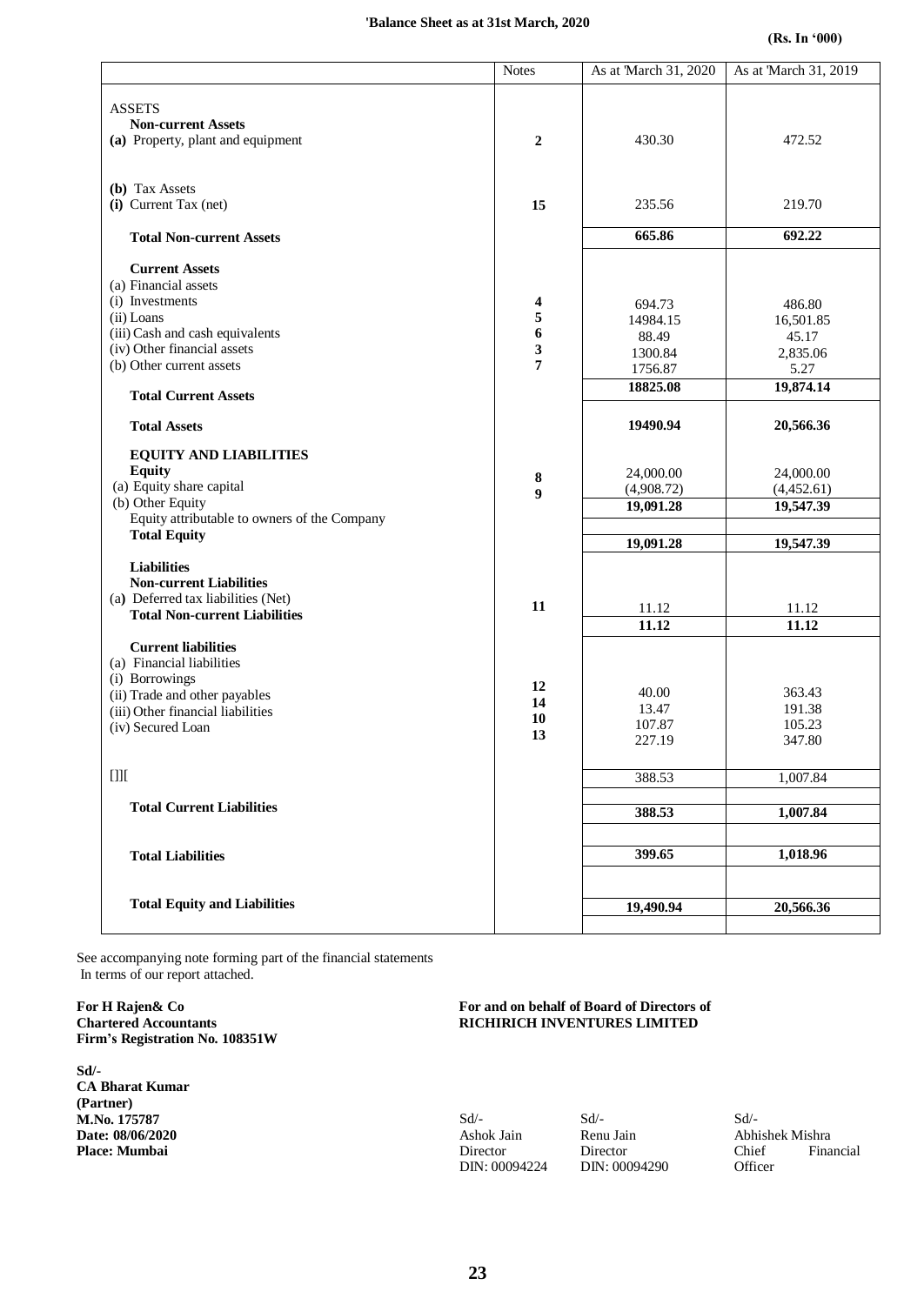#### **Statement of profit and loss for the year ended March 31, 2020**

|                                                             |              |                           | (Rs. In '000)             |
|-------------------------------------------------------------|--------------|---------------------------|---------------------------|
|                                                             | <b>Notes</b> | Year ended March 31, 2020 | Year ended March 31, 2019 |
| Revenue from Operations                                     |              |                           |                           |
| Other income                                                | 16           | 1,584.52                  | 1954.61                   |
| <b>Total Income</b>                                         |              | 1,584.52                  | 1954.61                   |
|                                                             |              |                           |                           |
| <b>Expenses</b>                                             |              |                           |                           |
|                                                             |              |                           |                           |
| Employee benefits expense                                   | 17           | 583.07                    | 430.37                    |
|                                                             |              |                           |                           |
| Depreciation and amortization expense                       | 18           | 68.88                     | 43.92                     |
| Other expenses                                              | 19           | 1,393.91                  | 1470.88                   |
|                                                             |              |                           |                           |
|                                                             |              |                           |                           |
|                                                             |              |                           |                           |
|                                                             |              |                           |                           |
|                                                             |              | (2,045.86)                | (1,945.18)                |
| <b>Total expenses</b>                                       |              |                           |                           |
| Profit before exceptional items and tax                     |              | (461.34)                  | 9.43                      |
| <b>Add: Exceptional items</b>                               |              |                           |                           |
| Profit before tax                                           |              | (461.34)                  | 9.43                      |
|                                                             |              |                           |                           |
| <b>Less: Tax expense</b>                                    | 20           |                           | 49.00                     |
| (1) Current tax                                             | 20           |                           |                           |
| (2) Deferred tax.                                           |              | ٠                         | 49.00                     |
|                                                             |              |                           |                           |
| Profit for the period from continuing operations (I)        |              | (461.34)                  | (39.57)                   |
| <b>Other Comprehensive Income</b>                           |              |                           |                           |
| A (i) Items that will not be reclassified to profit or loss |              |                           |                           |
| (a) Remeasurements of the defined benefit plans             |              |                           |                           |
|                                                             |              |                           |                           |
| A (ii) Income tax relating to items that will not be        |              |                           |                           |
| reclassified to profit or loss                              |              |                           |                           |
|                                                             |              |                           |                           |
| Total other comprehensive income (II)                       |              |                           |                           |
| Total comprehensive income for the period $(I+II)$          |              |                           |                           |
|                                                             |              | (461.34)                  | (39.57)                   |
|                                                             |              |                           |                           |
| Earnings per equity share basic (Face value of Rs. 5/-      | 21           | (0.10)                    | 0.001                     |
| each):                                                      |              |                           |                           |
|                                                             |              |                           |                           |

See accompanying note forming part of the financial statements In terms of our report attached.

**For H Rajen & Co. Chartered Accountants Firm's Registration No. 108351W**

**Sd/- CA Bharat Kumar (Partner) M.No. 175787 Date: 08/06/2020 Place: Mumbai**

#### **For and on behalf of Board of Directors of RICHIRICH INVENTURES LIMITED**

Sd/- Ashok Jain Director DIN: 00094224

Sd/- Renu Jain Director DIN: 00094290

Sd/- Abhishek Mishra Chief Financial **Officer**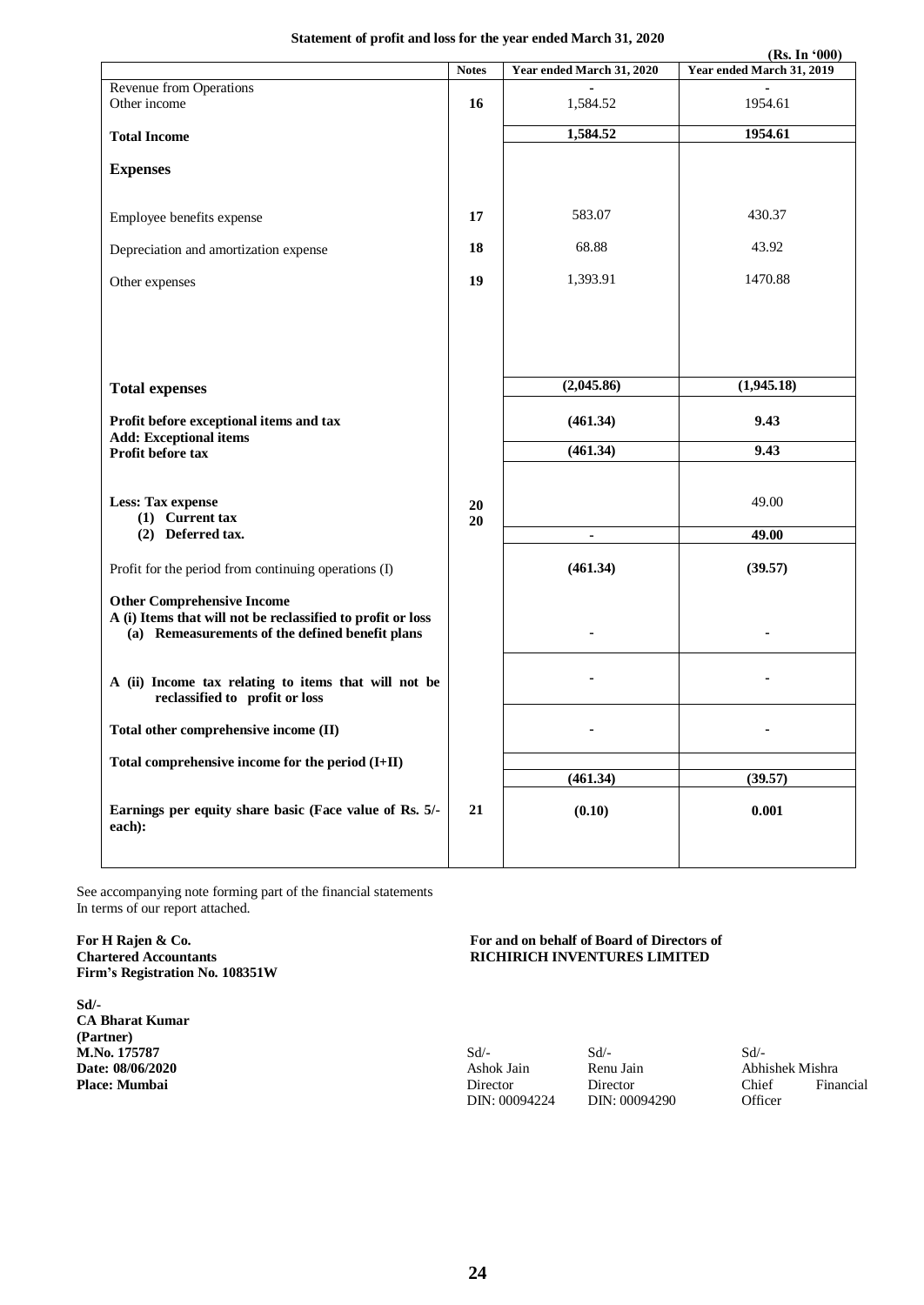| (Rs.In'000)                                                      |            |  |  |  |  |  |
|------------------------------------------------------------------|------------|--|--|--|--|--|
| Statement of changes in equity for the year ended March 31, 2020 |            |  |  |  |  |  |
| All amounts are in Rs.'000 unless otherwise stated               |            |  |  |  |  |  |
| a. Equity share capital<br>AmountRs.                             |            |  |  |  |  |  |
| <b>Balance at March 31, 2019</b>                                 | Rs. 24,000 |  |  |  |  |  |
| Changes in equity share capital during                           |            |  |  |  |  |  |
| the year                                                         |            |  |  |  |  |  |
|                                                                  |            |  |  |  |  |  |
|                                                                  |            |  |  |  |  |  |
| <b>Balance at March 31, 2020</b>                                 | Rs. 24,000 |  |  |  |  |  |

| Statement of changes in equity for the year ended March 31, 2020 – continued |                             |                |                 |              |                          |                          |                     |                          |              |
|------------------------------------------------------------------------------|-----------------------------|----------------|-----------------|--------------|--------------------------|--------------------------|---------------------|--------------------------|--------------|
| All amounts are in Rs.'thousand's unless otherwise stated                    |                             |                |                 |              |                          |                          |                     |                          |              |
| <b>Statement of Changes in Equity</b>                                        |                             |                |                 |              |                          |                          |                     |                          |              |
| <b>b.</b> Other equity                                                       | <b>Reserves and surplus</b> |                |                 |              |                          |                          |                     |                          |              |
|                                                                              | Share application           | General        | <b>Retained</b> | <b>Total</b> |                          |                          | <b>Attributable</b> | Non-                     | <b>Total</b> |
|                                                                              | pending<br>money            | reserve        | earnings        |              |                          |                          | to owners of        | controlling              |              |
|                                                                              | allotment                   |                |                 |              |                          |                          | the parent          | interests                |              |
| <b>Balance</b><br>at<br>April 1, 2018                                        | $\blacksquare$              | ٠              | (4,425.65)      | (4,425.65)   | $\overline{\phantom{a}}$ | $\overline{a}$           | (4,425.65)          | $\overline{\phantom{m}}$ | (4,425.65)   |
| Profit for the<br>year                                                       |                             | ٠              | (461.34)        | (461.34)     | $\overline{\phantom{a}}$ | $\overline{\phantom{a}}$ | (461.34)            | $\overline{\phantom{a}}$ | (461.34)     |
| Re-measurement<br>of Net defined<br>benefit liability<br>/asset net of tax   |                             | $\blacksquare$ |                 |              |                          |                          |                     |                          |              |
| <b>Total</b><br>comprehensive<br>income for the                              |                             |                |                 |              |                          |                          |                     |                          |              |
| vear                                                                         | $\blacksquare$              | $\blacksquare$ | (461.34)        | (461.34)     | $\blacksquare$           | $\blacksquare$           | (461.34)            | $\blacksquare$           | (461.34)     |
| <b>Balance</b><br>at<br>March, 31, 2019                                      |                             | ٠              | (4452.61)       | (4425.66)    | $\overline{\phantom{a}}$ | $\overline{a}$           | (4425.66)           | $\overline{\phantom{a}}$ | (4425.66)    |
| Profit<br>for the<br>year                                                    |                             | ٠              | (39.57)         | (39.57)      | L,                       | $\overline{\phantom{a}}$ | (39.57)             | ٠                        | (39.57)      |
| <b>Total</b><br>comprehensive<br>income for the<br>year                      | $\overline{\phantom{a}}$    | $\blacksquare$ | (39.57)         | (39.57)      | $\blacksquare$           | $\blacksquare$           | (39.57)             | $\blacksquare$           | (39.57)      |
| <b>Balance</b><br>at<br><b>March 31, 2020</b>                                |                             | $\blacksquare$ | (4913.95)       | (4913.95)    | $\blacksquare$           | $\blacksquare$           | (4913.95)           | $\blacksquare$           | (4913.95)    |

See accompanying note forming part of the financial statements In terms of our report attached.

#### **For H. Rajen & Co Chartered Accountants Firm' Registration No. 108351W**

**Sd/- CA Bharat Kumar (Partner) M.No. 175787 Date: 08/06/2020 Place: Mumbai**

## **For and on behalf of Board of Directors of RICHIRICH INVENTURES LIMITED**

 $Sd$ <sup>-</sup> Ashok Jain Director DIN: 00094224 Sd/- Renu Jain Director DIN: 00094290

Sd/- Abhishek Mishra Financial **Officer**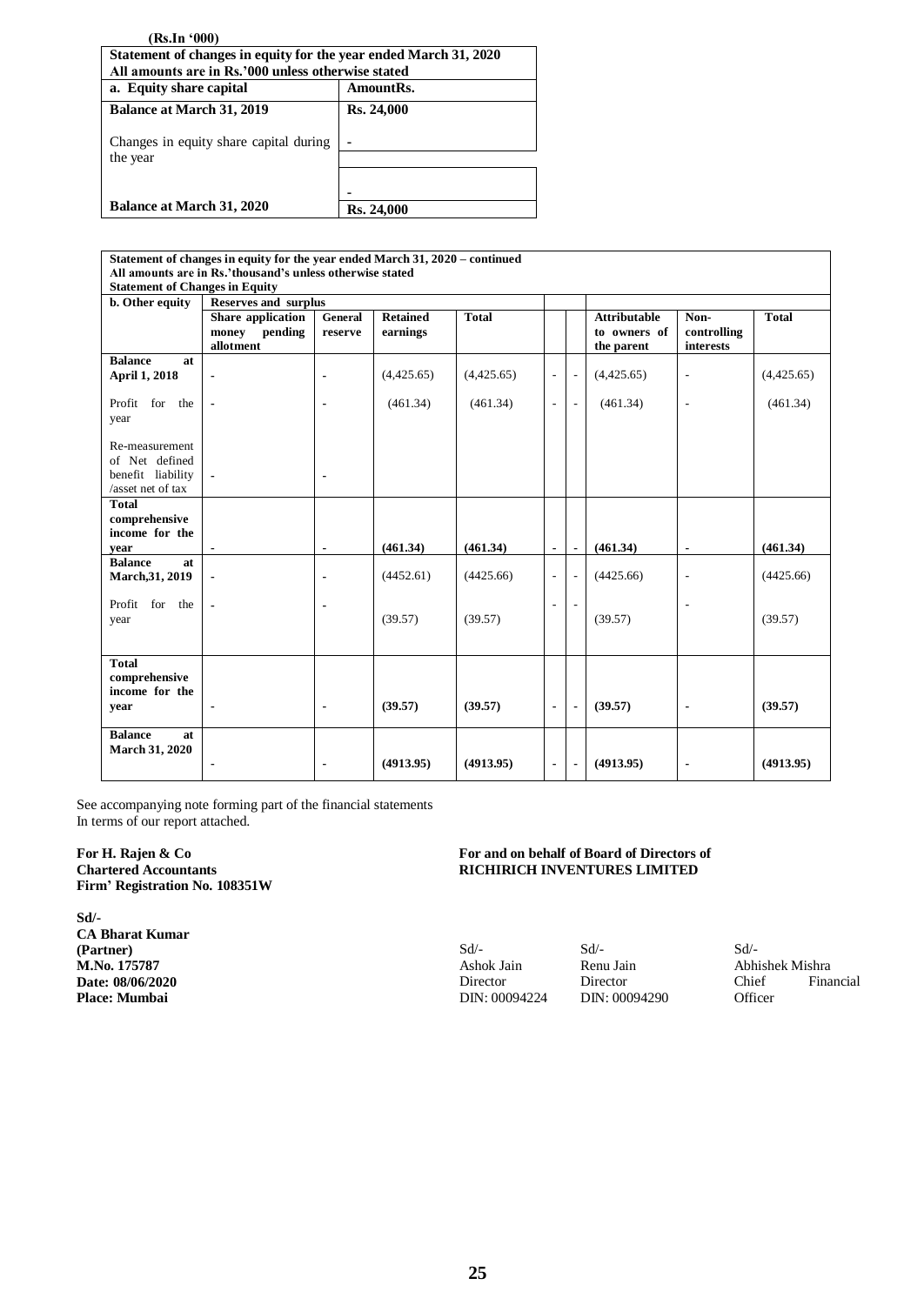#### **Statement of cash flows for the year ended March 31, 2020**

|                                                                                                            |                                     | (Rs. In '000)                              |
|------------------------------------------------------------------------------------------------------------|-------------------------------------|--------------------------------------------|
| <b>PARTICULARS</b>                                                                                         | Year ended<br><b>March 31, 2020</b> | <b>Year ended</b><br><b>March 31, 2019</b> |
|                                                                                                            | Rs.                                 | Rs.                                        |
|                                                                                                            |                                     |                                            |
| <b>Cash flows from operating activities</b>                                                                |                                     |                                            |
| Profit for the year                                                                                        | (461.34)                            | (39.57)                                    |
| Adjustment for<br>Loss on sale of Fixed Assets                                                             |                                     |                                            |
| <b>Fixed Assets Written off</b>                                                                            |                                     |                                            |
| Gain/Loss on Fair Valuation of Investment through profit and loss                                          | 167.07                              | 37.05                                      |
| account                                                                                                    |                                     |                                            |
| Dividend Income                                                                                            | (49.36)                             | (53.71)                                    |
| Interest on Income Tax Refund                                                                              |                                     |                                            |
| Depreciation and amortization                                                                              | 68.88                               | 43.92                                      |
| <b>Interest from Financial Activity</b>                                                                    | 1,512.40                            | 1,898.06                                   |
|                                                                                                            | 1,237.64                            | 1,885.76                                   |
| <b>Movements in working capital:</b>                                                                       |                                     |                                            |
| (Increase)/decrease in other assets                                                                        | (55.28)                             | (63.12)                                    |
| Increase/ (Decrease) in Loans and Advances                                                                 | (472.24)                            | (472.24)                                   |
| Increase/(Decrease) in trade and other payables                                                            | 177.91                              | 164.86                                     |
|                                                                                                            |                                     |                                            |
|                                                                                                            | (349.61)                            | (370.50)                                   |
|                                                                                                            |                                     |                                            |
| Cash generated from operations                                                                             | 888.03                              | 1,515.26                                   |
| Income taxes paid                                                                                          |                                     |                                            |
|                                                                                                            |                                     | 49.00                                      |
|                                                                                                            |                                     |                                            |
| Net cash generated by operating activities                                                                 | 888.03                              | 1,466.26                                   |
|                                                                                                            |                                     |                                            |
| Cash flows from investing activities                                                                       |                                     |                                            |
| Interest received                                                                                          |                                     |                                            |
| Payments for property, plant and equipment<br>Dividend Income                                              | (33.64)                             | (480.64)                                   |
| Sale of Fixed Assets                                                                                       | 49.36                               | 53.71                                      |
| Investment in Mutual Fund                                                                                  |                                     | 4.00                                       |
|                                                                                                            | 207.93                              | $\overline{\phantom{a}}$                   |
| Net cash (used in)/generated by investing activities                                                       | 223.65                              | (422.93)                                   |
|                                                                                                            |                                     |                                            |
| <b>Cash flows from financing activities</b>                                                                |                                     |                                            |
| Repayments/Proceeds from Long term borrowings (Net)                                                        | 120.62                              | 347.80                                     |
| Proceeds from short terms borrowing (Net)                                                                  | 343.43                              | 363.43                                     |
| <b>Interest from Financing Activity</b>                                                                    | (1,512.40)                          | (1,898.06)                                 |
|                                                                                                            |                                     |                                            |
| Net cash used in financing activities                                                                      |                                     |                                            |
|                                                                                                            | (1,068.35)                          | (1,186.83)                                 |
|                                                                                                            |                                     |                                            |
| Net increase in cash and cash equivalents                                                                  | 43.33                               | (143.51)                                   |
|                                                                                                            |                                     |                                            |
| Cash and cash equivalents at the beginning of the year                                                     | 45.16                               | 188.67                                     |
|                                                                                                            |                                     |                                            |
| Effects of exchange rate changes on the balance of cash and cash<br>equivalents held in foreign currencies |                                     |                                            |
|                                                                                                            |                                     |                                            |
|                                                                                                            |                                     |                                            |
| Cash and cash equivalents at the end of the year                                                           |                                     |                                            |
|                                                                                                            | 88.49                               | 45.16                                      |

See accompanying note forming part of the financial statements In terms of our report attached.

**For H.Rajen& Co Chartered Accountants**

**Firm' Registration No. 108351W**

**Sd/- CA Bharat Kumar (Partner) M.No. 175787 Date: 08/06/2020 Place: Mumbai**

**For and on behalf of Board of Directors of RICHIRICH INVENTURES LIMITED**

Sd/- Ashok Jain Director DIN: 00094224 Sd/- Renu Jain Director DIN: 00094290 Sd/- Abhishek Mishra Chief Financial **Officer**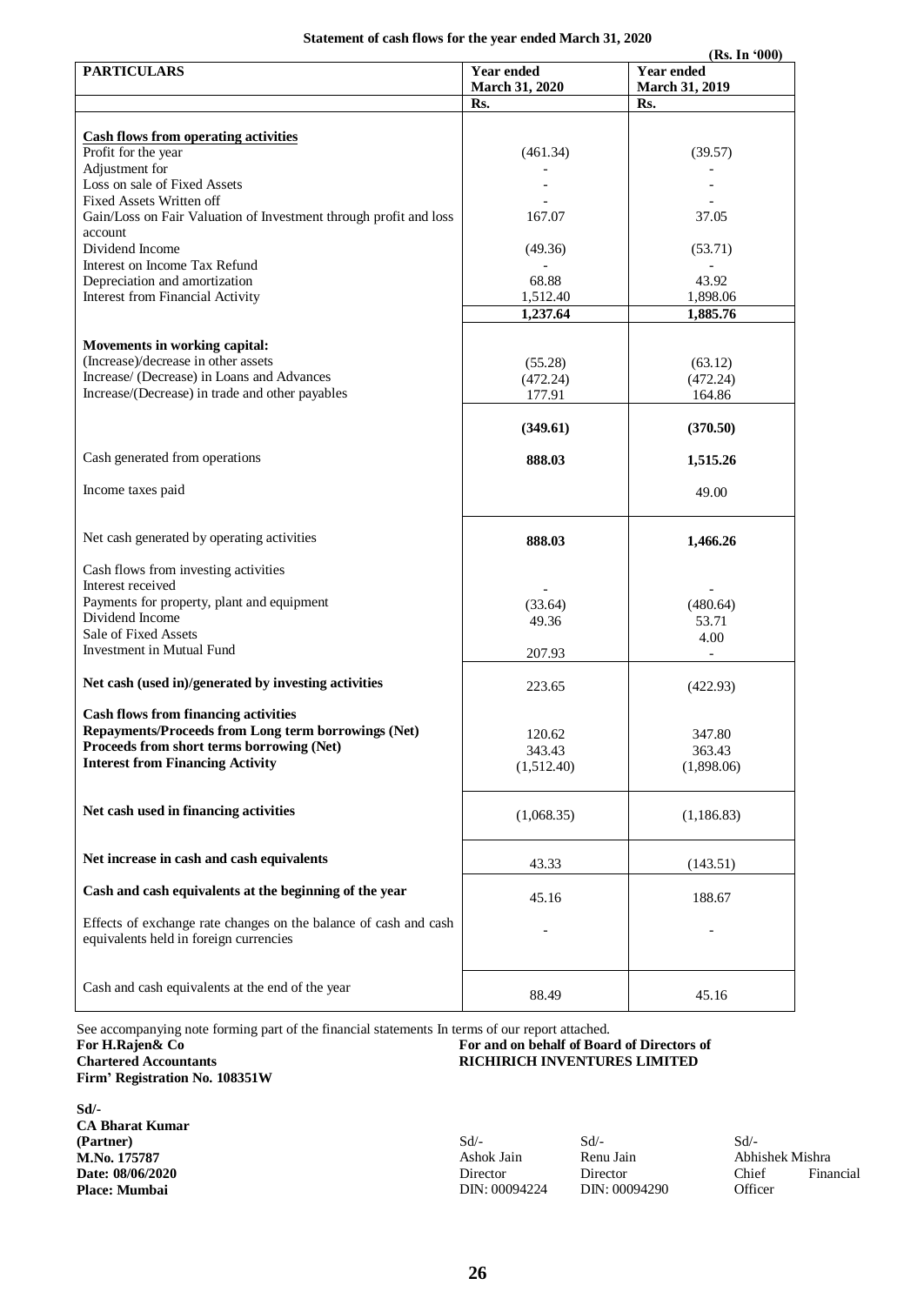#### **RICHIRICH INVENTURES LIMITED**

#### **1. Notes forming part of the Accounts for the year ended March 31, 2020 – continued**

#### **1.1 Corporate Information**

Richirich Inventures Limited is a company limited by shares incorporated and domiciled in India.

#### **1.2 Basis of Preparation**

These financial statements are prepared in accordance with Indian Accounting Standards (Ind AS) under the historical cost convention on the accrual basis except for certain financial instruments which are measured at fair values, the provisions of the Companies Act , 2013 (`Act') (to the extent notified) and guidelines issued by the Securities and Exchange Board of India (SEBI). The Ind AS are prescribed under Section 133 of the Act read with Rule 3 of the Companies (Indian Accounting Standards) Rules, 2015 and Companies (Indian Accounting Standards) Amendment Rules, 2016.

The Company has adopted all the Ind AS standards and the adoption was carried out in accordance with Ind AS 101 First time adoption of Indian Accounting Standards. The transition was carried out from Indian Accounting Principles generally accepted in India as prescribed under Section 133 of the Act, read with Rule 7 of the Companies (Accounts) Rules, 2014 (IGAAP), which was the previous GAAP. Reconciliations and descriptions of the effect of the transition has been summarized in note 54.

Accounting policies have been consistently applied except where a newly issued accounting standard is initially adopted or a revision to an existing accounting standard requires a change in the accounting policy hitherto in use.

#### **1.3 Use of Estimates**

The preparation of the financial statements in conformity with generally accepted accounting principles requires management to make estimates and assumptions that affect the reported balances of assets and liabilities and disclosures relating to contingent liabilities at the date of the financial statements and reported amounts of income and expenses during the year. Examples of such estimates include accounting for obligations under employee retirement benefit plans, income taxes, and the useful lives of fixed and intangible assets. Actual results could differ from those estimates.

#### **1.4 Property, plant and equipment**

Property, plant and equipment represent a significant proportion of the asset base of the Company. The charge in respect of periodic depreciation is derived after determining an estimate of an asset's expected useful life and the expected residual value at the end of its life. The useful lives and residual values of company's assets are determined by management at the time the asset is acquired and reviewed periodically, including at each financial year end. The lives are based on historical experience with similar assets as well as anticipation of future events, which may impact their life, such as changes in technology.

#### **1.5 Intangible assets**

Intangible assets are stated at cost less accumulated amortization and impairment. Intangible assets are amortized over their respective individual estimated useful lives on a straight-line basis, from the date that they are available for use. The estimated useful life of an identifiable intangible asset is based on a number of factors including the effects of obsolescence, demand, competition, and other economic factors (such as the stability of the industry, and known technological advances), and the level of maintenance expenditures required to obtain the expected future cash flows from the asset. Amortization methods and useful lives are reviewed periodically including at each financial year end.

#### **1.6 Impairment of Assets**

The carrying amount of fixed assets is reviewed at each Balance Sheet date to assess if there is any indication of impairment based on internal/external factors. An impairment loss will be recognized wherever the carrying amount of an asset exceeds its recoverable amount which is higher of net realizable value and value in use.

#### **1.7 Investments**

Long term investments are carried at cost and provisions are recorded to recognizeany decline, other than temporary, in the carrying value of each investment. Current investments are carried at lower of cost and fair value.

#### **1.8 Revenue Recognition**

Finance Income is recognized on mercantile basis, when the Income is accrued and due to the company. Dividend Income is recognized on receipt basis.

#### **1.9 Employee Benefits**

#### **A. Retirement Benefits :**

Gratuity to employees will be accounted for on cash basis. In respect of provident fund and employees state insurance scheme contribution is not applicable to the company.

#### **1.10 Provisions, Contingent Liabilities And Contingent Assets**

A provision is recognized when Company has a present obligation as a result of past event and it is probable that an outflow of resources embodying economic benefit will be required to settle the obligation `and in respect of which a reliable estimate can be made. Provisions are determined based on best estimate of the expenditure required to settle the present obligation. Reimbursement against a provision is recognized as a separate asset based on virtual certainty. The warranty cost is determined based on past experience and estimates and accrued in the year of Sale.

#### **1.11 Taxes on Income**

Income tax expense comprises current and deferred income tax. Income tax expense is recognized in net profit in the statement of profit and loss except to the extent that it relates to items recognized directly in equity, in which case it is recognized in other comprehensive income. Current income tax for current and prior periods is recognized at the amount expected to be paid to or recovered from the tax authorities, using the tax rates and tax laws that have been enacted or substantively enacted by the balance sheet date. Deferred income tax assets and liabilities are recognized for all temporary differences arising between the tax bases of assets and liabilities and their carrying amounts in the financial statements. Deferred tax assets are reviewed at each reporting date and are reduced to the extent that it is no longer probable that the related tax benefit will be realized.

Deferred income tax assets and liabilities are measured using tax rates and tax laws that have been enacted or substantively enacted by the balance sheet date and are expected to apply to taxable income in the years in which those temporary differences are expected to be recovered or settled. The effect of changes in tax rates on deferred income tax assets and liabilities is recognized as income or expense in the period that includes the enactment or the substantive enactment date. A deferred income tax asset is recognized to the extent that it is probable that future taxable profit will be available against which the deductible temporary differences and tax losses can be utilized. Deferred income taxes are not provided on the undistributed earnings of subsidiaries and branches where it is expected that the earnings of the subsidiary or branch will not be distributed in the foreseeable future. The company offsets current tax assets and current tax liabilities, where it has a legally enforceable right to set off the recognized amounts and where it intends either to settle on a net basis, or to realize the asset and settle the liability simultaneously. The income tax provision for the interim period is made based on the best estimate of the annual average tax rate expected to be applicable for the full financial year. Tax benefits of deductions earned on exercise of employee share options in excess of compensation charged to income are credited to share premium.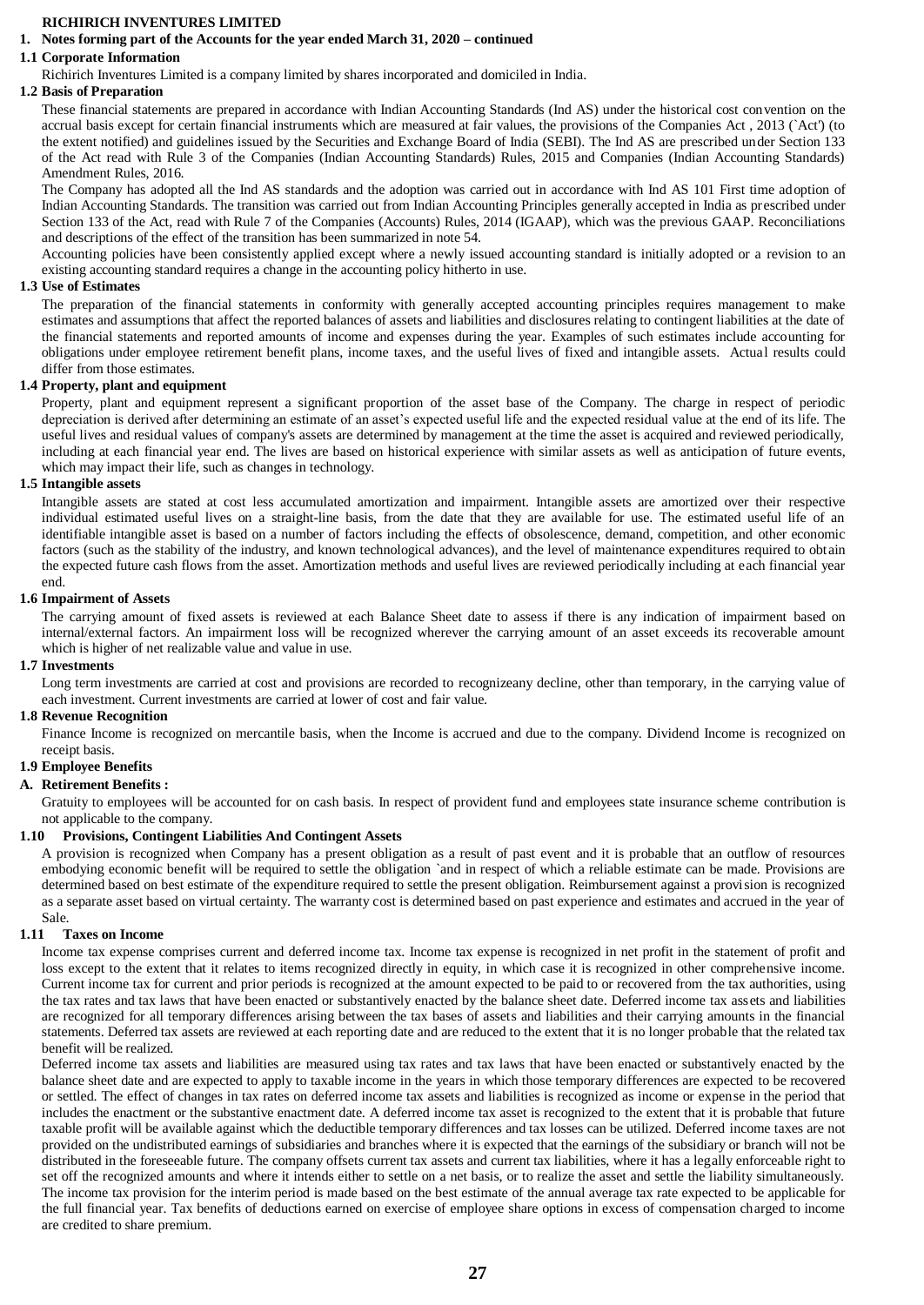#### **1.12 Financial instruments**

#### **A. Initial recognition**

The Company recognizes financial assets and financial liabilities when it becomes a party to the contractual provisions of the instrument. All financial assets and liabilities are recognized at fair value on initial recognition, except for trade receivables which are initially measured at transaction price. Transaction costs that are directly attributable to the acquisition or issue of financial assets and financial liabilities that are not at fair value through profit or loss are added to the fair value on initial recognition. Regular way purchase and sale of financial assets are accounted for at trade date.

#### **B. Subsequent measurement**

## **Non-derivative financial instruments**

#### **(i) Financial assets carried at amortized cost**

A financial asset is subsequently measured at amortized cost if it is held within a business model whose objective is to hold the asset in order to collect contractual cash flows and the contractual terms of the financial asset give rise on specified dates to cash flows that are solely payments of principal and interest on the principal amount outstanding.

#### **(ii) Financial assets at fair value through other comprehensive income**

A financial asset is subsequently measured at fair value through other comprehensive income if it is held within a business model whose objective is achieved by both collecting contractual cash flows and selling financial assets and the contractual terms of the financial asset give rise on specified dates to cash flows that are solely payments of principal and interest on the principal amount outstanding. The Company has made an irrevocable election for its investments which are classified as equity instruments to present the subsequent changes in fair value in other comprehensive income based on its business model. Further, in cases where the Company has made an irrevocable election based on its business model, for its investments which are classified as equity instruments, the subsequent changes in fair value are recognized in other comprehensive income.

#### **(iii)Financial assets at fair value through profit or loss**

A financial asset which is not classified in any of the above categories are subsequently fair valued through profit or loss.

#### **(IV) Financial liabilities**

Financial liabilities are subsequently carried at amortized cost using the effective interest method, except for contingent consideration recognized in a business combination which is subsequently measured at fair value through profit and loss. For trade and other payables maturing within one year from the Balance Sheet date, the carrying amounts approximate fair value due to the short maturity of these instruments.

#### **1.13 Fair value of financial instruments**

In determining the fair value of its financial instruments, the Company uses a variety of methods and assumptions that are based on market conditions and risks existing at each reporting date. The methods used to determine fair value include discounted cash flow analysis, available quoted market prices and dealer quotes. All methods of assessing fair value result in general approximation of value, and such value may never actually be realized.

## **1.14 Impairment**

#### **a. Financial assets**

The Company recognizes loss allowances using the expected credit loss (ECL) model for the financial assets which are not fair valued through profit or loss. Loss allowance for trade receivables with no significant financing component is measured at an amount equal to lifetime ECL. For all other financial assets, expected credit losses are measured at an amount equal to the 12-month ECL, unless there has been a significant increase in credit risk from initial recognition in which case those are measured at lifetime ECL. The amount of expected credit losses (or reversal) that is required to adjust the loss allowance at the reporting date to the amount that is required to be recognized is recognized as an impairment gain or loss in profit or loss. The Company will create loss allowance only if in the opinion of the management the amount is not receivable based on the past experience and future looking information.

#### **b. Non-financial assets**

#### **(i) Intangible assets and property, plant and equipment**

Intangible assets and property, plant and equipment are evaluated for recoverability whenever events or changes in circumstances indicate that their carrying amounts may not be recoverable. For the purpose of impairment testing, the recoverable amount (i.e. the higher of the fair value less cost to sell and the value-in-use) is determined on an individual asset basis unless the asset does not generate cash flows that are largely independent of those from other assets. In such cases, the recoverable amount is determined for the CGU to which the asset belongs.

If such assets are considered to be impaired, the impairment to be recognized in the Statement of Profit and Loss is measured by the amount by which the carrying value of the assets exceeds the estimated recoverable amount of the asset. An impairment loss is reversed in the statement of profit and loss if there has been a change in the estimates used to determine the recoverable amount. The carrying amount of the asset is increased to its revised recoverable amount, provided that this amount does not exceed the carrying amount that would have been determined (net of any accumulated amortization or depreciation) had no impairment loss been recognized for the asset in prior years.

#### **1.15 Earnings per Share**

Basic earnings per equity share is computed by dividing the net profit attributable to the equity holders of the company by the weighted average number of equity shares outstanding during the period. Diluted earnings per equity share is computed by dividing the net profit attributable to the equity holders of the company by the weighted average number of equity shares considered for deriving basic earnings per equity share and also the weighted average number of equity shares that could have been issued upon conversion of all dilutive potential equity shares. The dilutive potential equity shares are adjusted for the proceeds receivable had the equity shares been actually issued at fair value (i.e. the average market value of the outstanding equity shares).Dilutive potential equity shares are deemed converted as of the beginning of the period, unless issued at a later date. Dilutive potential equity shares are determined independently for each period presented.

The number of equity shares and potentially dilutive equity shares are adjusted retrospectively for all periods presented for any share splits and bonus shares issues including for changes effected prior to the approval of the financial statements by the Board of Directors. See accompanying note forming part of the financial statements In terms of our report attached.

#### **For H Rajen & Co Chartered Accountants Firm's Registration No. 108351W**

#### **Sd/- CA Bharat Kumar (Partner) M.No. 175787 Date: 08/06/2020 Place: Mumbai**

## **For and on behalf of Board of Directors of RICHIRICH INVENTURES LIMITED**

| Sd/-          |  |
|---------------|--|
| Ashok Jain    |  |
| Director      |  |
| DIN: 00094224 |  |

Sd/- Renu Jain Director DIN: 00094290 Sd/- Abhishek Mishra Chief Financial **Officer**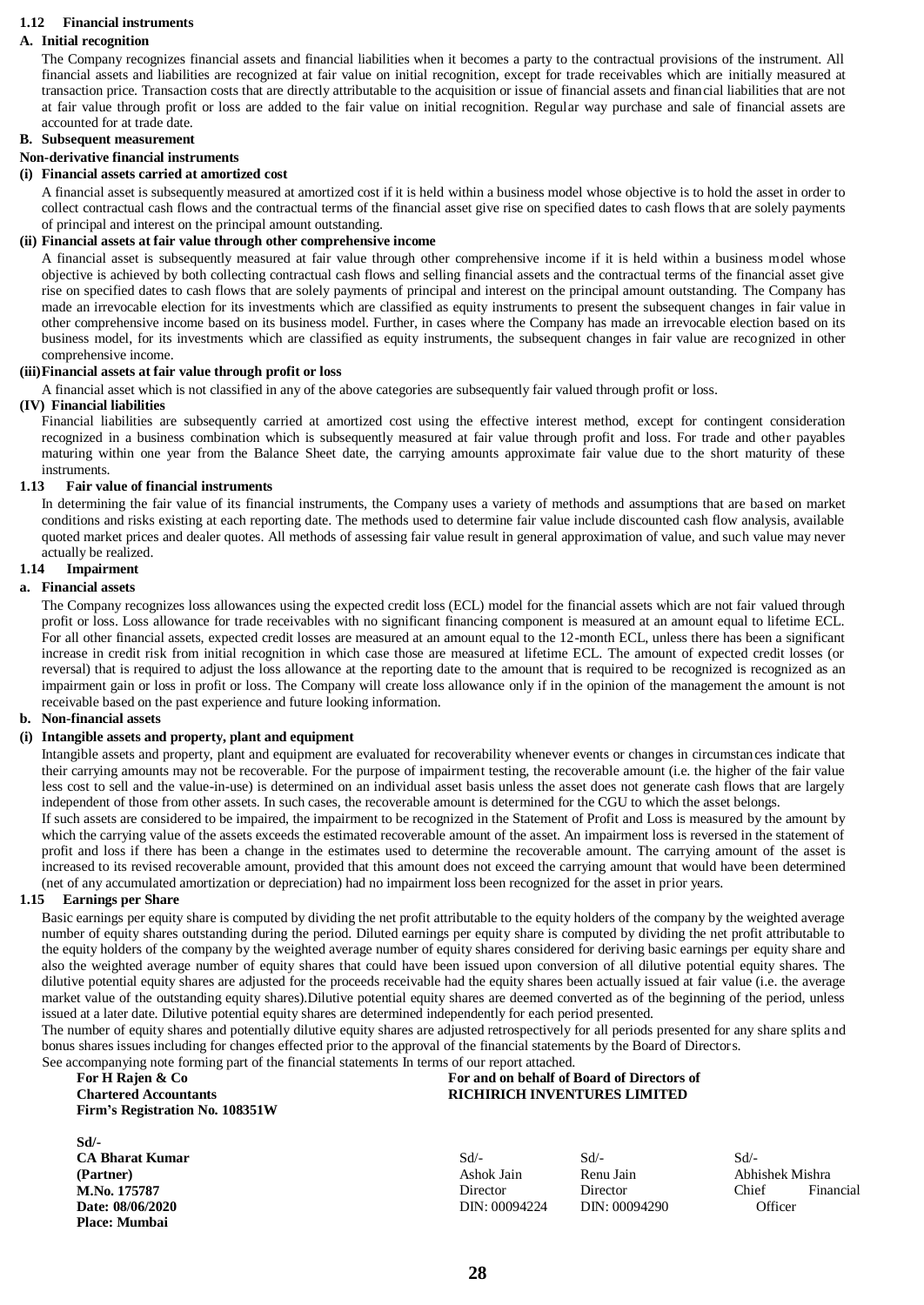**Notes to thefinancial statements for the year ended March 31, 2020– continued**

**All amounts are in Rs'000 unless otherwise stated** 

**Statement on Impact of Audit Qualifications (for audit report with modified opinion) submitted along-with Annual Audited Financial Results-(Standalone)**

**Statement on Impact of Audit Qualifications for the Financial Year ended March 31,2020**

**[***See* **Regulation33 /52of the SEBI(LODR)(Amendment)Regulations,2016]**

**Rs. in Lakhs**

| I.   | SI.<br>No.                                                            | <b>Particulars</b>                                                                                                                                                                                                                                                                                                                                                                                                       | <b>Audited</b><br>Figures(as<br>reported before adjusting<br>for qualifications) | <b>Adjusted</b><br><b>Figures</b> (audited<br>figures after adjusting for<br>qualifications) |  |
|------|-----------------------------------------------------------------------|--------------------------------------------------------------------------------------------------------------------------------------------------------------------------------------------------------------------------------------------------------------------------------------------------------------------------------------------------------------------------------------------------------------------------|----------------------------------------------------------------------------------|----------------------------------------------------------------------------------------------|--|
|      | 1.                                                                    | Turnover/Totalincome                                                                                                                                                                                                                                                                                                                                                                                                     | 15.85                                                                            | 15.85                                                                                        |  |
|      | 2.                                                                    | TotalExpenditure                                                                                                                                                                                                                                                                                                                                                                                                         | 18.79                                                                            | 20.46                                                                                        |  |
|      | 3.                                                                    | NetProfit/(Loss)                                                                                                                                                                                                                                                                                                                                                                                                         | (2.94)                                                                           | (4.61)                                                                                       |  |
|      | 4.                                                                    | <b>EarningsPerShare</b>                                                                                                                                                                                                                                                                                                                                                                                                  | (0.06)                                                                           | (0.10)                                                                                       |  |
|      | 5.                                                                    | <b>TotalAssets</b>                                                                                                                                                                                                                                                                                                                                                                                                       | 196.58                                                                           | 194.91                                                                                       |  |
|      | б.                                                                    | TotalLiabilities                                                                                                                                                                                                                                                                                                                                                                                                         | 4.00                                                                             | 4.00                                                                                         |  |
|      | 7.                                                                    | NetWorth                                                                                                                                                                                                                                                                                                                                                                                                                 | (192.58)                                                                         | (190.91)                                                                                     |  |
|      | 8.                                                                    | Any other financial item(s) (as felt appropriate bythe<br>management)                                                                                                                                                                                                                                                                                                                                                    |                                                                                  |                                                                                              |  |
| П.   |                                                                       | <b>Audit Oualification (each audit qualification separately):</b>                                                                                                                                                                                                                                                                                                                                                        |                                                                                  |                                                                                              |  |
|      | a.                                                                    | <b>Details of Audit Qualification:</b><br>During the year, the Company has identified an amount of Rs.6, 35,318/- to be written off, as the same was give as advance<br>to certain parties, which is now not recoverable. However, during the year, the Company has written off Rs.96, 000/- only.<br>No provision is made in the books of accounts for the balance amount which is to be written off of Rs.4, 43,318/-. |                                                                                  |                                                                                              |  |
|      |                                                                       | b. Type of Audit Qualification: Qualified Opinion                                                                                                                                                                                                                                                                                                                                                                        |                                                                                  |                                                                                              |  |
|      |                                                                       | c. Frequency of qualification: Appeared first time- No in terms of note below                                                                                                                                                                                                                                                                                                                                            |                                                                                  |                                                                                              |  |
|      |                                                                       | d. For Audit Qualification(s) where the impact is quantified by the auditor, Management's Views:                                                                                                                                                                                                                                                                                                                         |                                                                                  |                                                                                              |  |
|      |                                                                       | The Board of directors in there meeting held on 7 february, 2018 had decided that the out standings with parties are not                                                                                                                                                                                                                                                                                                 |                                                                                  |                                                                                              |  |
|      |                                                                       | recoverable as they are not responding after all our efforts and had become time-barred in the process, and therefore be                                                                                                                                                                                                                                                                                                 |                                                                                  |                                                                                              |  |
|      |                                                                       | written off in phased manner so as to not to affect the financials at one go.                                                                                                                                                                                                                                                                                                                                            |                                                                                  |                                                                                              |  |
|      | (i)                                                                   | e. For Audit Qualification(s) where the impact is not quantified by the auditor:<br>Management's estimation on the impact of audit qualification:<br>Not applicable                                                                                                                                                                                                                                                      |                                                                                  |                                                                                              |  |
|      | (ii)                                                                  | If management is unable to estimate the impact, reasons for the same:<br>Not Applicable                                                                                                                                                                                                                                                                                                                                  |                                                                                  |                                                                                              |  |
|      | (iii)                                                                 | Auditors' Commentson (i)or(ii)above:<br>Not Applicable                                                                                                                                                                                                                                                                                                                                                                   |                                                                                  |                                                                                              |  |
| III. |                                                                       | <b>Signatories:</b>                                                                                                                                                                                                                                                                                                                                                                                                      |                                                                                  |                                                                                              |  |
|      |                                                                       | Director-Renu Jain<br>$\bullet$                                                                                                                                                                                                                                                                                                                                                                                          |                                                                                  |                                                                                              |  |
|      |                                                                       | <b>Chief financial officer-Abhishek Mishra</b><br>$\bullet$                                                                                                                                                                                                                                                                                                                                                              |                                                                                  |                                                                                              |  |
|      | $Sd$ /-<br><b>Audit Committee Chairman-Sumit Saurabh</b><br>$\bullet$ |                                                                                                                                                                                                                                                                                                                                                                                                                          |                                                                                  |                                                                                              |  |
|      |                                                                       | Mr. Bharat Singhal - Agarwal Desai & Shah<br>$\bullet$                                                                                                                                                                                                                                                                                                                                                                   |                                                                                  |                                                                                              |  |
|      |                                                                       | Place: Mumbai,                                                                                                                                                                                                                                                                                                                                                                                                           |                                                                                  |                                                                                              |  |
|      |                                                                       | Date: 08Th June, 2020                                                                                                                                                                                                                                                                                                                                                                                                    |                                                                                  |                                                                                              |  |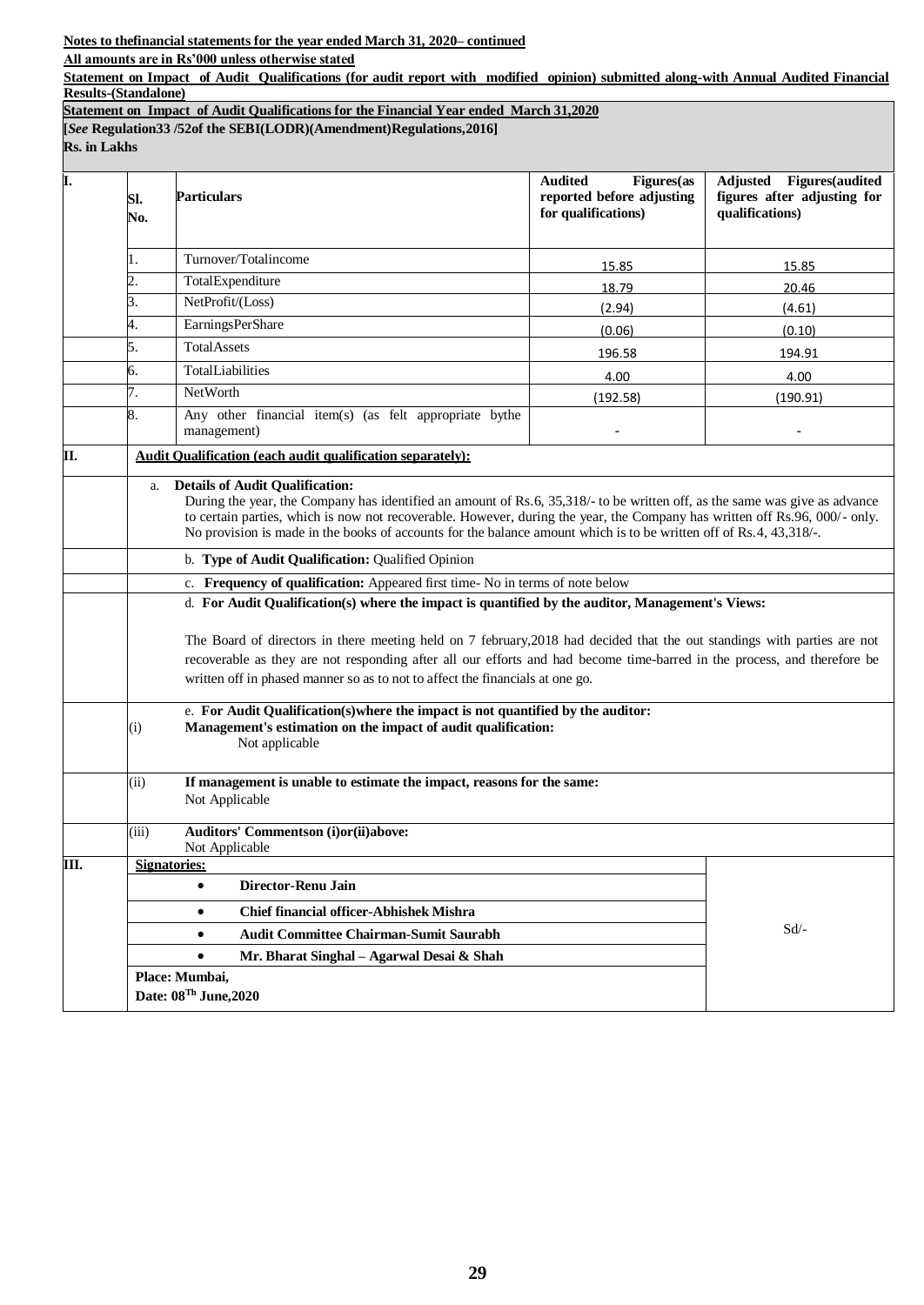## **2. Property, plant and equipment**

|                                                                               | <b>Plant</b> and<br>Equipment                        | <b>Computers</b> | Office<br><b>Canteen and</b> | Applian                 | <b>Vehicles</b>        |                           | <b>Total Tangible Assets</b> |
|-------------------------------------------------------------------------------|------------------------------------------------------|------------------|------------------------------|-------------------------|------------------------|---------------------------|------------------------------|
|                                                                               |                                                      |                  |                              | <b>Other Equipments</b> |                        |                           |                              |
| <b>Cost or Deemed Cost</b>                                                    |                                                      |                  |                              |                         |                        |                           |                              |
| As at April 1, 2019<br>Add: Additions                                         |                                                      | 44.00<br>8.00    | 38.95<br>25.64               |                         | 480.46                 |                           | 563.41<br>33.64              |
| Less: Disposal/Transfer                                                       | $\overline{\phantom{a}}$<br>$\overline{\phantom{a}}$ |                  |                              |                         |                        |                           |                              |
|                                                                               |                                                      | 52.00            |                              |                         | 480.46                 |                           | 597.05                       |
| At March 31, 2020<br><b>Accumulated amortization and impairment</b>           | $\blacksquare$                                       |                  | 38.95                        |                         |                        |                           |                              |
| As at April 1, 2019                                                           | $\overline{\phantom{a}}$                             | 38.86            | 23.43                        |                         | 28.61                  |                           | 90.90                        |
| <b>Add:</b> Depreciation expense                                              | $\blacksquare$                                       | 4.76             | 6.91                         |                         | 57.21                  |                           | 68.88                        |
| Less: Accumulated Depreciation & Deletion                                     | ٠                                                    |                  | 6.97                         |                         |                        |                           | 6.97                         |
| At March 31, 2020                                                             |                                                      | 43.62            | 37.32                        |                         | 85.82                  |                           | 166.75                       |
| <b>Net Book Value</b><br>As at 31/03/2019                                     |                                                      | 5.14             | 15.52                        |                         | 451.86                 |                           | 472.52                       |
|                                                                               |                                                      |                  |                              |                         |                        |                           |                              |
| As at 31/03/2020                                                              | $\overline{\phantom{a}}$                             | 8.38             | 27.27                        |                         | 394.64                 |                           | 430.30                       |
| 3. Other financial assets                                                     |                                                      |                  |                              |                         |                        |                           |                              |
| Other financial assets-Current                                                |                                                      |                  |                              |                         |                        |                           |                              |
| <b>Particulars</b>                                                            |                                                      |                  |                              | As at March<br>31, 2020 |                        | As at March<br>31, 2019   |                              |
| <b>Interest Receivable</b>                                                    |                                                      |                  |                              | 1,300.84                |                        | 2,835.06                  |                              |
| Advance                                                                       |                                                      |                  |                              |                         |                        |                           |                              |
| <b>Total Other Financial Assets</b>                                           |                                                      |                  |                              | 1,300.84                |                        | 2,835.06                  |                              |
| 4. Investments-Current                                                        |                                                      |                  |                              |                         |                        |                           |                              |
| Other investments                                                             |                                                      |                  |                              |                         |                        |                           |                              |
| <b>Particulars</b>                                                            |                                                      |                  |                              | As at March             |                        | As at March               |                              |
|                                                                               |                                                      |                  |                              | 31, 2020                |                        | 31, 2019                  |                              |
| <b>UnQuoted Investments (refer note 5.1)</b><br><b>Liquidity Mutual Funds</b> |                                                      |                  |                              | 469.76                  |                        | 486.80                    |                              |
| Fix Deposit in Bank                                                           |                                                      |                  |                              | 225.00                  |                        |                           |                              |
| <b>Total Investments</b>                                                      |                                                      |                  |                              | 694.73                  |                        | 486.80                    |                              |
| Aggregate carrying amount of unquoted investments                             |                                                      |                  |                              | 694.73                  |                        | 486.80                    |                              |
| <b>Investment Carried at Fair Value through Profit and Loss Account</b>       |                                                      |                  |                              | 694.73                  |                        | 486.80                    |                              |
| 4.1 Details of Investments in Liquid Mutual Funds.                            |                                                      |                  |                              |                         | As on 31st March, 2020 |                           |                              |
| <b>Tata Balance Fund</b>                                                      |                                                      |                  |                              | Unit<br><b>Amount</b>   |                        |                           |                              |
|                                                                               |                                                      |                  | 8,087.92                     |                         | 364.34                 |                           |                              |
| <b>ICICI Prudential Equity &amp; Bound Fund</b><br>5. Loan                    |                                                      |                  |                              | 6,628.37                |                        | 105.39                    |                              |
| Loan-Current                                                                  |                                                      |                  |                              |                         |                        |                           |                              |
| <b>Particulars</b>                                                            |                                                      |                  |                              | As at March             |                        | As at March               |                              |
|                                                                               |                                                      |                  |                              | 31, 2020                |                        | 31, 2019                  |                              |
| <b>Unsecured, Considered Good</b><br><b>Other Loans</b>                       |                                                      |                  |                              | 14,984.15               |                        | 16,501.85                 |                              |
| <b>Total</b>                                                                  |                                                      |                  |                              | 14.984.15               |                        | 16,501.85                 |                              |
|                                                                               |                                                      |                  |                              |                         |                        |                           |                              |
| 6. Cash and cash equivalents                                                  |                                                      |                  |                              |                         |                        |                           |                              |
| <b>Particulars</b>                                                            |                                                      |                  |                              | As at March             |                        | As at March               |                              |
| <b>Balances with Banks</b>                                                    |                                                      |                  |                              | 31, 2020<br>80.58       |                        | 31, 2019<br>37.45         |                              |
| <b>Cash on hand</b>                                                           |                                                      |                  |                              | 7.91                    |                        | 7.72                      |                              |
| <b>Others</b>                                                                 |                                                      |                  |                              | $\overline{a}$          |                        | $\mathbb{R}^{\mathbb{Z}}$ |                              |
| Cash and cash equivalents as per balance sheet                                |                                                      |                  |                              |                         |                        | 45.17                     |                              |
| Cash and cash equivalents as per statement of cash flows                      |                                                      |                  |                              | 88.49                   |                        | 45.17                     |                              |
|                                                                               |                                                      |                  |                              |                         |                        |                           |                              |
| 7. OtherAssets                                                                |                                                      |                  |                              |                         |                        |                           |                              |
| <b>Other CurrentAssets</b><br><b>Particulars</b>                              |                                                      |                  |                              | As at March             |                        | As at March               |                              |
|                                                                               |                                                      |                  |                              | 31, 2020                |                        | 31, 2019                  |                              |
| <b>Prepaid Expenses</b>                                                       |                                                      |                  |                              | 5.27                    |                        | 5.27                      |                              |
| Office Deposit                                                                |                                                      |                  |                              | 1,750.00                |                        | $\equiv$                  |                              |
| Accrued Interest on Fix Deposit                                               |                                                      |                  |                              | 2.67                    |                        | $\overline{\phantom{a}}$  |                              |
| <b>Total</b>                                                                  |                                                      |                  |                              | 1,756.87                |                        | 5.27                      |                              |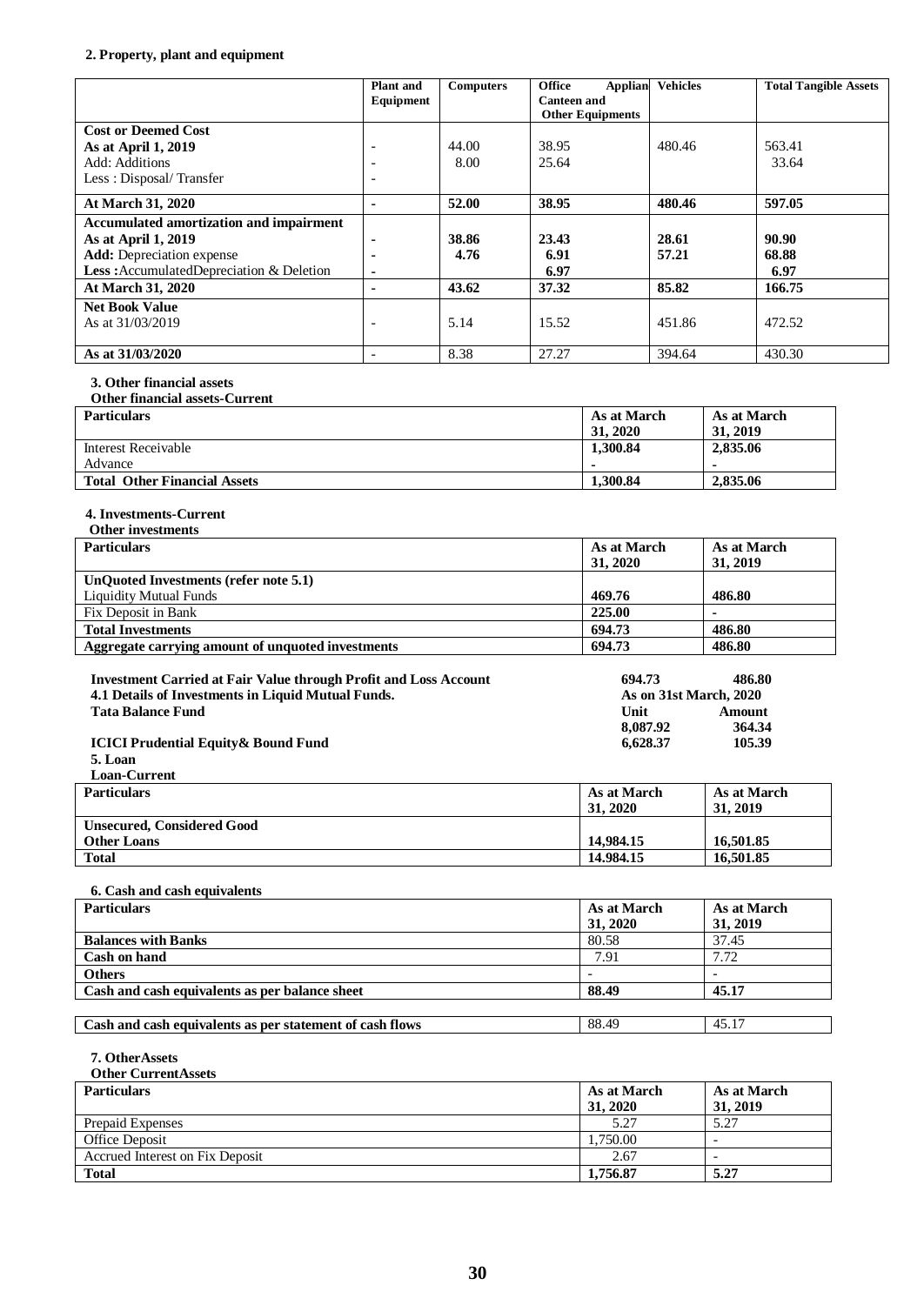#### **8. Equity Share Capital**

| <b>Particulars</b>                                         | As at March | As at March |
|------------------------------------------------------------|-------------|-------------|
|                                                            | 31, 2020    | 31, 2019    |
| <b>Authorized Share capital:</b>                           |             |             |
| 99,96,000 Equity Shares of Rs.5/- each                     | 49,980.00   | 49,980.00   |
| 2000 11% Non-Cumulative Preference Shares of Rs. 10 each.  | 20.00       | 20.00       |
| <b>Total</b>                                               |             |             |
| Issued and subscribed capital comprises:                   |             |             |
| 48,00,000 Equity Shares of Rs.5/- each fully paid up       | 24,000.00   | 24,000.00   |
| (31st March, 2020: 48,00,000 Equity Shares of Rs.5/- each) |             |             |
|                                                            |             |             |
|                                                            | 24,000.00   | 24,000.00   |

#### **8.1 Fully paid equity shares**

| <b>Particulars</b>                            | Number of      | Share capitalin'000 |
|-----------------------------------------------|----------------|---------------------|
|                                               | shares in '000 |                     |
| <b>Authorized</b>                             |                |                     |
| Balance at April 1, 2018                      | 9,996          | 9996.00             |
| Movements during the year                     |                | $\Omega$            |
| Balance at April 1, 2019                      | 9,996          | 9996.00             |
| Movements during the year                     |                | 0                   |
| <b>Balance at March 31, 2020</b>              | 9,996          | 9996.00             |
| <b>Issued, Subscribed and Paid up capital</b> |                |                     |
| Balance at April 1, 2018                      | 4,800          | 4800.00             |
| Movements during the year                     |                |                     |
| Balance at April 1, 2019                      | 4,800          | 4800.00             |
| Movements during the year                     |                |                     |
| <b>Balance at March 31, 2020</b>              | 4,800          | 4800.00             |

#### **8.2 Details of shares held by each shareholder holding more than 5% shares**

| <b>Particulars</b>              | As at March 31, 2020            |                 | As at March 31, 2019 |                  |  |
|---------------------------------|---------------------------------|-----------------|----------------------|------------------|--|
|                                 | $%$ holding in<br><b>Number</b> |                 | Number of            | % holding in the |  |
|                                 | shares held                     | class of shares | shares held          | class of shares  |  |
| <b>Fully paid equity shares</b> |                                 |                 |                      |                  |  |
| Ashok Mohan raiChhaied          | 3.28.177.00                     | 6.84            | 3.28,177.00          | 6.84             |  |
| <b>TOTAL</b>                    | 3,28,177.00                     | 6.84            | 3,28,177.00          | 6.84             |  |

#### **8.3 Details of Shares allotted otherwise than cash during the previous 5 years is set out below:**

| <b>Equity Shares</b>                                                         | Aggregate No. of Shares |
|------------------------------------------------------------------------------|-------------------------|
| Fully paid up pursuant to contract(s) without payment being received in cash | NIL.                    |
| Fully paid by way of bonus shares                                            | NIL                     |
| Shares Bought back                                                           | NII                     |

## **8.4 Rights, Preferences and Restrictions attached to the shares**

The equity shares of the Company of nominal value Rs.5 per share rank paripassu in all respects including voting rights and entitlement to dividend.

## **9.Other equity excluding non-controlling interests**

| <b>Particulars</b>                                        | As at March 31, 2020 | As at March 31, 2019     |
|-----------------------------------------------------------|----------------------|--------------------------|
| <b>General reserve</b>                                    |                      |                          |
| Balance at beginning of the year                          |                      | $\overline{\phantom{0}}$ |
| Movements [describe]                                      |                      |                          |
| Balance at end of the year                                |                      |                          |
| <b>Retained earnings</b>                                  |                      |                          |
| Balance at beginning of year                              | (4,452.60)           | (4,425.65)               |
| Profit attributable to owners of the Company              | (461.34)             | (39.57)                  |
| Other comprehensive income arising from re-measurement of |                      |                          |
| defined benefit                                           |                      |                          |
| obligation net of income tax                              | 5.22                 | 12.62                    |
| Balance at end of the year                                | (4,908,72)           | (4,452,60)               |
| <b>Total</b>                                              | (4,908.72)           | (4,452.60)               |

#### **10. Other financial liabilities**

| <b>Other financial liabilities - Current</b> |                             |                             |
|----------------------------------------------|-----------------------------|-----------------------------|
| <b>Particulars</b>                           | <b>As at March 31, 2020</b> | <b>As at March 31, 2019</b> |
| <b>Statutory Obligation</b>                  | 7.76                        | 11.22                       |
| Payables to Directors                        | 9.00                        |                             |
| <b>Creditors for Other Expenses</b>          | 88.47                       | 115.08                      |
| <b>TOTAL</b>                                 | 105.23                      | 126.30                      |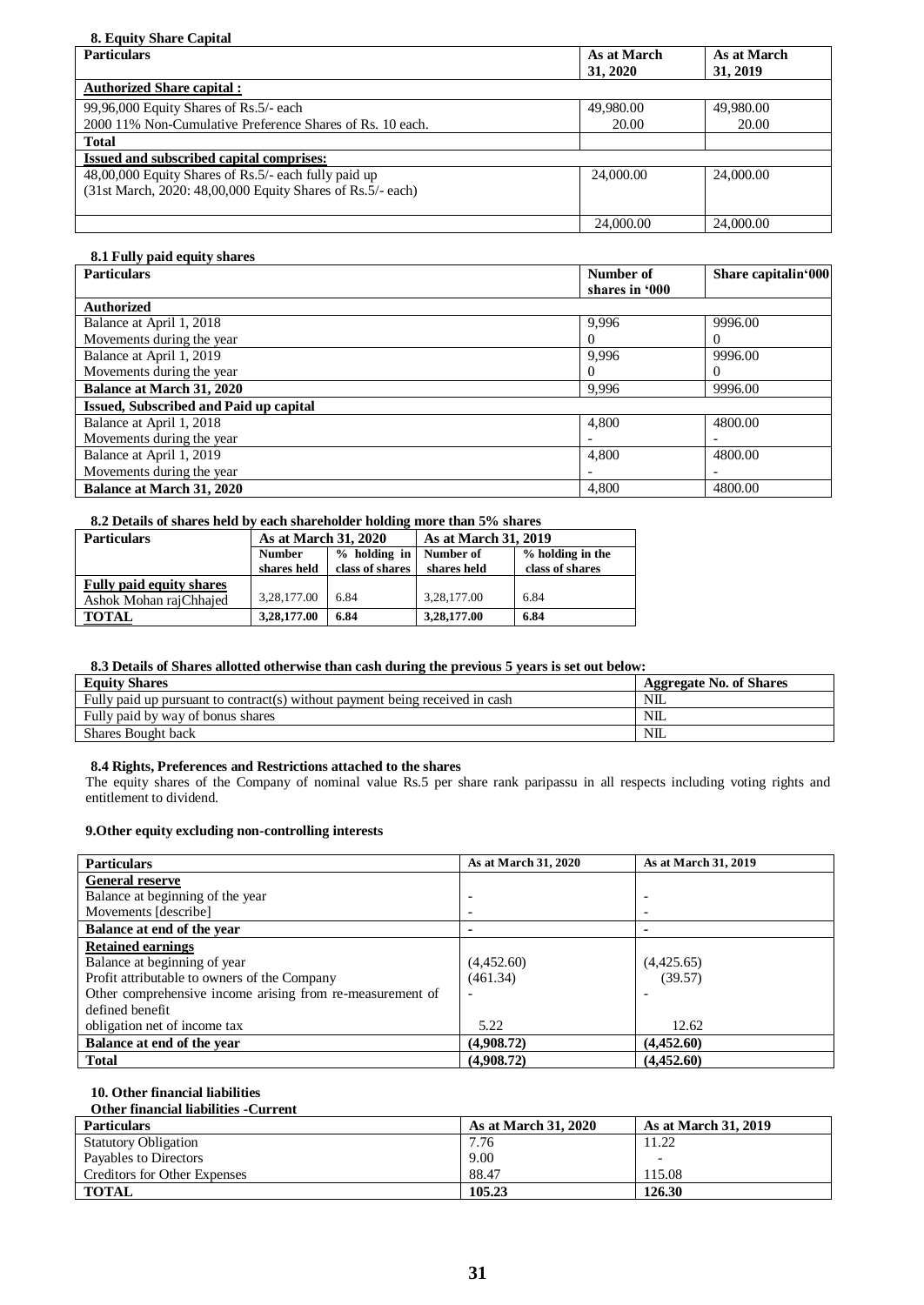#### **11. Deferred tax balances**

The following is the analysis of deferred tax assets/(liabilities) presented in the balance sheet:

| <b>Particulars</b>                                                      | <b>As at March 31, 2020</b> | <b>As at March 31, 2019</b> |
|-------------------------------------------------------------------------|-----------------------------|-----------------------------|
| <b>Deferred Tax Assets/ (Liabilities)</b>                               |                             |                             |
| Gain on Measuring Investment at Fair value through profit and 1 (11.12) |                             | (11.12)                     |
| account                                                                 |                             |                             |
| <b>Net</b>                                                              | (11.12)                     | (11.12)                     |

#### **Current Year (2019-2020)**

| <b>Particulars</b>                                                         | <b>Opening balance</b> | Recognized   | Recognized    |
|----------------------------------------------------------------------------|------------------------|--------------|---------------|
|                                                                            |                        | in profit or | in other      |
|                                                                            |                        | <b>loss</b>  | comprehensive |
|                                                                            |                        |              | income        |
| Deferred tax (liabilities)/assets in relation to:                          |                        |              |               |
| Gain on Measuring Investment at Fair value through profit and loss account |                        | (1.24)       |               |
| <b>TOTAL</b>                                                               |                        | (1.24)       |               |

#### **Previous Year (2018-2019)**

| <b>Particulars</b>                                                         | <b>Opening balance</b> | Recognized<br>in profit or<br>loss | Recognized<br>in other<br>comprehensive<br>income |
|----------------------------------------------------------------------------|------------------------|------------------------------------|---------------------------------------------------|
| Deferred tax (liabilities)/assets in relation to:                          |                        |                                    |                                                   |
| Gain on Measuring Investment at Fair value through profit and loss account | 11.12                  |                                    |                                                   |
| <b>TOTAL</b>                                                               | 11.12                  |                                    |                                                   |

#### **12. Current Borrowings**

| <b>Particulars</b>              | <b>As at March 31, 2020</b> | <b>As at March 31, 2019</b> |
|---------------------------------|-----------------------------|-----------------------------|
| <b>Unsecured</b>                |                             |                             |
| Repayable on demand             | 40.00                       | 363.43                      |
| <b>From Directors</b>           |                             |                             |
| <b>Total Secured Borrowings</b> | 40.00                       | 363.43                      |

#### **13. Current Borrowings**

| <b>Particulars</b>              | <b>As at March 31, 2020</b> | <b>As at March 31, 2019</b> |
|---------------------------------|-----------------------------|-----------------------------|
| <b>Secured</b>                  |                             |                             |
| Yes Bank Ltd                    | 227.19                      | 347.80                      |
| <b>From Directors</b>           | $\overline{\phantom{0}}$    |                             |
| <b>Total Secured Borrowings</b> | 227.19                      | 347.80                      |

#### **14. Trade payables**

| <b>Trade payables - Current</b> |                             |                             |
|---------------------------------|-----------------------------|-----------------------------|
| <b>Particulars</b>              | <b>As at March 31, 2020</b> | <b>As at March 31, 2019</b> |
| Trade payables                  | 13.47                       | 19.49                       |
| <b>Expenses Payable</b>         |                             | 171.89                      |
| <b>TOTAL</b>                    | 13.47                       | 191.38                      |

The Sundry Creditors include dues to Small Scale Industrial and Ancillary Undertakings of Rs. NIL as on 31/03/2020 No interest has been claimed on the same hence no interest has been provided. The identification of the Small-Scale Industrial suppliers is based on the management knowledge of their status. This has been relied upon by the Auditors.

#### **15. Current tax assets and liabilities**

| <b>Particulars</b>                       | As at March 31, 2020     | As at March 31, 2019     |
|------------------------------------------|--------------------------|--------------------------|
| <b>Current tax assets</b>                |                          |                          |
| Tax refund receivable                    | 235.76                   | 268.70                   |
|                                          | 235.76                   | 268.70                   |
| <b>Current tax liabilities</b>           |                          |                          |
| Income tax payable                       | $\overline{\phantom{0}}$ | 49.00                    |
| Others [Profession Tax]                  | 0.20                     | $\overline{\phantom{a}}$ |
|                                          | 0.20                     | 49.00                    |
| Current Tax Assets (current portion)     | $\blacksquare$           | $\blacksquare$           |
| Current Tax Assets (non-current portion) | 235.56                   | 219.70                   |
|                                          |                          |                          |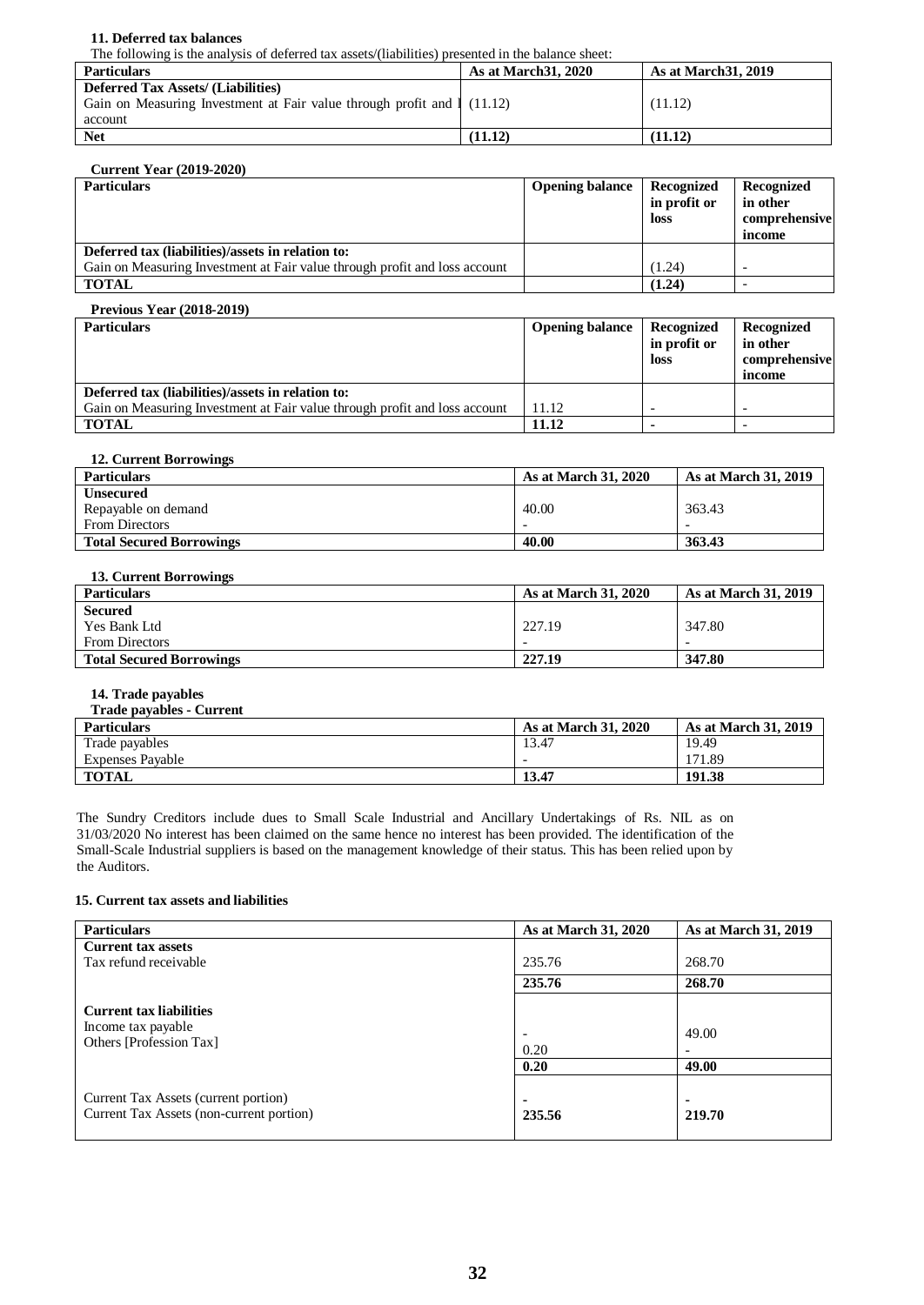#### **16. Other Income**

| <b>Particulars</b>                                                        | <b>Year ended March</b> | <b>Year ended March</b> |
|---------------------------------------------------------------------------|-------------------------|-------------------------|
|                                                                           | 31, 2020                | 31, 2019                |
| Finance Income                                                            | 1,512.40                | 1,898.06                |
| Dividend received on investments carried at fair value through            | 49.36                   | 53.71                   |
| Profit and loss account - Mutual Fund Units                               |                         |                         |
| Other Interest                                                            | 22.76                   | 1.98                    |
| Interest on Income Tax Refund                                             |                         |                         |
| Gain on Investments carried at Fair Value through profit and loss account |                         |                         |
| <b>TOTAL</b>                                                              | 1.584.52                | 1.954.61                |

#### **Segment Reporting**

The Company has only one major identifiable segment of Business i.e. Income from Financial Service and hence no separate segment information is presented here as required under Ind AS 108. However, as informed to us by the management, that, the Company has provided loans on temporary basis and lending of loan and advances is not primary business of the Company.

#### **17. Employee benefits expense Year ended March 31, 2020 Year ended March 31, 2019** Salaries and Wages Staff Welfare Expenses<br>TOTAL 567.00  $\frac{16.07}{583.07}$ 407.60  $\frac{22.77}{430.37}$ **TOTAL 583.07 430.37 18. Depreciation and amortization expense**

| <b>Particulars</b>                                                      | <b>Year ended March</b> | <b>Year ended March</b> |
|-------------------------------------------------------------------------|-------------------------|-------------------------|
|                                                                         | 31, 2020                | 31, 2019                |
| Depreciation of property, plant and equipment                           | 68.88                   | 43.92                   |
| Total depreciation and amortization pertaining to continuing operations | 68.88                   | 43.92                   |

#### **19. Other expenses**

| <b>Particulars</b>                                                     | <b>Year ended March</b> | <b>Year ended March</b> |
|------------------------------------------------------------------------|-------------------------|-------------------------|
|                                                                        | 31, 2020                | 31, 2019                |
| <b>Advertisement Expenses</b>                                          | 92.19                   | 47.21                   |
| <b>Business Promotion</b>                                              | 34.87                   | 40.85                   |
| <b>Balance Not Receivable</b>                                          | 96.00                   | 96.00                   |
| <b>Bank Charges</b>                                                    | 1.88                    |                         |
| Car Insurance                                                          | 4.20                    | 1.09                    |
| <b>Electricity Expenses</b>                                            | 23.75                   | 32.55                   |
| Travelling and Conveyance Expenses                                     | 74.73                   | 97.07                   |
| Depository Expenses                                                    | 80.99                   | 65.73                   |
| <b>Director Sitting Fees</b>                                           | 68                      | 80.00                   |
| Donation                                                               | $\overline{a}$          | 250.00                  |
| Miscellaneous Expenses                                                 | 5.06                    | 46.10                   |
| Office Expenses                                                        | 26.71                   | 16.49                   |
| Office Rent                                                            | 40.00                   | $\overline{a}$          |
| <b>Listing Fees</b>                                                    | 354.00                  | 295.00                  |
| <b>Meeting Expenses</b>                                                | 9.90                    | 9.69                    |
| <b>Medical Reimbursement</b>                                           | 15.97                   | 55.00                   |
| Postage and Courier Charges                                            | 20.42                   | 33.22                   |
| Printing and Stationery                                                | 61.10                   | 78.42                   |
| Legal, Professional and Consultancy Charges                            | 45.50                   | 72.25                   |
| Repairs and Maintenance                                                | 29.72                   | 25.82                   |
| Telephone Expenses                                                     | 12.81                   | 21.94                   |
| Professional Tax                                                       | 7.50                    | 7.50                    |
| <b>ROC</b> Filing fees                                                 | 5.89                    | 8.08                    |
| Interest paid on TDS                                                   |                         | 0.02                    |
| Interest paid on (car loan)                                            | 26.89                   | 14.26                   |
| Interest paid on other loan                                            | 32.80                   | 14.77                   |
| <b>Internet Expense</b>                                                | 3.60                    | $\overline{a}$          |
| Website hosting Expenses                                               | 13.80                   |                         |
| Loss on Investments carried at fair Value through profit $\&$ loss A/c | 167.07                  | 37.05                   |
| <b>Fixed Assets Written Off</b>                                        | 6.97                    | $\overline{a}$          |
| Auditors' Remuneration and out of pocket expenses                      |                         |                         |
| (a) As Auditor                                                         | 31.60                   | 24.78                   |
| (b) For Taxation matter                                                |                         |                         |
| (c) For other services                                                 |                         |                         |
| (d) For reimbursement of expenses                                      |                         |                         |
| <b>TOTAL</b>                                                           | 1,393.91                | 1,470.88                |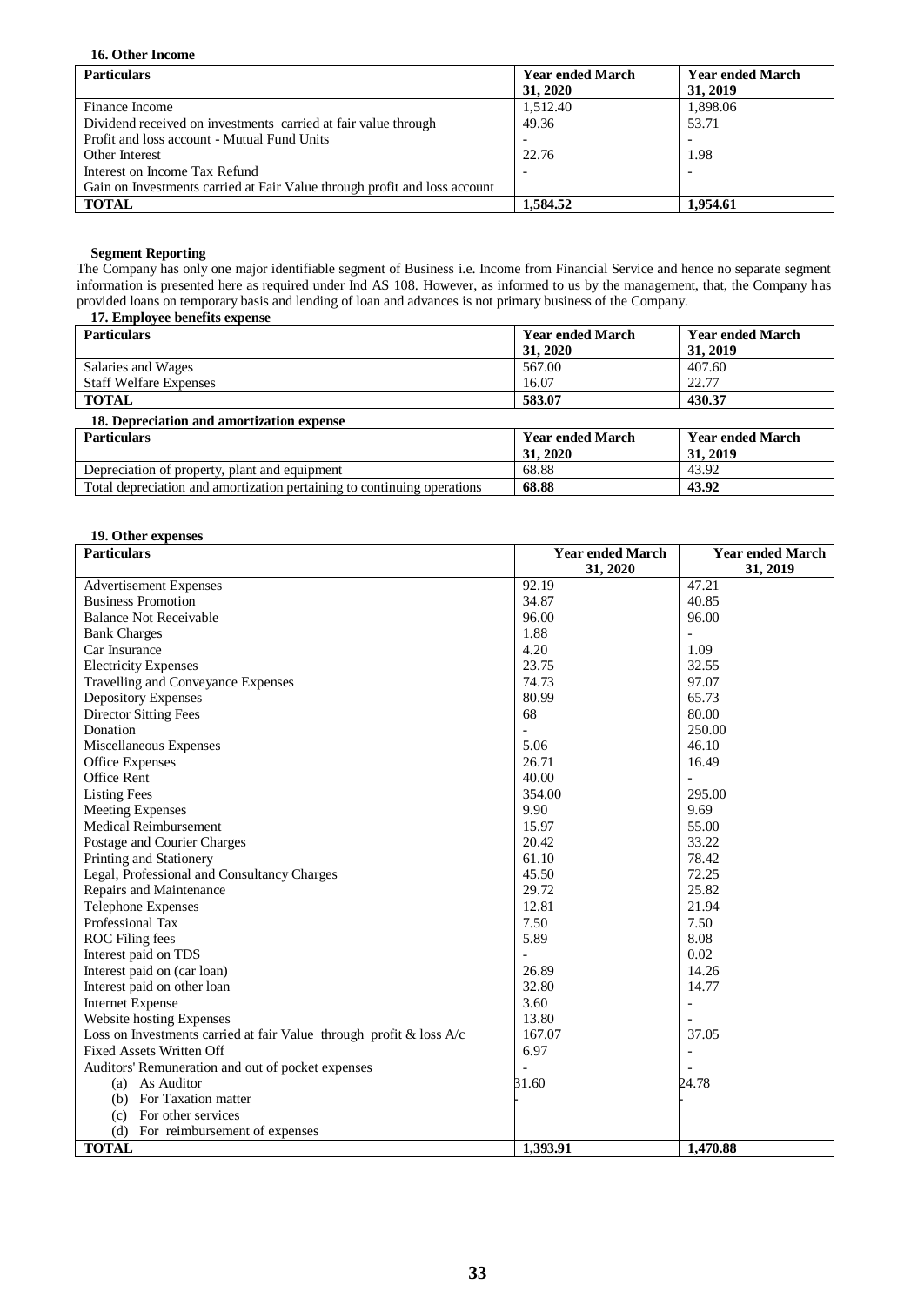#### **Income taxes relating to continuing operations**

**20. Income Tax Expenses in the statement of Profit and Loss Account**

| <b>Particulars</b>                                      | <b>Year ended March</b> | <b>Year ended March</b>  |
|---------------------------------------------------------|-------------------------|--------------------------|
|                                                         | 31, 2020                | 31, 2019                 |
| <b>Current tax</b>                                      |                         |                          |
| In respect of the current year                          |                         | 49                       |
| In respect of prior years                               |                         |                          |
| MAT                                                     |                         | $\overline{\phantom{0}}$ |
| <b>TOTAL</b>                                            |                         | 49.00                    |
| Deferred tax                                            |                         |                          |
| <b>TOTAL</b>                                            |                         |                          |
| Total income tax expense recognized in the current year |                         | 49.00                    |

## **Profit for the year from continuing operations**

Profit for the year from continuing operations attributable to:

| <b>Particulars</b>    | <b>Year ended March</b><br>31, 2020 | <b>Year ended March</b><br>31, 2019 |
|-----------------------|-------------------------------------|-------------------------------------|
| Owners of the company | (461.34)                            | 39.57                               |
| <b>TOTAL</b>          | (461.34)                            | (39.57)                             |

## **21. Earnings per share**

| <b>Particulars</b>             | <b>Year ended March</b><br>31, 2020 | <b>Year ended March</b><br>31, 2019 |
|--------------------------------|-------------------------------------|-------------------------------------|
| Basic earnings per share       |                                     |                                     |
| From continuing operations     | (0.096)                             | (0.008)                             |
| Total basic earnings per share | (0.096)                             | (0.008)                             |

## **21.1 Basic Earnings per share**

| The earnings and weighted average number of equity shares used in the calculation of basic earnings per share are as follows. |                         |                         |  |  |
|-------------------------------------------------------------------------------------------------------------------------------|-------------------------|-------------------------|--|--|
| Particulars                                                                                                                   | <b>Year ended March</b> | <b>Year ended March</b> |  |  |

| <b>Particulars</b>                                                        | <b>Year ended March</b><br>31, 2020 | <b>Year ended March</b><br>31, 2019 |
|---------------------------------------------------------------------------|-------------------------------------|-------------------------------------|
| Profit for the year attributable to owners of the Company                 | (461.34)                            | (39.57)                             |
| Earnings used in the calculation of basic earnings per share from continu |                                     |                                     |
| operations                                                                | (461.34)                            | (39.57)                             |

| <b>Particulars</b>                                                 | <b>Year ended March</b><br>31, 2020 | <b>Year ended March</b><br>31, 2019 |
|--------------------------------------------------------------------|-------------------------------------|-------------------------------------|
| Weighted average number of equity shares for the purposes of basic |                                     |                                     |
| earnings per share                                                 | 4,800.00                            | 4,800.00                            |
| <b>Total</b>                                                       | 4.800.00                            | 4,800.00                            |

**Note"1**

**Note to the financial statement for the year ended March31, 2020-continued All amounts are in Rs.'000 unless otherwise stated 2 Related Party Disclosures**

**Key Management Personnel –**

CFO Abhishek Mishra

CS Swati Bagh

CS Ranjana Suresh Gajewar

#### **2.1 Trading transactions**

During the year, Company entered into the following trading transactions with related parties**:**

| <b>Name of Related Party</b> | <b>Nature of transaction</b>                              | <b>Year ended 31/03/19</b> | <b>Year ended 31/03/19</b> |
|------------------------------|-----------------------------------------------------------|----------------------------|----------------------------|
| Mr. Ashok Jain               | <b>Sitting Fees</b>                                       | 17.00                      | 20.00                      |
| Mrs. Renu Jain               | <b>Sitting Fees</b>                                       | 17.00                      | 20.00                      |
| Mr. Sumit Saurabh            | <b>Sitting Fees</b>                                       | 17.00                      | 20.00                      |
| Mr. Vikram Singh Bhati       | <b>Sitting Fees</b>                                       | 17.00                      | 20.00                      |
| Mr. Abhishek Mishra          | <b>Salary</b>                                             | 420.00                     | 201.50                     |
| Mrs. Shivani Jain            | <b>Salary</b>                                             | 19.00                      | 123.50                     |
| Ms. Swati Bagh               | <b>Salary-Company Secretary</b><br>(up to Nonember, 2019) | 128.00                     | 32.00                      |
| Ms. Ranjana Gajewar          | <b>Salary-Company Secretary</b><br>(up to December, 2018) | $\blacksquare$             | 32.00                      |

## The following balances were outstanding at the end of the reporting period:

| <b>Name of Related Party</b> | <b>Nature of transaction</b> | Amounts owed by related parties as at |            |  |
|------------------------------|------------------------------|---------------------------------------|------------|--|
|                              |                              | 31/03/2020                            | 31/03/2019 |  |
| Mr. Sumit Saurabh            | <b>Sitting Fees</b>          | 3.60                                  | 4.50       |  |
| Mr. Vikram Singh Bhati       | <b>Other Receivables</b>     | 7.20                                  | 4.50       |  |
| Ms. Swati Bagh               | <b>Salaries</b>              | 0.00                                  | 32.00      |  |
| Mr. Abhishek Mishra          | <b>Salaries</b>              | 34.80                                 | 69.50      |  |

#### **3.The Company does not have any contingent liability (Previous Year: NIL)**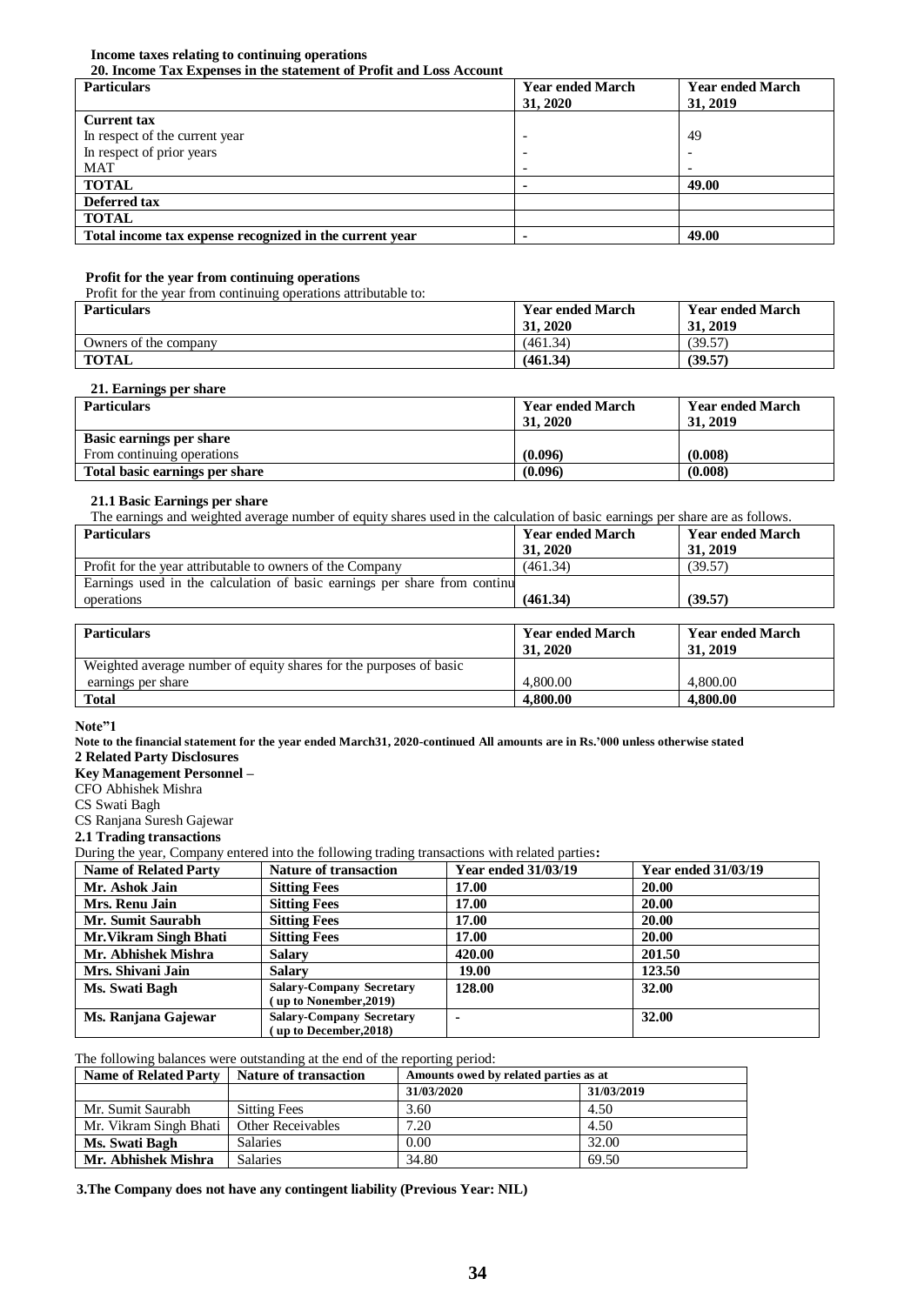| <b>SR</b>      | Name                                        | During the               | Closing                  | Period    | Rate<br>of     | Purpose             |
|----------------|---------------------------------------------|--------------------------|--------------------------|-----------|----------------|---------------------|
| NO.            |                                             | Year                     | <b>Balance</b>           |           | Interest %)    |                     |
| $\mathbf{A}$   | Investment Made (Refer Note<br>4)           |                          |                          |           |                |                     |
| B              | Loans/Advances Given                        |                          |                          |           |                |                     |
| $\mathbf{1}$   | Ananta Landmarks Private<br>Limited         | $\mathcal{L}$            | 1,325.00                 | On Demand | 15             | Parking<br>of funds |
|                |                                             |                          | 1325.00                  |           |                |                     |
| 2              | Ardour Developers Private<br>Limited        | $\blacksquare$           | 2,650.00                 | On Demand | 15             | Parking<br>of funds |
|                |                                             | ÷.                       | 2.650.00                 |           |                |                     |
| 3              | Indira Mehta                                | (48.00)                  | 199.00                   | On Demand | $\Omega$       | Parking<br>of funds |
|                |                                             |                          | 247.00                   |           |                |                     |
| $\overline{4}$ | Kalpataru Properties Private<br>Limited     | $\blacksquare$           | 1,221.0                  | On Demand | 15             | Parking<br>of funds |
|                |                                             |                          | 1,221.00                 |           |                |                     |
| $\overline{5}$ | Club<br>Kyan Resorts and<br>Private Limited | (347.00)                 | 2,653.00                 | On Demand | $\overline{9}$ | Parking<br>of funds |
|                |                                             |                          | 3,000.00                 |           |                |                     |
| 6              | Mamta S. Bhansali                           | (48.00)                  | 244.32                   | On Demand | $\Omega$       | Parking<br>of funds |
|                |                                             |                          | 292.32                   |           |                |                     |
| $\tau$         | <b>NBT Exports Private Limited</b>          | $\overline{\phantom{a}}$ | 1,700.00                 | On Demand | 9%             | Parking<br>of funds |
|                |                                             |                          | 1,700.00                 |           |                |                     |
| 8              | Palash Corporation                          | 725.30                   | 3,841.83                 | On Demand | 12%            | Parking<br>of funds |
|                |                                             |                          | 3,116.53                 |           |                |                     |
| 9              | Shakambari Silk Mills Private<br>Limited    | (50)                     | 1.150.00                 | On Demand | 12%            | Parking<br>of funds |
|                |                                             |                          | 1,200.00                 |           |                |                     |
| 10             | <b>RVG</b> International                    | (1,000.00)               | $\overline{\phantom{a}}$ |           | 9%             | Parking<br>of funds |
|                |                                             |                          | 1,000.00                 |           |                |                     |
| 11             | Jagat Shah HUF                              | (750)                    | $\overline{\phantom{a}}$ |           | 9%             | Parking<br>of funds |
|                |                                             |                          | 750.00                   |           |                |                     |

**23.** Particulars of loan given / Investments made / guarantees given, as required by clause (4) of Section 186 of the Companies Act, 2013.

Figures in italics are in respect of the previous years.

Note to the financial statement for the year ended March 31, 2020-continued

5. Financial instruments

5.1 Categories of financial instruments

| Particulars                                                  | As at March 31, 2020 (Rs. in 000) | As at March 31, 2019 (Rs. in $000$ ) |
|--------------------------------------------------------------|-----------------------------------|--------------------------------------|
| <b>Financial assets</b><br>Investment measured at Fair Value | 694.73                            | 486.80                               |
| through Profit and Loss Account                              |                                   |                                      |

#### **5.2 Fair value of financial assets and financial liabilities that are not measured at fair value (but fair value disclosures are Required)**

Except as detailed in the following table, the directors consider that the carrying amounts of financial assets and financial liabilities recognized in the financial statements approximate their fair values.

A. Fair value cash and short-term deposit, trade and other short-term receivable, trade payables , other current liabilities, short term loans from banks and other financial institutions approximate their carrying amount largely due to short term maturities of these instrument.

## **B. Fair value hierarchy**

**Level 1** - Quoted prices (unadjusted) in active markets for identical assets or liabilities.

**Level 2 –** Inputs other than quoted prices included within Level 1 that are observable for the asset or liability, either directly (i.e. as prices) or indirectly (i.e. derived from prices).

Level 3 - Inputs for the assets or liabilities that are not based on observable market data (unobservable inputs).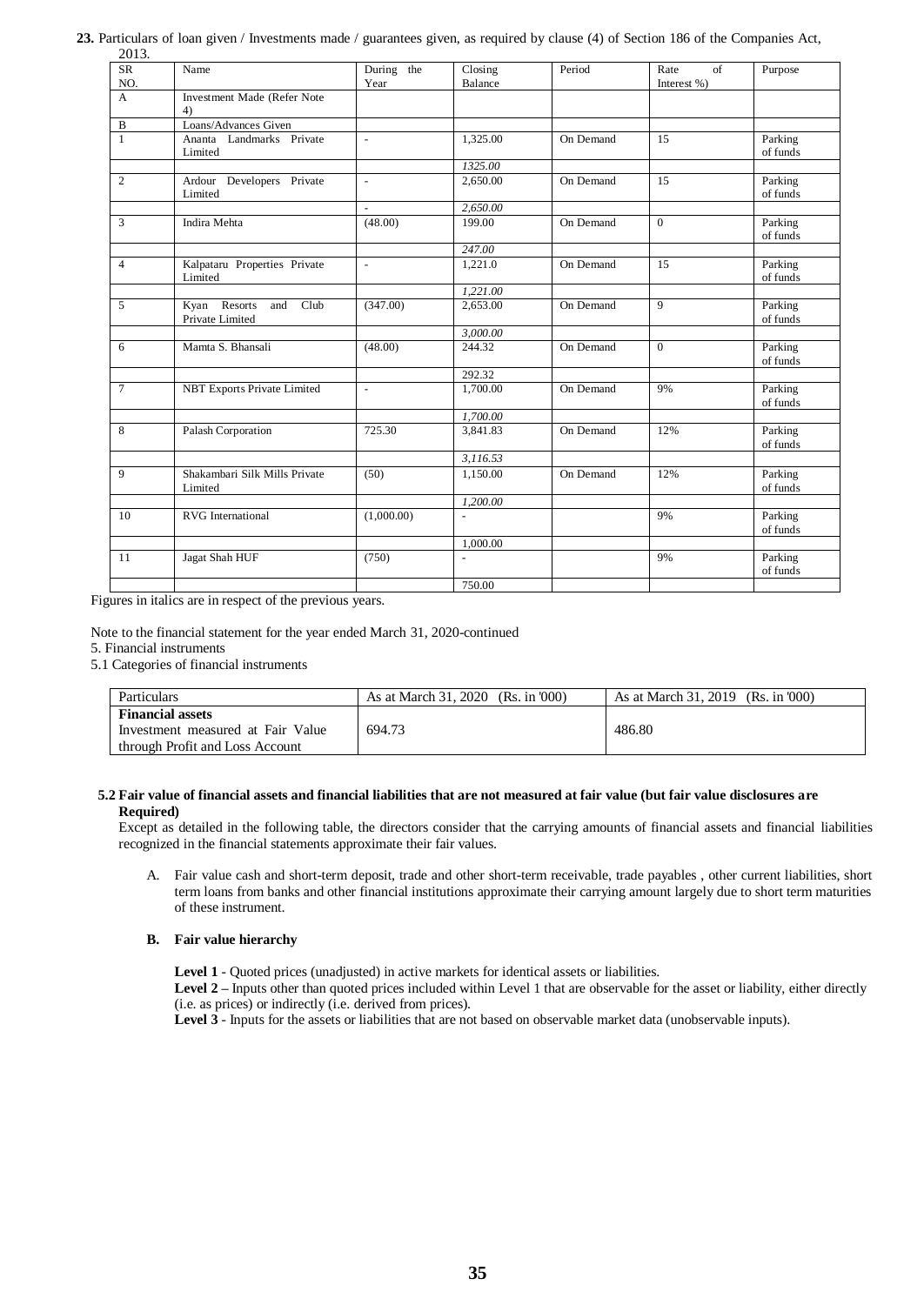**Fair value hierarchy as at March 31, 2020 (Rs. in '000)**

| <b>Particulars</b>                            | <b>Carrying Value</b> | Level 1                  | Level 2                  | Level 3 | <b>Total</b> |
|-----------------------------------------------|-----------------------|--------------------------|--------------------------|---------|--------------|
| <b>Financial assets</b>                       |                       |                          |                          |         |              |
| Financial assets at amortized cost:           |                       |                          |                          |         |              |
| <b>Investments</b>                            | 88.49                 | 694.73                   | $\qquad \qquad$          |         | 694.73       |
| Cash and Cash Equivalent                      | 45.17                 |                          | $\qquad \qquad$          |         | 88.49        |
| <b>Other Financial Assets</b>                 | 1.300.84              | $\overline{\phantom{0}}$ |                          |         | 1,300.84     |
| Loans                                         | 14.984.15             | $\overline{\phantom{a}}$ | $\overline{\phantom{0}}$ |         | 14.984.15    |
| <b>Other Non-Current Financial Assets</b>     | ۰                     |                          | ۰                        |         |              |
|                                               |                       | 694.73                   |                          |         | 17,068.21    |
| <b>Financial liabilities</b>                  |                       |                          |                          |         |              |
| Financial liabilities held at amortized cost: |                       |                          |                          |         |              |
| - Loan from Directors                         |                       |                          |                          |         |              |
| - trade payables                              | 13.47                 |                          |                          |         | 13.47        |
| Other Financial liabilities                   | 107.87                |                          |                          |         | 107.87       |
| Borrowing                                     | 40.00                 |                          |                          |         | 40.00        |
| Secured Loan                                  | 227.19                |                          |                          |         | 227.19       |
| <b>Total</b>                                  | 388.53                |                          | ۰                        |         | 388.53       |

#### **Fair value hierarchy as at March 31, 2019 (Rs. in '000)**

| <b>Particulars</b>                            | <b>Carrying Value</b> | Level 1                  | Level 2                  | Level 3 | <b>Total</b> |
|-----------------------------------------------|-----------------------|--------------------------|--------------------------|---------|--------------|
| <b>Financial assets</b>                       |                       |                          |                          |         |              |
| Financial assets at amortized cost:           |                       |                          |                          |         |              |
| <b>Investments</b>                            |                       | 486.80                   |                          |         | 486.80       |
| Cash and Cash Equivalent                      | 45.17                 | $\overline{\phantom{a}}$ |                          |         | 45.17        |
| <b>Other Financial Assets</b>                 | 2,835.06              |                          |                          |         | 2,835.06     |
| Loans                                         | 16,501.85             |                          |                          |         | 16,501.85    |
| <b>Other Non-Current Financial Assets</b>     |                       | $\overline{\phantom{a}}$ |                          |         |              |
|                                               |                       | 486.80                   |                          |         | 19,868.87    |
| <b>Financial liabilities</b>                  |                       |                          |                          |         |              |
| Financial liabilities held at amortized cost: |                       |                          |                          |         |              |
| - Loan from Directors                         | 363.43                |                          |                          |         | 363.43       |
| - trade payables                              | 191.38                | $\overline{\phantom{0}}$ | $\overline{\phantom{0}}$ |         | 191.38       |
| Other Financial liabilities                   | 105.23                | $\overline{\phantom{a}}$ |                          |         | 105.23       |
| <b>Total</b>                                  | 660.04                | ۰                        |                          |         | 660.04       |

#### **For H Rajen& Co Chartered Accountants Firm's Registration No. 108351W**

# **Sd/-**

**CA Bharat Kumar (Partner) M.No. 175787 Date: 08/06/2020 Place: Mumbai**

## **For and on behalf of Board of Directors of RICHIRICH INVENTURES LIMITED**

Sd/- Ashok Jain Director DIN: 00094224 Sd/- Renu Jain Director DIN: 00094290 Sd/- Abhishek Mishra Financial **Officer**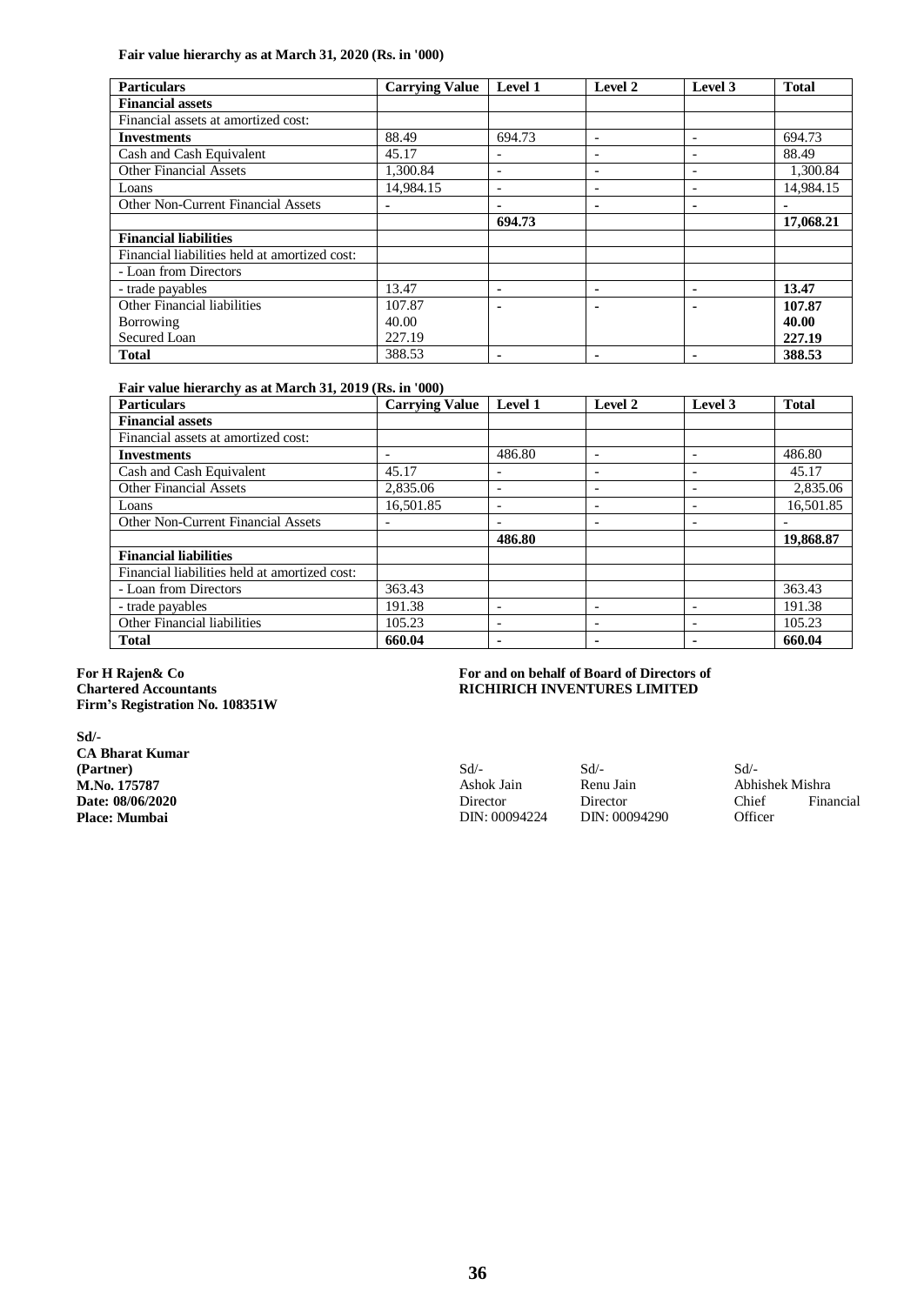#### **RICHIRICH INVENTURES LIMITED CIN: L65990MH1986PLC039163 Reg. Off. A-1 Emperor Court, Ground Floor, Behind Bhatia Store Yashwant Nagar, Vakola, Mumbai, Maharashtra, 400055 Phone No.: 022-79664656Email: richagro@yahoo.co.in Website: [www.richirichinventures.com](http://www.richirichinventures.com/)**

## **PAPER – MGT -12**

## **BALLOT PAPER/POLLING PAPER**

| Name $(s)$ of Member $(s)$ :<br>(In BLOCK/CAPITAL LETTERS) |  |
|------------------------------------------------------------|--|
| Registered Address:                                        |  |
| DP ID / Client ID* or Registered Folio No:                 |  |
| No. of equity shares held:                                 |  |

#### **\*Applicable in case of Share held in electronic from**

I/We hereby exercise my/our vote in respect of the following resolution(s) as set out in the Notice of  $34<sup>Th</sup>$  Annual General Meeting of Company scheduled to be held on Monday, the September 21, 2020 through Video Conferencing (VC) / Other Audio Visual Means (OAVM) at 04.00 pm which is proposed to be placed for consideration of members at the aforesaid Annual General Meeting of the Company, by conveying my/our assent and/or dissent to the said Resolution(s) in the relevant box as stated herein below:

| <b>Resolution</b><br>No.   | <b>Resolution</b>                                                                                                                                                                       | No. of Equity<br>Share(s) held | I/We assent to the<br>resolution $(For)*$ | I/We dissent to<br>the resolution<br>$(A$ gainst $)*$ |
|----------------------------|-----------------------------------------------------------------------------------------------------------------------------------------------------------------------------------------|--------------------------------|-------------------------------------------|-------------------------------------------------------|
| <b>Ordinary Businesses</b> |                                                                                                                                                                                         |                                |                                           |                                                       |
| 1.                         | To consider and adopt the audited financial<br>Statements of the Company for the financial<br>year ended March 31, 2020, the reports of the<br>Board of Directors and Auditors thereon. |                                |                                           |                                                       |
| $\overline{2}$ .           | To appoint a director in place of Mr. Ashok<br>A. Jain (Holding DIN: 00094224), Director,<br>who retires by rotation and being eligible,<br>offers himself for reappointment.           |                                |                                           |                                                       |

\*Please put a tick mark  $(\Box)$  in appropriate column against the resolution(s) indicated above. In case of member/proxy wishes his/her vote to be used differently, he/she should indicate the number of shares under the columns 'For' and/or 'Against'.

#### **Place:**

**Date: -------------------------------------------**

 **Signature of Member**